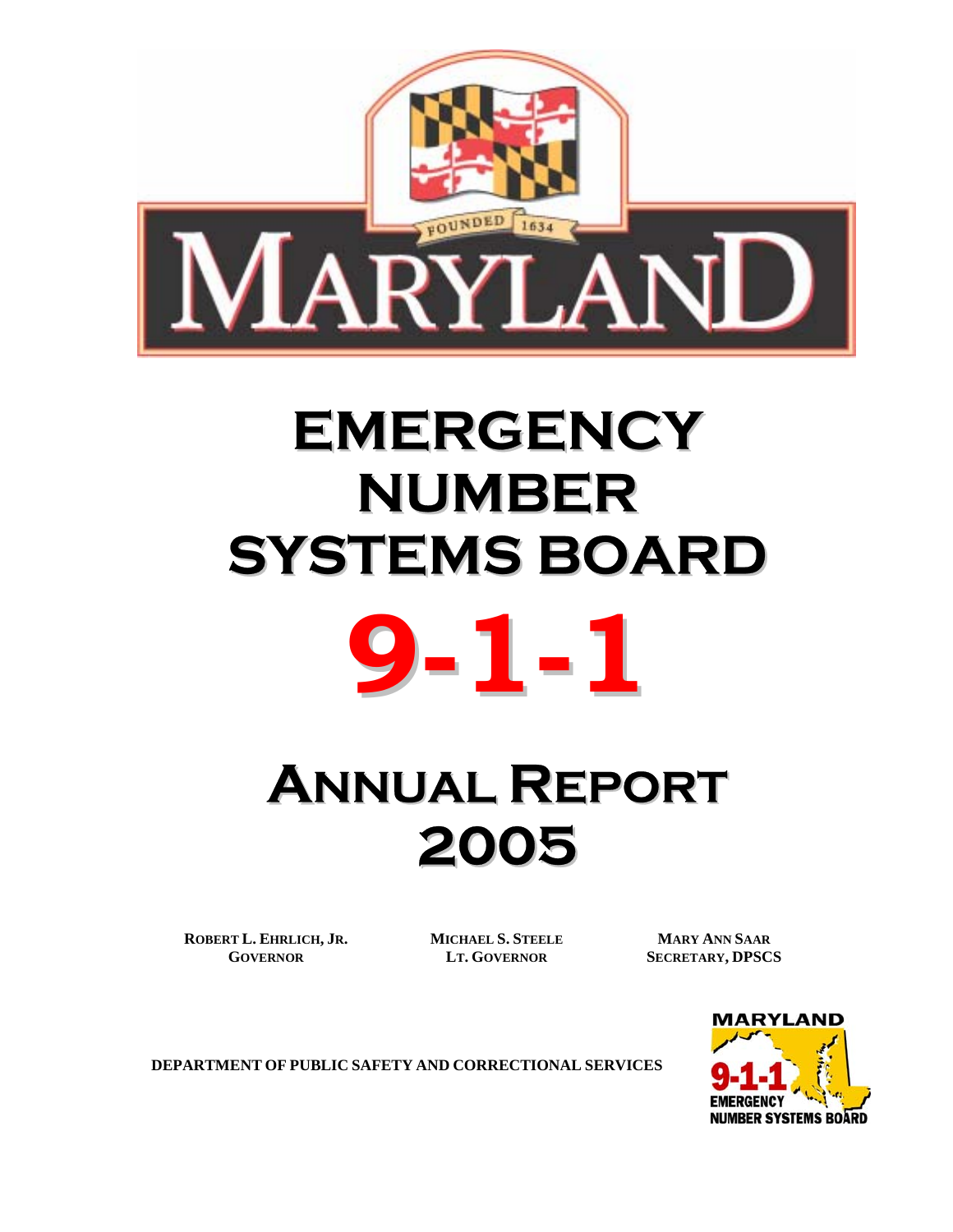

## **Department of Public Safety and Correctional Services**

#### **Office of the Secretary**

300 E. JOPPA ROAD • SUITE 1000 • TOWSON, MARYLAND 21286-3020 (410) 339-5000 • FAX (410) 339-4240 • TOLL FREE (877) 379-8636 • V/TTY (800) 735-2258 • [www.dpscs.state.md.us](http://www.dpscs.state.md.us/)

STATE OF MARYLAND

ROBERT L. EHRLICH, JR. GOVERNOR

MICHAEL S. STEELE LT. GOVERNOR

MARY ANN SAAR SECRETARY

G. LAWRENCE FRANKLIN DEPUTY SECRETARY

MARY L. LIVERS, PH.D. DEPUTY SECRETARY

DIVISION OF CORRECTION

DIVISION OF PAROLE AND PROBATION

DIVISION OF PRETRIAL DETENTION AND SERVICES

PATUXENT INSTITUTION MARYLAND COMMISSION

ON CORRECTIONAL STANDARDS

CORRECTIONAL TRAINING **COMMISSION** 

> POLICE TRAINING **COMMISSION**

MARYLAND PAROLE COMMISSION

CRIMINAL INJURIES COMPENSATION BOARD

EMERGENCY NUMBER SYSTEMS BOARD

SUNDRY CLAIMS BOARD INMATE GRIEVANCE OFFICE February 24, 2006

The Honorable Robert L. Ehrlich, Jr. Governor of Maryland 100 State Circle Annapolis, MD 21401

Dear Governor Ehrlich:

I am pleased to forward to you the Emergency Numbers Systems Board FY 2005 Annual Report as required by the Public Safety Article of the Annotated Code of Maryland. The report outlines the activities, progress, and challenges the Board must address to provide quality 9-1-1 services to the citizens of Maryland.

Since 1998, enhanced 9-1-1 wireline service has been available in all Maryland jurisdictions. Funding has been directed to system enhancements, equipment replacements and training mandates to ensure reliable and adequate capacity is available for 9-1-1 service. Through your support in signing HB 780 during the 2003 legislative session, we continue to provide superior emergency call service that is responsive, technologically advanced and staffed by more than 900 well-trained professionals.

During the past year the Board achieved a significant milestone when Maryland became only the eighth state in the country in which all primary Public Safety Answering Points (PSAPs) became Wireless Phase II operational. The ability to locate wireless callers is critical to providing prompt emergency services. We were pleased you were able to make this important announcement at the Frederick County Law Enforcement Center in September 2005.

The ENS Board and I are very proud of the work and the achievements we have accomplished in the past year. We thank you for your support and look forward to working to enhance the public safety of all Marylanders.

Sincerely,

Mary ann Saar

 Mary Ann Saar **Secretary**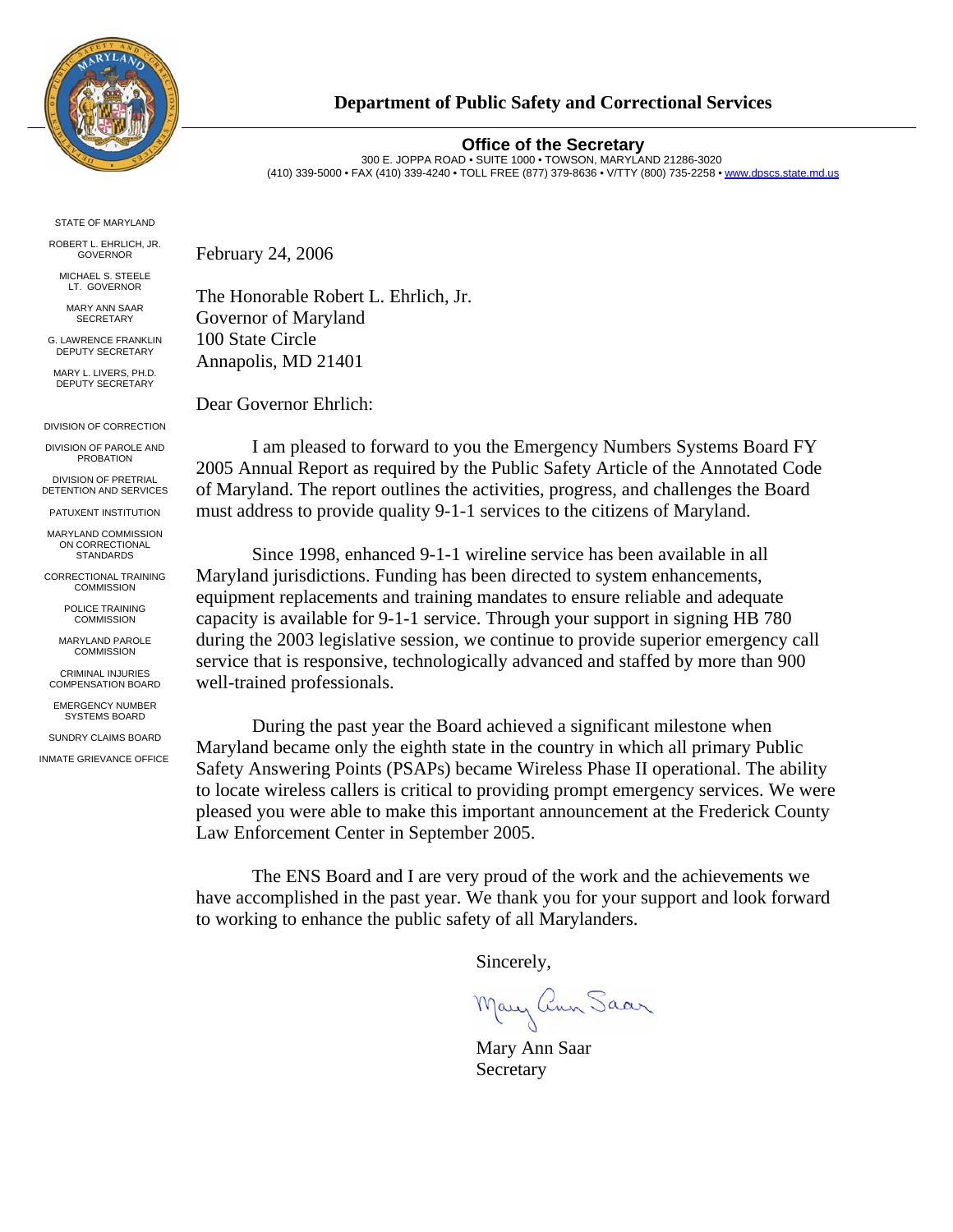

ROBERT L. EHRLICH, JR. GOVERNOR MICHAEL S. STEELE

LT. GOVERNOR

MARY ANN SAAR **SECRETAR** 

G. LAWRENCE FRANKLIN DEPUTY SECRETARY

MARY L. LIVERS, Ph.D. DEPUTY SECRETARY

ANTHONY MYERS CHAIRMAN

GORDON DEANS EXECUTIVE DIRECTOR

JUMARY WEST FISCAL COORDINATOR

# **Department of Public Safety and Correctional Services**

**Emergency Number Systems Board**  115 SUDBROOK LANE - SUITE 201 PIKESVILLE, MARYLAND 21208-3878 (410) 585-3019 • FAX (410) 764-4136 • V/TTY (410) 764-4034 • www.dpscs.state.md.us/ensb/ STATE OF MARYLAND

February 22, 2005

Ms. Mary Ann Saar, Secretary Department of Public Safety and Correctional Services 300 East Joppa Road Suite 1000 Baltimore, MD 21286

Dear Secretary Saar:

I am pleased to provide you with the Annual Report of the Emergency Number Systems Board for FY 2005. Our membership has assembled at least monthly, and more often in subcommittees, to consider the scores of public safety issues facing emergency communications in Maryland. The Board is most appreciative of Governor Ehrlich's continued support, your leadership, and the diligent efforts that your staff routinely provides. The content of this report speaks well of the collective efforts put forward in executing the intent of Governor Ehrlich and the Legislature in making Maryland a safer place for all who live, work and visit.

The Board has been most diligent in advancing 9-1-1 service delivery and has gone far beyond the statutory minimum requirements of the Public Safety Article. The year 2005 saw significant strides in the modernization of 9-1-1 systems with particular emphasis on providing phone and mapping equipment capacity to locate cellular callers. Maryland achieved a significant milestone during this period when it became only the eighth state in the nation to achieve statewide deployment of cellular call location technology. It was certainly a great day for the 9-1-1 community when in September, Governor Ehrlich personally announced the achievement of this goal.

On behalf of the membership of the Emergency Number Systems Board and of the more then six hundred call takers in Maryland's twenty-four 9-1-1 emergency centers, I am pleased to report that Maryland currently enjoys excellent enhanced *wireline* and *wireless* 9-1-1 service in all of its jurisdictions. Efforts are under way to provide similar enhanced 9-1-1 service for those utilizing Internet telephony (VoIP). The Board continues to advance the cause of public safety through responsible stewardship of available resources and dedication to recognized best practices in the emergency communications industry.

The attached document and appendices constitute the 2005 Annual Report of the Emergency Number Systems Board as required by the Public Safety Article. I am certain you will find it informative and responsive to the needs of Maryland's citizens.

Sincerely,

Q Nyws

Anthony Myers, Chairman Emergency Numbers Systems Board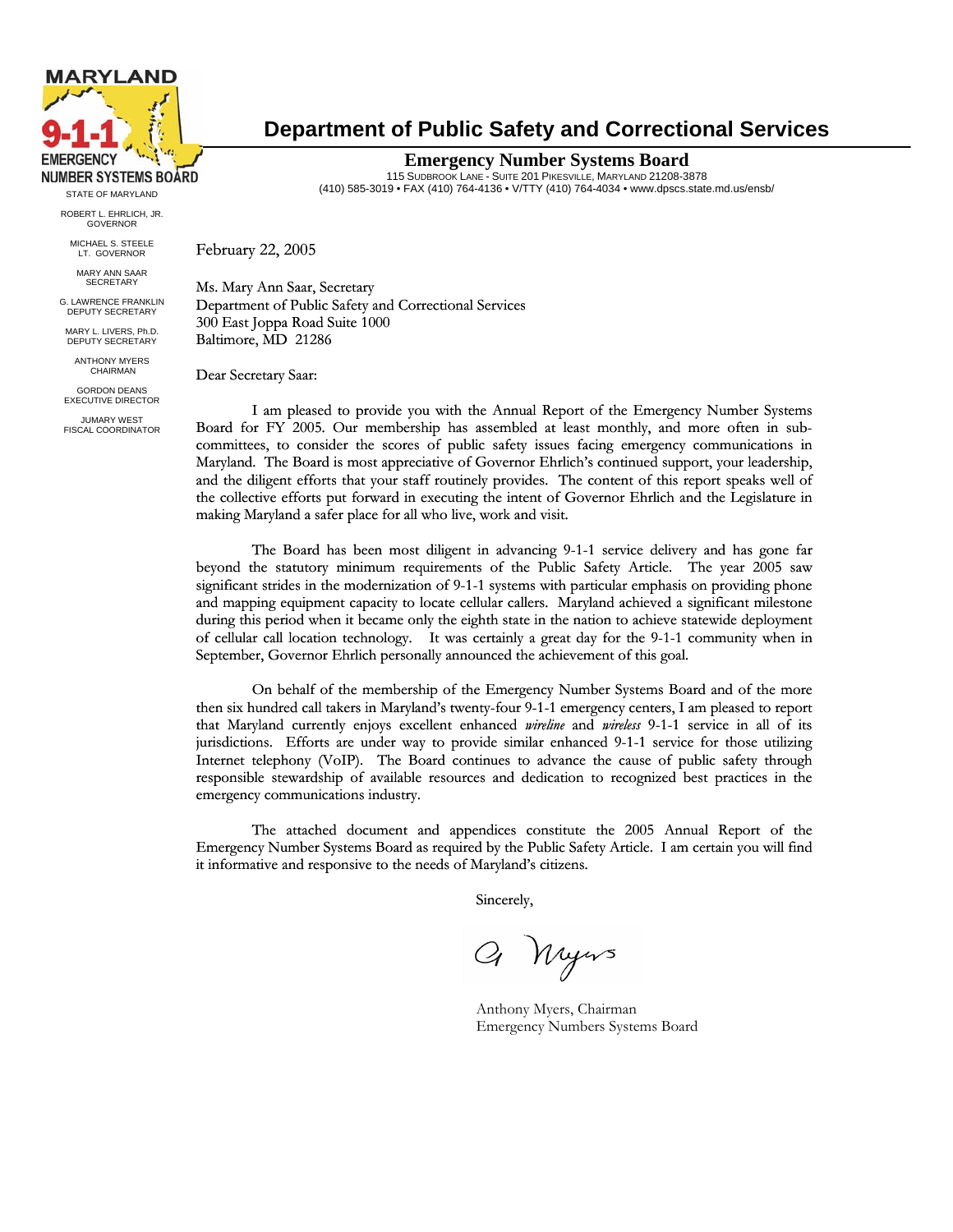| I.           | <b>Introduction</b>                         | Page 2  |
|--------------|---------------------------------------------|---------|
| $\mathbf{I}$ | <b>Executive Summary</b>                    | Page 3  |
| Ш.           | <b>Public Safety Article</b>                | Page 5  |
| IV.          | <b>Code of Maryland Regulations (COMAR)</b> | Page 6  |
| V.           | <b>History of 9-1-1 in Maryland</b>         | Page 7  |
| VI.          | <b>Membership of the Board</b>              | Page 10 |
| VII.         | <b>Types of 9-1-1 Systems in Maryland</b>   | Page 12 |
| VIII.        | <b>Funding</b>                              | Page 14 |
| IX.          | <b>County Audits</b>                        | Page 16 |
| X.           | <b>MFR and PSAP Inspections</b>             | Page 16 |
| XI.          | <b>Training Subcommittee</b>                | Page 18 |
| XII.         | <b>Policy Subcommittee</b>                  | Page 20 |
| XIII.        | <b>Technology Subcommittee</b>              | Page 21 |
| XIV.         | <b>Standards Subcommittee</b>               | Page 22 |
| XV.          | <b>ENSB/MENA Day of Celebration</b>         | Page 24 |

# **APPENDICES**

| <b>Public Safety Article</b>                | Appendix A        | Page 26 |
|---------------------------------------------|-------------------|---------|
| <b>Code of Maryland Regulations</b>         | <b>Appendix B</b> | Page 36 |
| <b>Customer Satisfaction Survey/Results</b> | Appendix C        | Page 46 |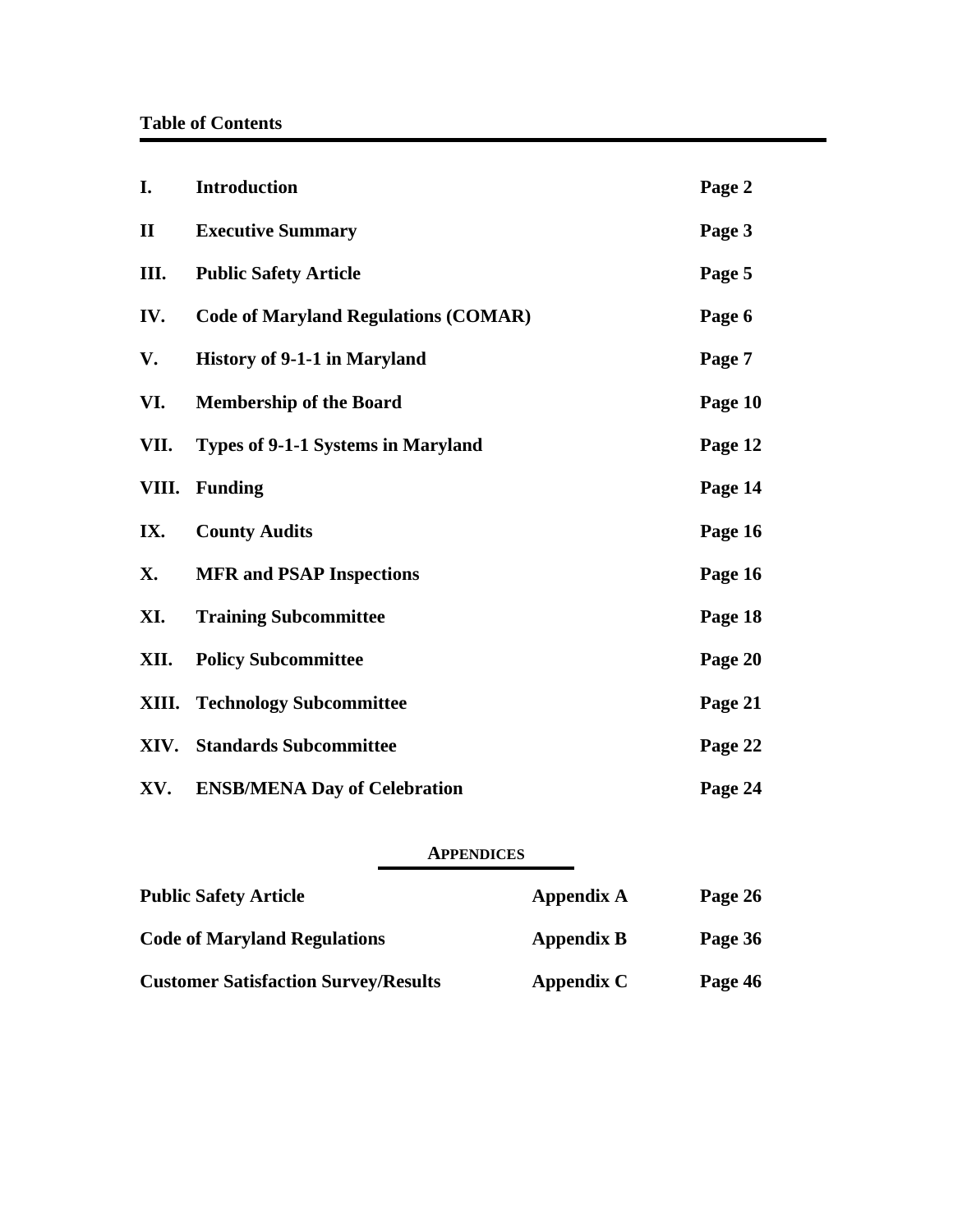# **I. Introduction**

The Emergency Number Systems Board's (ENSB or Board) duties are defined by Sections 1-301 through 1-312 of Public Safety Article of the Annotated Code of Maryland. Those duties include coordinating the enhancements of County 9-1-1 systems and the oversight of the 9-1-1 Trust Fund. This report details the activities of the Board and Trust Fund expenditures from July 1, 2004 to June 30, 2005.

The Public Safety Article requires that the following six topics be included in the annual report:

- 1. Types of 9-1-1 Systems in Operation Page 11
- 2. Total State and County Fees Charged Page 13
- 3. Funding Formula in Effect by County Page 13
- 4. Statutory or Regulatory Violations by County None
- 5. Efforts to Establish an Enhanced 9-1-1 System Pages 7-8
- 6. Any Suggested Changes to this Subtitle None

This report goes significantly beyond these six areas in an effort to provide additional insight into the work of the Emergency Number Systems Board. As the communication industry introduces new technological enhancements, Maryland's 9-1-1 system continues to evolve to ensure Maryland's citizens and visitors are afforded a robust and responsive system when they call 9-1-1. Since many of the activities of the Board go beyond the scope of the statutory reporting requirements, this report will likewise include reference to these additional efforts to promote the reader's knowledge of the Board's work.

In 2005, the United States experienced monumental natural disasters in the form of Hurricanes Katrina and Rita. While these events did not directly impact Maryland, their ripple effects were inescapable. The Board is in the process of evaluating these events in an effort to learn from the 9-1-1 experiences of the affected PSAPs. The goal is to establish best practices for 9-1-1 disaster recovery in Maryland.

Questions regarding this report and its content should be forwarded to the ENSB Office of the Executive Director at 115 Sudbrook Lane – Suite 201, Pikesville, Maryland 21208.

The ENSB web site is:

www.dpscs.state.md.us/ensb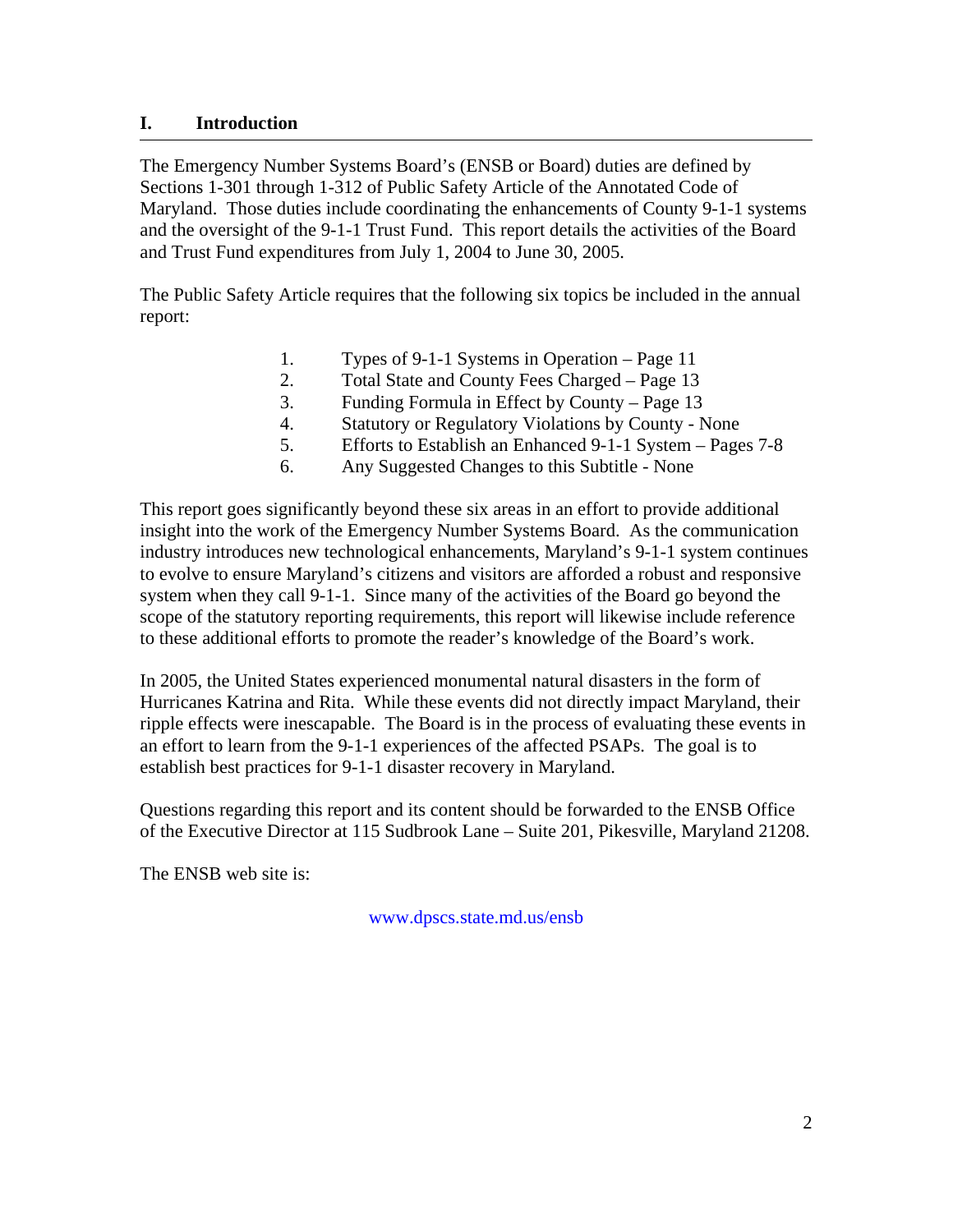# **II. Executive Summary**

The membership of the ENSB includes a diverse and technically astute group of professionals from the emergency services, the communications and public safety industries, as well as the public at large. The members serve a Governor appointed Senate confirmed, four-year term. While only required to meet quarterly, the ENSB has met at least monthly to examine current trends and needs of the 24 Public Safety Answering Points, hereafter called PSAPs.

The mission of the ENSB, at its inception, was to provide guidance and direction with the goal of realizing "enhanced" service in all of Maryland's PSAPs. Enhanced is defined by the statute as having the capacity for the 9-1-1 call taker to view automatically displayed callback number and location information either in the form of an address or more recently the latitude and longitude for mapping the location. *This statewide goal was achieved for wireline calls in 1998 and for wireless calls in June 2005 when wireline and wireless enhanced 9-1-1 service became available to all Maryland communities.*

The current direction of the Board is to evaluate and fund local jurisdiction plans for enhancements consistent with our mandates, the availability of Trust Fund dollars and in response to technological changes. The Board is examining issues presented by the proliferation of wireless telephone communications, integration of mapping technologies to identify caller location, the advent of Internet based communication systems (VoIP), and providing training and software enhancements to standardize 9-1-1 emergency service throughout the State. The engagement of local leadership has created a positive and constructive working relationship among Maryland's PSAP community, its legislative delegations, its first responder community, and the Department of Public Safety and Correctional Services.

Some of the more prominent activities of the ENSB in advancing this mission include:

- Increased 9-1-1 funding for all 24 jurisdictions through enacted county resolutions;
- **All of Maryland's primary PSAPs became Phase I and II operational** (callback number and location of wireless callers provided to 9-1-1 calltaker);
- Statewide regulatory compliance found through PSAP inspection process;
- ENSB interaction with federal agencies and national organizations to address 9-1-1 issues;
- Securing additional funding resources to augment the 9-1-1 Trust Fund;
- Ongoing training on new 9-1-1 technologies and evolving 9-1-1 service delivery;
- Readied PSAPs for Enhanced VoIP technology (training & selectively routing calls through existing 9-1-1 trunks);
- Established a pilot project to examine the value and practicality of implementing emergency police and fire protocols, which when completed will also develop "best practice" policies for future implementation; and
- A continuing record of customer satisfaction among external customers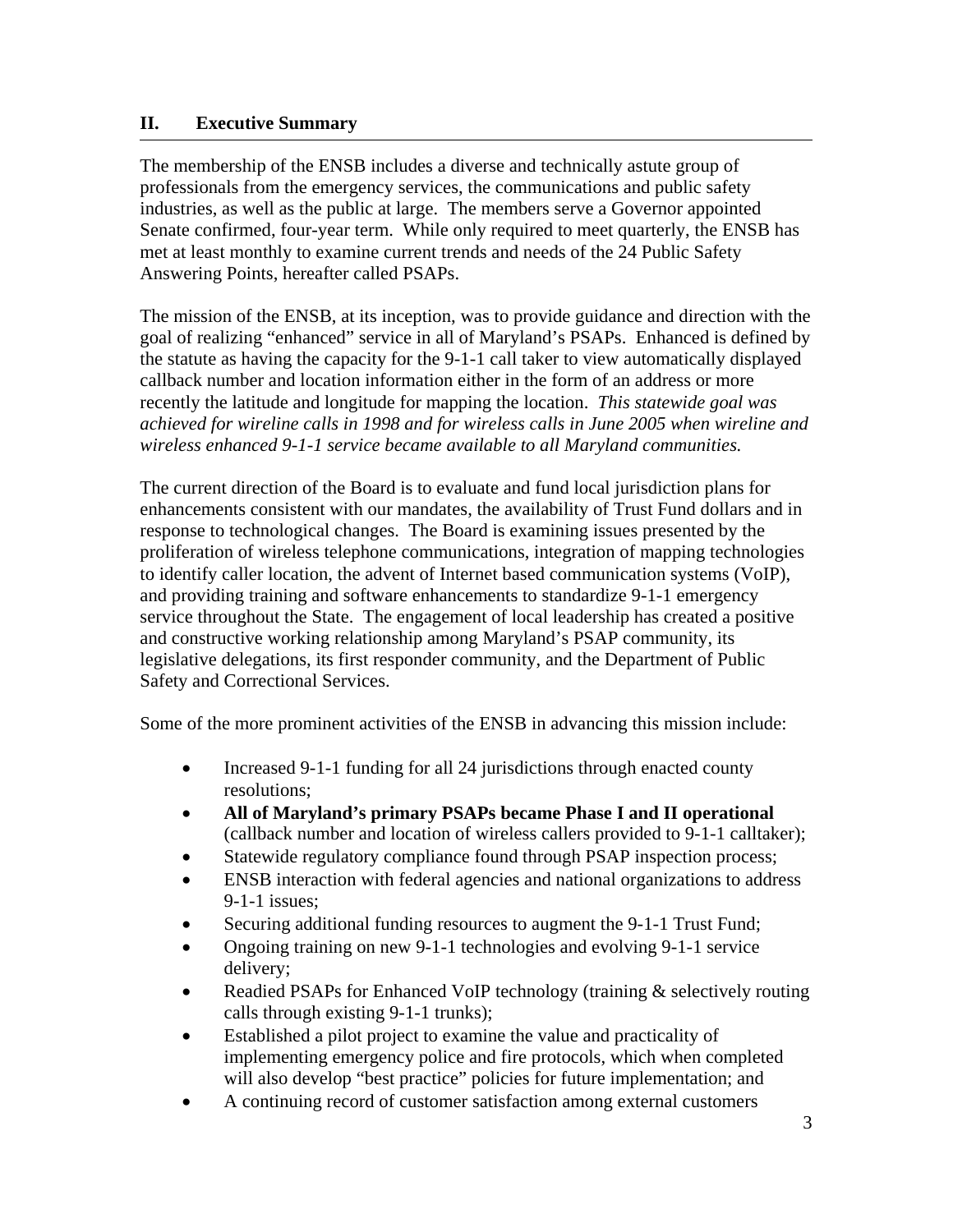In order to further facilitate the execution of the mission of the ENSB, the Board established several sub-committees, comprised of Board members and supporting consultative membership from outside the Board. These subcommittees include:

- o **Training and Education** to provide and enhance entrance level training for 9-1-1 dispatchers as well as in-service training for existing positions;
- o **Standards** to provide guidance on best practices in selecting and purchasing PSAP equipment and providing funding guidelines;
- o **Policy/Legislative**  to establish and publish policy guidance for ENSB membership and PSAP Directors and to make recommendations for Legislative changes; and
- o **Technology**  to investigate current and future technological advancements impacting the delivery of 9-1-1 services.

The Board also enjoys membership and actively participates on two separate Maryland Boards. These include:

- o **2-1-1 Board**  to provide input to the creation of a 2-1-1 system in Maryland and coordinating the transfer of possible emergency calls.
- o **SEMSAC**  to assist the Statewide Emergency Medical Systems Advisory Council, comprised of representatives from organizations involved in providing emergency care services, provide advice and assistance to the SEMSAC Board.

The ENSB remains committed to supporting 9-1-1 in Maryland and believes Maryland has been well served by the excellent service 9-1-1 callers receive, from each of its 9-1-1 centers. Maryland continues to be a national leader in providing enhanced emergency wireline and wireless service to its citizens and visitors. With the introduction of Internet based phone services, Maryland is again poised to embrace a new technology and work towards a smooth transition as "next generation" 9-1-1 systems and service are realized.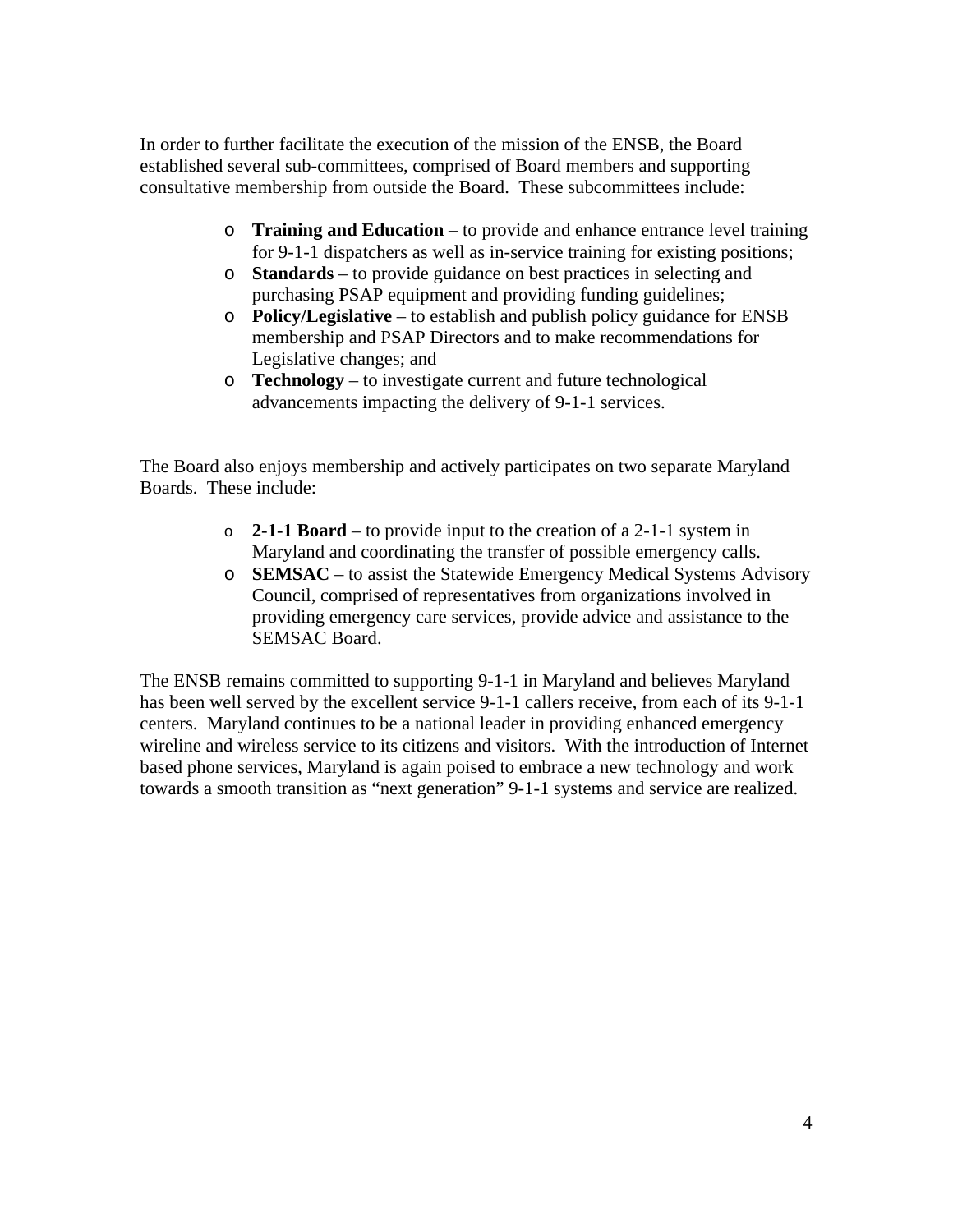The Public Safety Article is the defining and enabling statute, which drives the functions of the ENSB. The applicable sections are found in their entirety in Appendix A.

Revised in 2003 this legislation had a significant impact on Board activities during 2005 as the Board and PSAP community endeavored to embrace many of the new provisions and requirements. One goal of this legislation is to ensure a timely transition to Maryland's 9-1-1 calltakers receiving callback phone number and location information of wireless callers (defined as "wireless enhanced 9-1-1"). The revisions to the Public Safety Article include the following:

- Increasing the State Fee from 10 cents to 25 cents;
- Increasing the county additional fee from a maximum of 50 cents to 75 cents by local resolution;
- Placed spending restrictions on new revenues received during the year in which the county additional fee was increased; and
- Placed further spending restrictions on 9-1-1 revenues should a county not be wireless enhanced 9-1-1 operational after January 1, 2006.

Revisions to the Public Safety Article also enhanced Board membership, addressed elements of the surcharge collection process, and expanded the definition of 9-1-1 assessable service to ensure that fair and equitable funding of the 9-1-1 system will continue as technology changes. This new language included:

- Increasing the Board membership from 13 to 15 members to include:
	- o Representation from a county with a population greater than 100,000;
	- o Representation from a county with a population less than 100,000;
	- o Replace a "Public-at-Large" position with a representative from the Maryland chapter of the National Emergency Number Association.
- Providing for developing procedures for auditing of surcharge collection and remittance by wireless communications service providers.
- Expanding the definition of "9-1-1 assessable service" to include "telephone service or another communications service that connects an individual dialing the digits 9-1-1 to an established public safety answering point".
- Indicating that "each subscriber to switched local exchange access service or CMRS or other 9-1-1-accessible service shall pay a 9-1-1 fee".

**The Public Safety Article is sufficient in its current content to be responsive to the needs of Maryland's 9-1-1 community and no further changes are recommended.**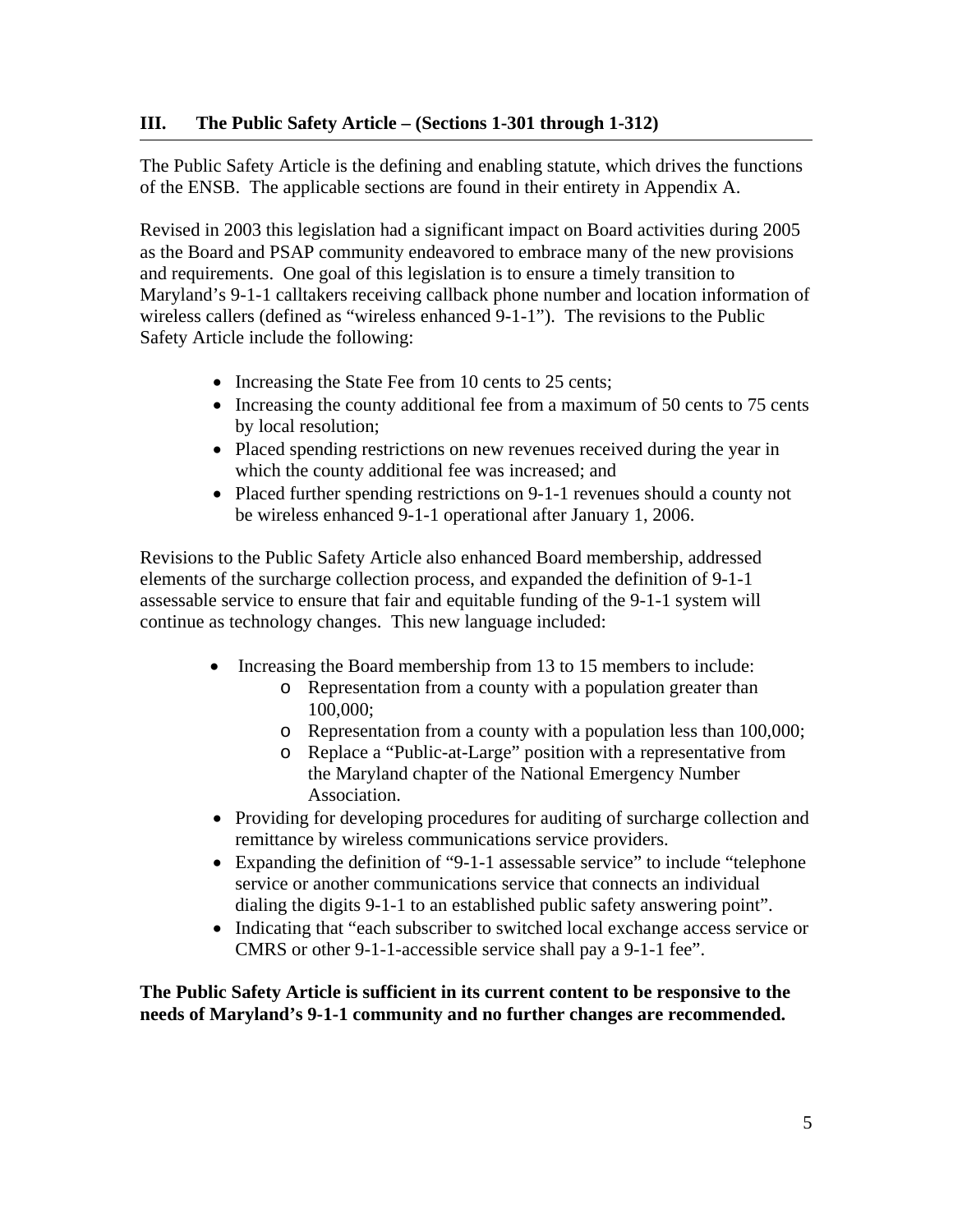The Code of Maryland Regulations (COMAR) further codifies the activities of the Board and describes in detail its essential functions, responsibilities, and training standards. COMAR has been a topic of discussion within the policy sub-committee and amendments were drafted with respect to current relevance, training standards, and auditing procedures. These changes are currently progressing through the regulatory review process. A copy of the applicable COMAR sections are included as an attachment to this document in Appendix B.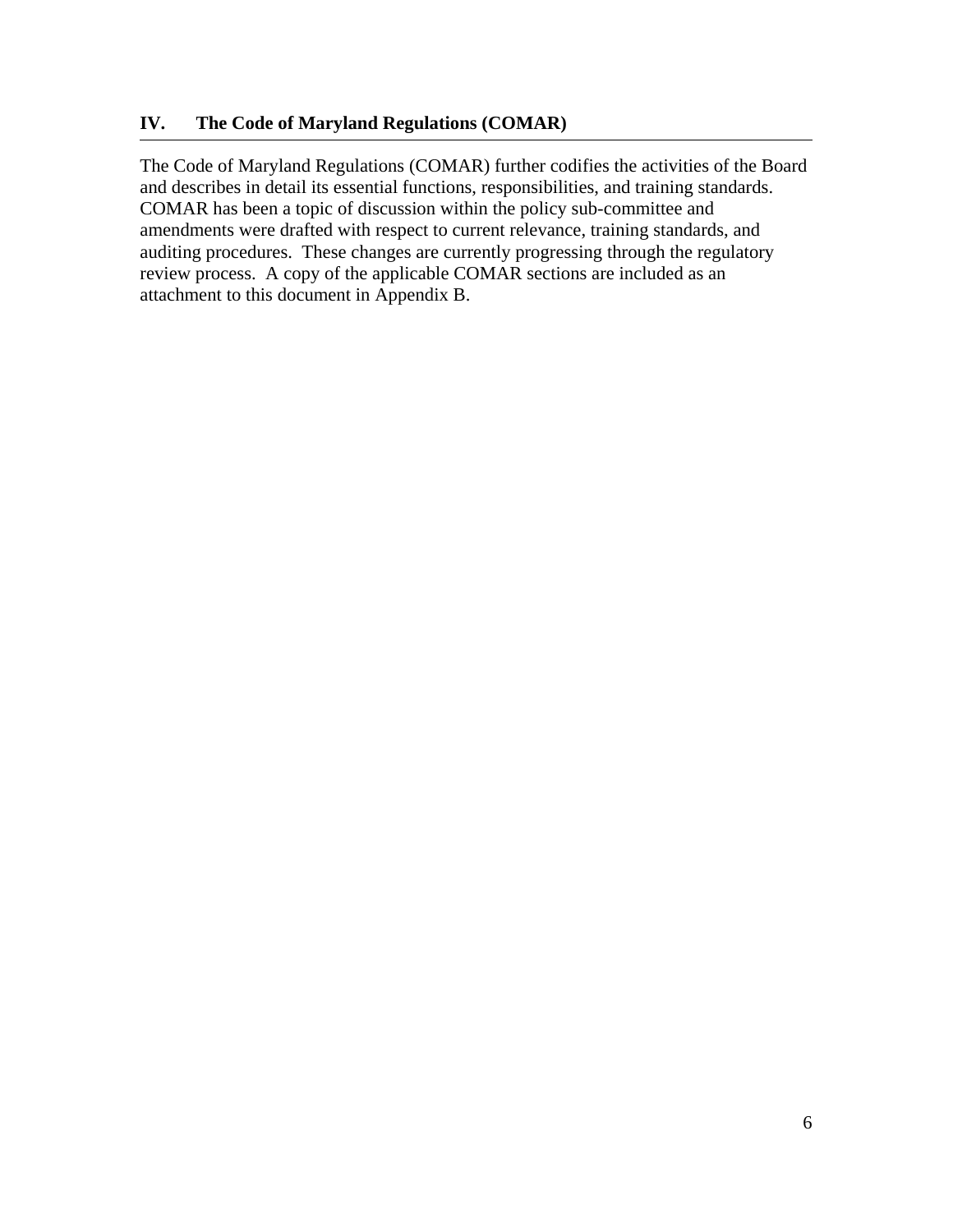#### **V. History of 9-1-1 in Maryland – Synopsis**

The Early Years – In the early 1970s the Federal Law Enforcement Assistance Administration provided funding to a number of local jurisdictions to implement 9-1-1. Charles County was the first in 1972 followed by Prince George's in 1973 and Montgomery in 1974.

1979 - Maryland became the second state in the Union to adopt 9-1-1 as the universal number for emergency services access. Since that time it has become a household icon for public safety access and information.

The standards of the emergency communications industry required a 24-hour answering service. Automatic number information (ANI) and automatic location information (ALI), which display caller number and location information respectively, were on the drawing board. This automatic information was designed to streamline the information gathering/dispatch processes of 9-1-1 and allow the location of persons unable to identify their location or to verbally communicate.

1980 - The ENSB published Local Government Planning Guidelines for 9-1-1 Systems followed by a series of planning and implementation meetings with PSAP directors.

Ten Cent phone bill surcharge is established to fund development.

- 1983 The Statute enabling the ENSB was amended to include authority for Counties to charge a fee via monthly phone bills to offset operational expenses.
- 1995 All counties were required to have enhanced systems in place, i.e. city style addresses vs. route and box numbers and ANI and ALI capability. County authority to extend fee to wireless providers was granted.

The ENSB was expanded to include a member of the wireless community

- 1996 FCC regulation including milestones for ANI and ALI for the wireless industry was published. Wireless Phase I with ANI displayed to the 9-1-1 call taker was to be complete by April 1, 1998 and Wireless Phase II with ALI displayed wireless call identification was to be in place by October 1, 2001.
- 1998 The Training Sub-committee developed a standardized 40-hour entrance level training course for 9-1-1 dispatchers. Twenty-five trainers and 7 regional coordinators were identified to disseminate the curriculum.
- 2000 Legislative initiative re-drafting Article 41 sent to summer study.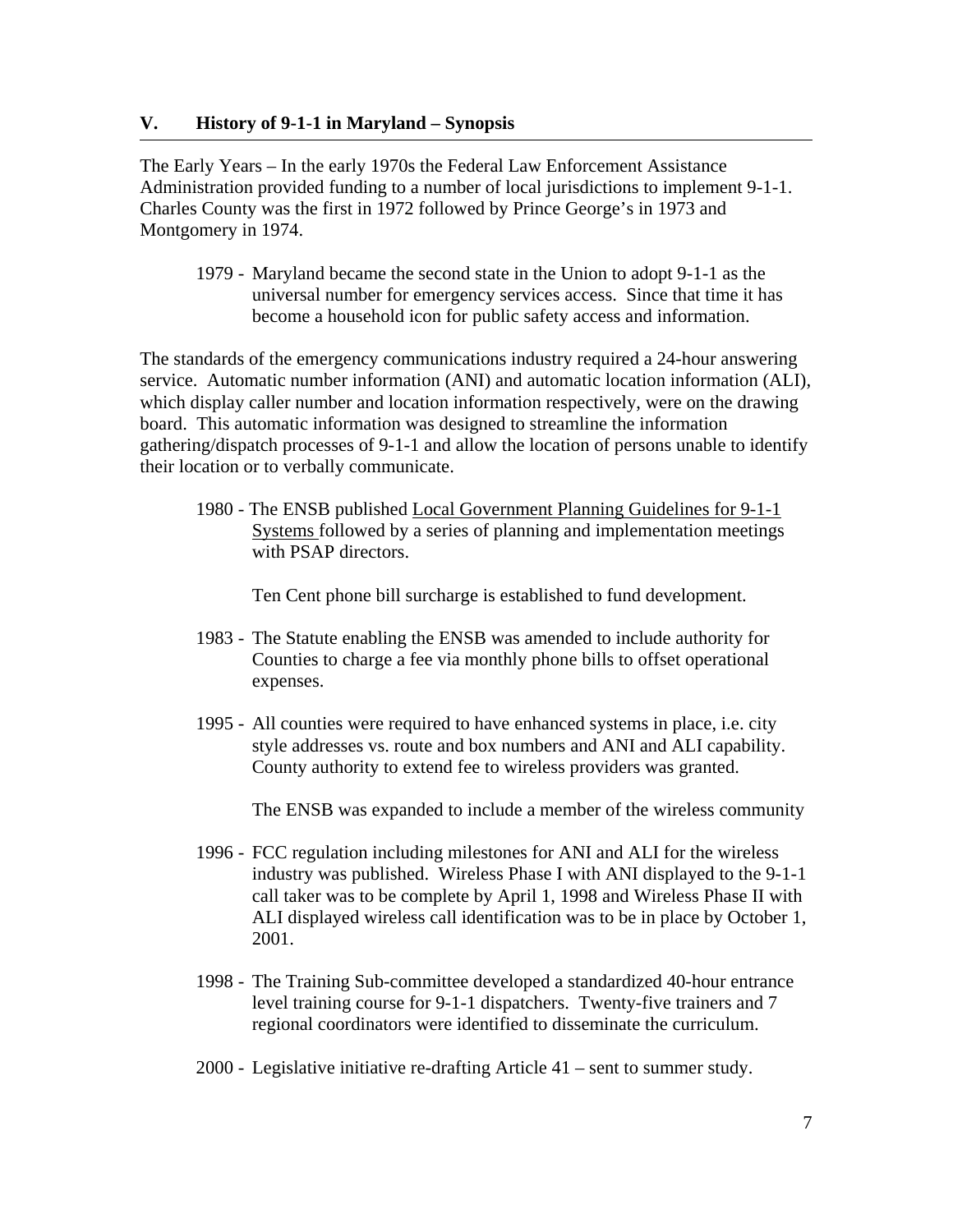- 2001 University of Maryland conducted study of 9-1-1 and provides administrator for coordination and evaluation. Evaluation attests to health of system but need for enhancements.
- 2002 Anne Arundel County, selected as the State's test site for enhanced wireless service, becomes Wireless Phase I operational.
- 2003 HB 780 increased the 10-cent fee to 25 cents per bill per month. County fee authority increased from a maximum of 50 cents per bill per month to 75 cents. Board membership increased to 15 by adding representatives from the Maryland Emergency Number Association, a large county (Population  $> 200,000$ ), and a small county (Population  $< 200,000$ ) and by deleting a public at large position.

Anne Arundel County becomes the first Wireless Phase II operational jurisdiction (automatic location displayed at the call taking station) 22 of 24 jurisdictions become Phase I operational and three Phase II operational.

2004 – All of Maryland becomes Wireless Phase I operational and 15 of 24 jurisdictions become Wireless Phase II operational. For the first time in most jurisdictions, more than 50% of all 9-1-1 calls originated from wireless callers.

 Each of Maryland's PSAPs identified 10-digit phone numbers to enable Internet "phone" service providers (VoIP) to connect their subscribers to a PSAP when 9-1-1 is dialed to receive emergency service.

 The Training Sub-committee adopted the National Academy of Emergency Dispatch's "Emergency Telecommunicator Course" as the standard for entry-level training, replacing the previously "in-house" developed training program.

 Pilot Project implemented in four Eastern Shore Counties (Caroline, Dorchester, Queen Anne's, and Talbot) to examine the value and best practices of implementing police and fire dispatch protocols established by the National Academy of Emergency Dispatch.

2005 – All of Maryland primary PSAPs become Wireless Phase II operational, making Maryland, according to the National Emergency Number Association, only the eighth state overall and the second most populous to accomplish this milestone.

 VoIP service providers, under FCC mandate to provide E9-1-1 service by November 2005, began successful PSAP testing of routing Internet based calls (with enhanced caller information) to the appropriate primary PSAP.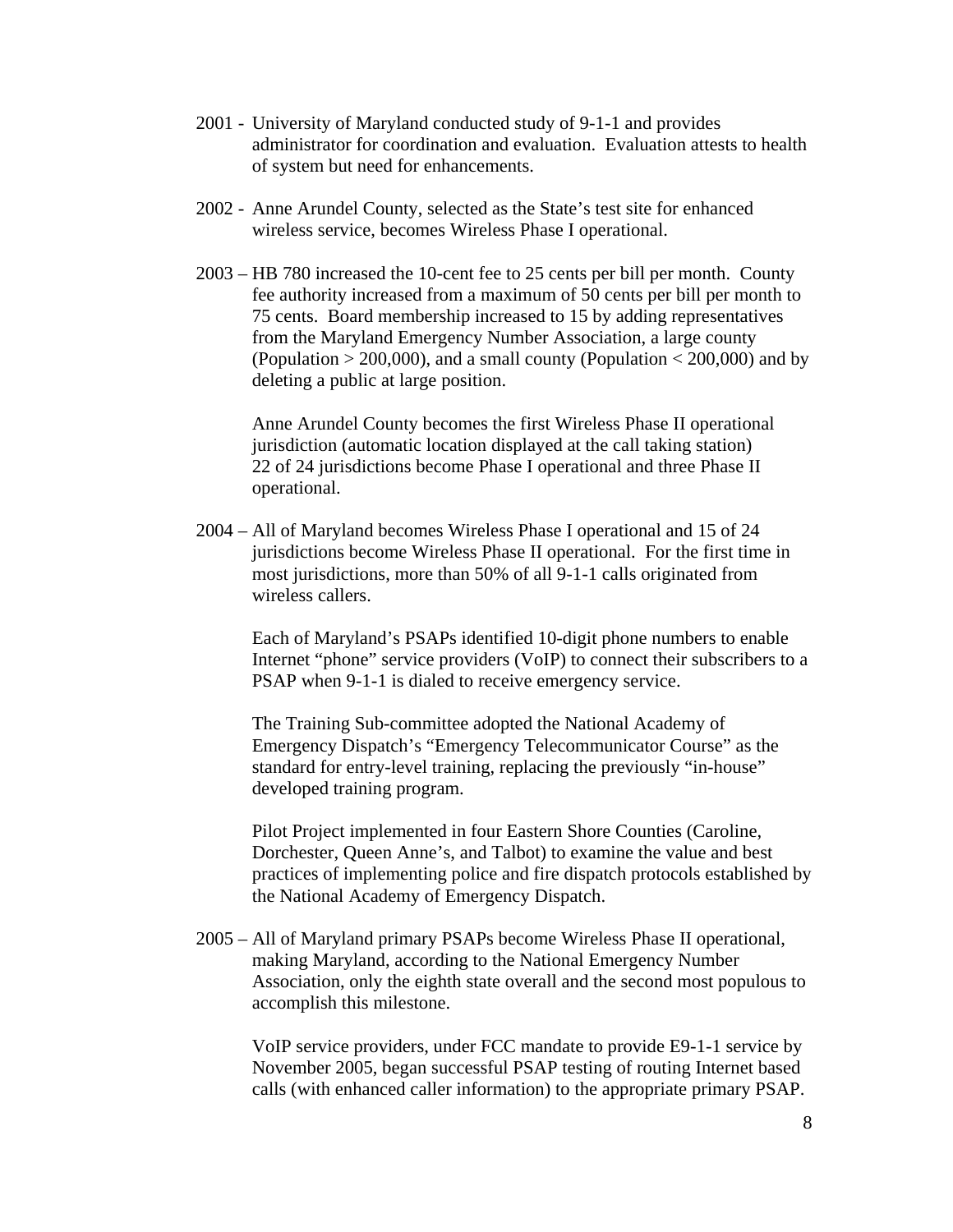Baltimore was the host to the 2005 "Navigator" Conference sponsored by the National Academy of Emergency Dispatch. The weeklong conference, held in Baltimore's Inner Harbor, provided a venue for training opportunities and information sharing for 9-1-1 professionals from around the country. The Board also conducted a seminar detailing the experiences by four Maryland counties implementing emergency police and fire dispatch protocols system.

 The process for the electronic submission of funding requests was completed and integrated into a secure link from the ENSB website. Board members now have Internet access to all project funding requests, facilitating the review and approval process.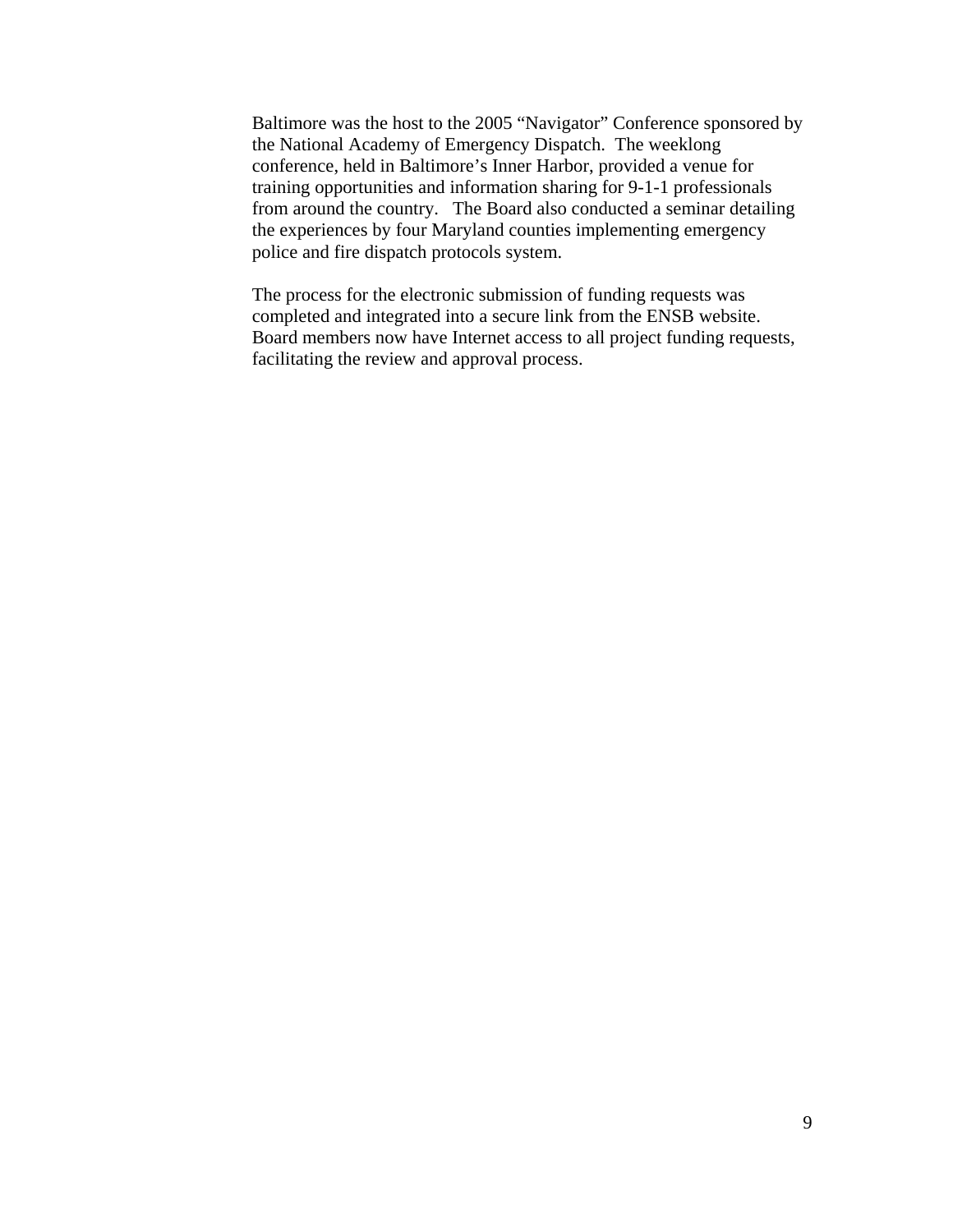# **VI. Membership of the Board**

The enabling legislation of 1979, amended in 1997, and again in 2003, describes the membership of the Board consisting of fifteen members drawn from private and public sectors by Governor appointment and Senate confirmation. The members serve four-year terms without compensation and are required to meet at least quarterly.

In the formative years of the early 80s, the Board met monthly to address issues of marketing, deployment, equipment, training, and other issues. As 9-1-1 became more institutionalized and availability widespread, the Board was able to reduce the meeting requirements to the current statutory requirement of quarterly meetings.

The technical nature of 9-1-1 communications became more pronounced through the 80s and 90s to present, with the advent of computer-aided dispatch, 800 MHz radio, multiple agencies providing emergency response, professional and fraternal employee organizations, wireless telephone communications, and most recently Internet based communication services. These have brought about fundamental changes in the 9-1-1 infrastructure and added personnel and equipment challenges. To this end, funding requests escalated exponentially and the Board was met with the challenge of stewardship of insufficient dollars to meet needs. Legislation was proposed and passed increasing the 9-1-1 surcharge. The Board currently meets monthly with odd numbered months in public session and even months in executive session. Selected members of the Board also meet periodically in specific sub-committees to focus on specify issues related to the Board's responsibilities.

The Board has enjoyed the support of the Department of Public Safety and Correctional Services (DPSCS) fiscal offices in providing auditing and accounting support. In order to alleviate a further drain of its manpower, the ENSB through DPSCS has employed a full time fiscal coordinator and contractual accountant to support the ENSB's efforts in administering the 9-1-1 Trust Fund.

The Board recognizes the need for entrance and in-service level training for dispatchers and supervisors. The Department established an administrative officer/training coordinator position, working directly for the office of the executive director, advancing the training mission described in COMAR and handling special project assignments.

The wisdom of the 1979 General Assembly is evident in the diversity of stakeholders who make up the Board. It has been the practice of the appointing authority to seek diversity in the membership and Maryland is well represented. There were a significant number of changes to this year's membership precipitated by retirements and expirations of terms. The following is a chart of the Board membership and the organization each member represents.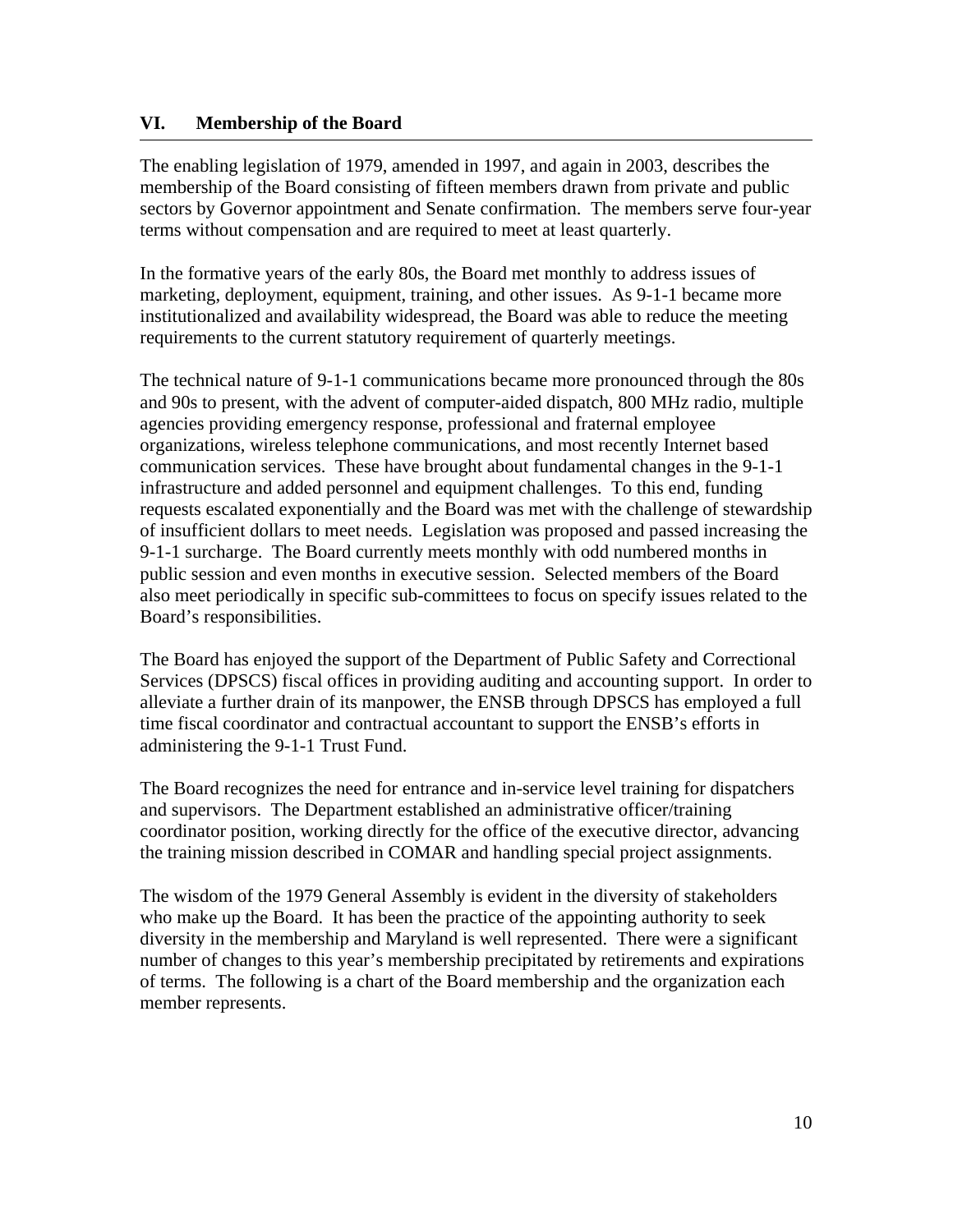# **DEPARTMENT OF PUBLIC SAFETY AND CORRECTIONAL SERVICES**

# **Emergency Number Systems Board**

| <b>Term</b>          | <b>Represent</b>                    | <b>Member Name</b>             |  |
|----------------------|-------------------------------------|--------------------------------|--|
| $7/1/04 - 6/30/08$   | <b>Public Service Commission</b>    | <b>Anthony Myers</b>           |  |
| $7/1/03 - 6/30/07$   | <b>MIEMSS</b>                       | Thomas H. Miller               |  |
| $7/1/04 - 6/30/08$   | <b>Volunteer Fire Service</b>       | Brian C. Ebling                |  |
| $7/1/05 - 6/30/09$   | Career Fire Service                 | David H. Balthis               |  |
| $7/1/03 - 6/30/07$   | Public-At-Large                     | William H. Walton              |  |
| $7/1/98 - 6/30/06$   | <b>Emergency Management Systems</b> | W. Edward Mullikin             |  |
| $11/10/03 - 6/30/06$ | <b>Telephone Utility</b>            | <b>Wally Campbell</b>          |  |
| $7/1/05 - 6/30/09$   | APCO <sup>1</sup>                   | John C. Crabill                |  |
| $11/10/03 - 6/30/06$ | <b>Maryland State Police</b>        | Lt. Col. Robert J. McGainey    |  |
| $7/1/02 - 6/30/06$   | <b>Police Services</b>              | <b>Captain Charles Summers</b> |  |
| $7/1/04 - 6/30/08$   | Public-At-Large                     | Roderick W. Hart               |  |
| $7/1/05 - 6/30/09$   | Large County                        | Andrew M. Johnston             |  |
| $7/1/04 - 6/30/08$   | <b>Wireless Industry</b>            | <b>Jim Nixon</b>               |  |
| $11/10/03 - 6/30/06$ | <b>Small County</b>                 | <b>Steve Marshall</b>          |  |
| $12/29/03 - 6/30/06$ | NENA <sup>2</sup> – Local Chapter   | <b>Cathy Kurnas</b>            |  |

# **Board Member Listings**

1 – Association of Public-Safety Communications Officials

2 – National Emergency Number Association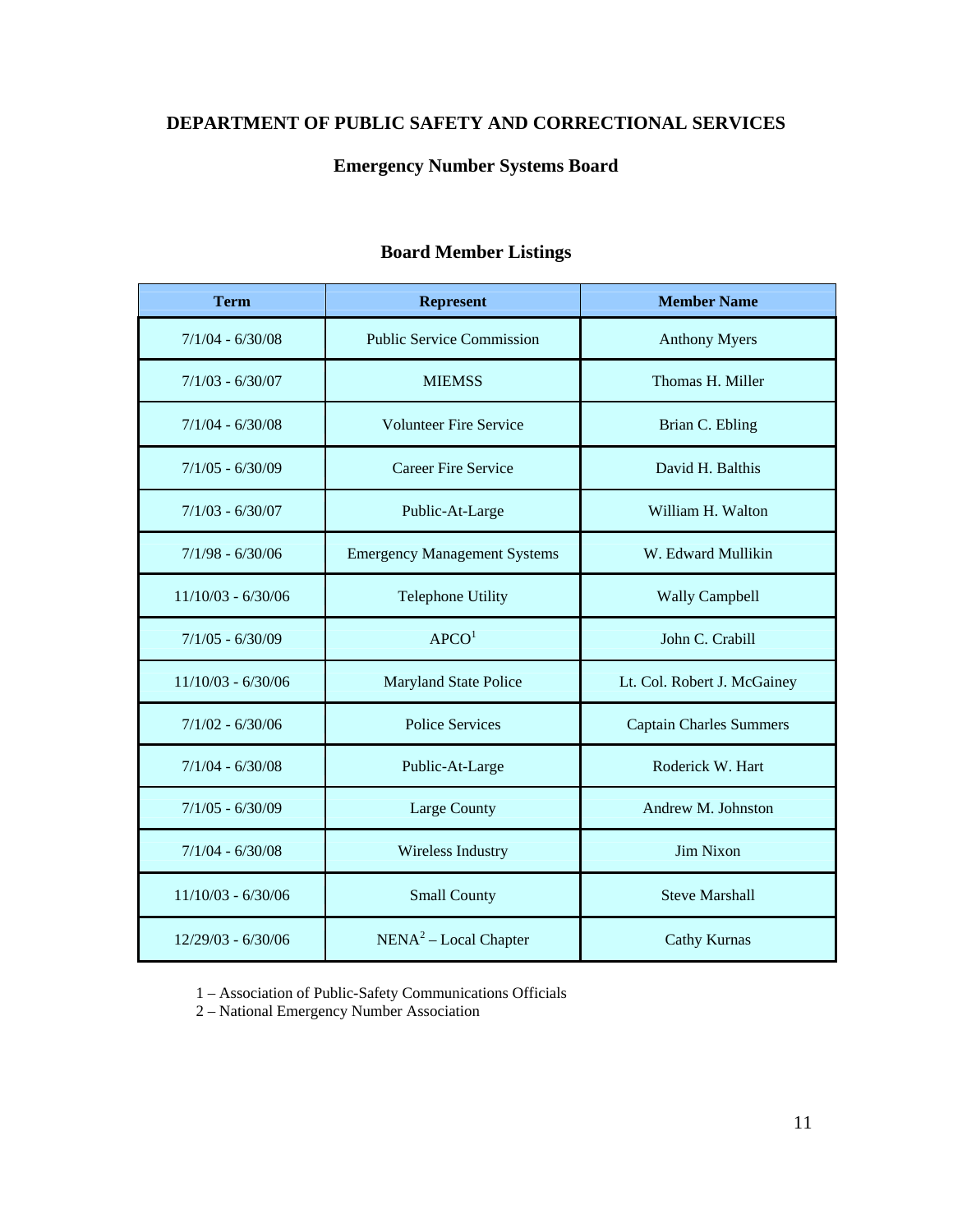# **VII. Types of 9-1-1 Systems in Maryland**

In the late 1980s, Maryland PSAPs achieved "enhanced" capability, successfully enabling each to have Automatic Number Information (ANI) and Automatic Location Information (ALI) display for *wireline* 9-1-1 calls. This capability met the requirements of the Maryland Annotated Code, which was authored prior to widespread availability of wireless phones.

The advent and proliferation of wireless communications caused the public safety community to demand the same 'enhanced" capacity as their wireline counterparts. The Federal Communications Commission required the wireless industry by regulation to be ANI compliant (Wireless Phase I) by December 1999 and ALI (Wireless Phase II) compliant by October 2001, but due to technological difficulty and lack of funding deadlines were extended. Today, the wireless industry has largely managed to comply with the FCC regulations and is now able to provide enhanced wireless service to technologically capable PSAPs that have requested the service. All of Maryland's 24 primary PSAP's are now receiving ANI and ALI display for *wireless* 9-1-1 calls.



**Governor Ehrlich Announces Maryland is Wireless Phase II Operational - September 2005**

Governor Robert L. Ehrlich Jr. addresses media and public-safety personnel at the Frederick Law Enforcement Center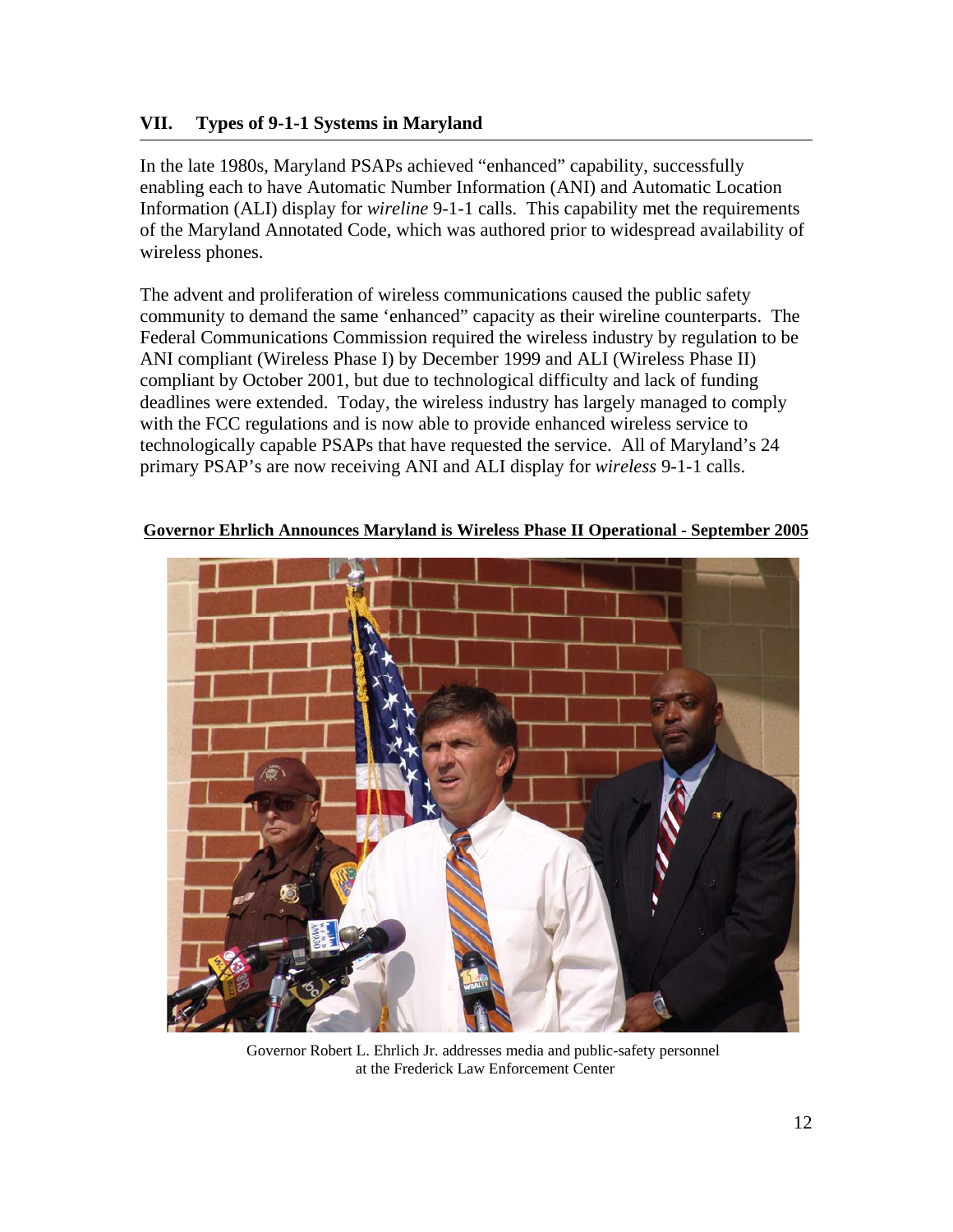The Public Safety Article tasked the Board to develop, with input from counties, and publish on or before July 1, 2004, an implementation schedule for deployment of wireless enhanced 9-1-1 service. This published report established June 2005 as the statewide deployment goal, which in cooperation with the primary PSAPs and wireless industry was realized.

During 2005, the Board continued to approve project funding to upgrade various PSAP phone systems and mapping capacity to receive and display enhanced wireless data. The caller location information (ALI) provided through enhanced wireless service is received at the PSAP in measurements of latitude and longitude. Mapping of this information is required to facilitate meaningful application in processing the 9-1-1 call. Through the funding of these mapping projects, all Maryland jurisdictions currently have or are producing sufficient mapping capacity for locating callers.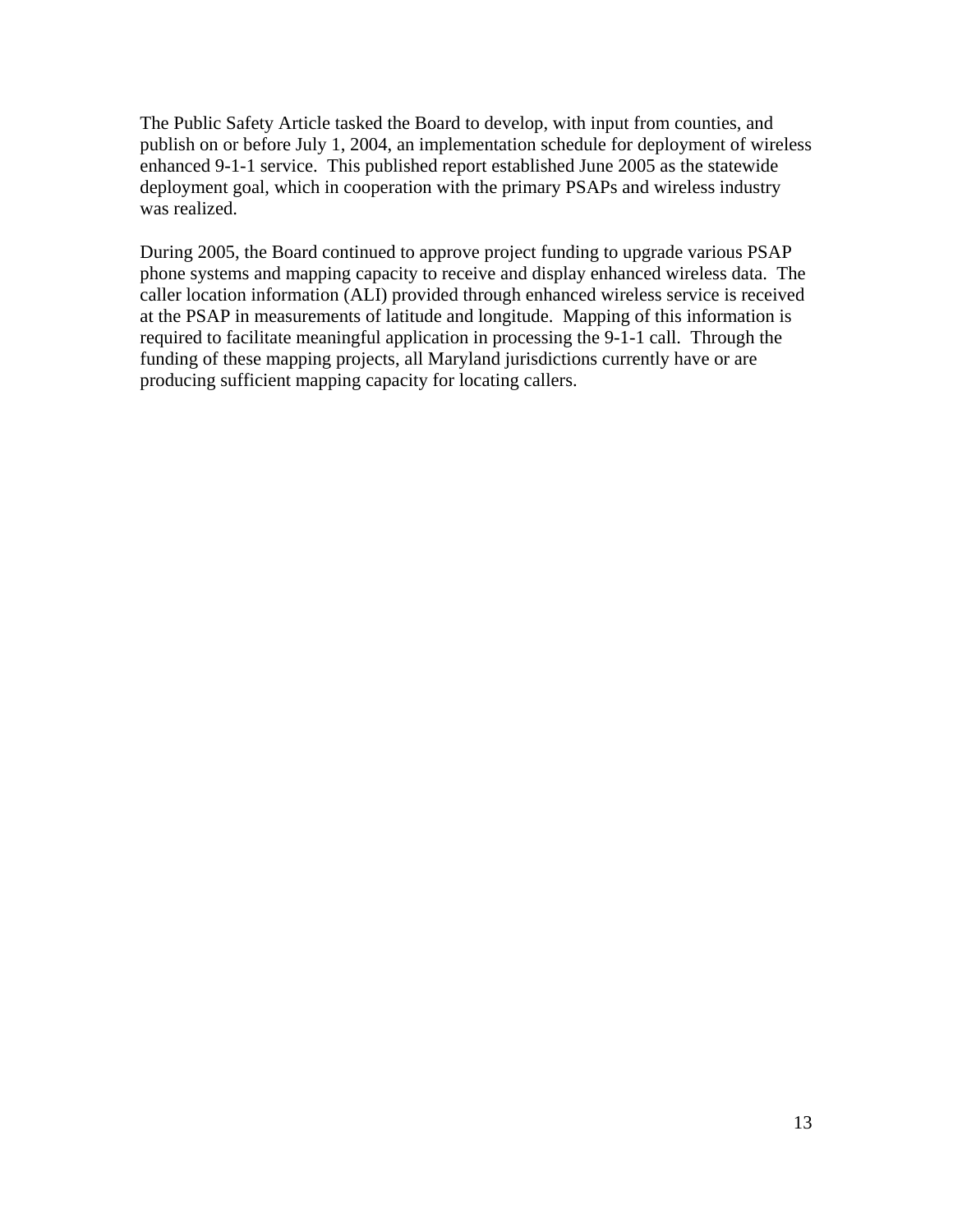# **VIII. Funding**

Maryland's PSAPs derive a significant portion of their funding from a monthly surcharge levied on each telephone bill and remitted by the carriers to the State Comptroller. There are currently two funding streams to support 9-1-1. The first is the State Trust Fund fee which during the 2004 fiscal year increased to \$0.25 per bill per month and which is distributed at the discretion of the ENSB to counties making enhancement requests. The second is the "County Additional Fee" in an amount determined by each county up to \$.0.75 per bill per month (increased from \$0.50 in October 2003), which is deployed to defray local operating expenses.

All telephone carriers in Maryland are required by the Public Safety Article to bill and collect the appropriate 9-1-1 surcharge and remit these collections to the Office of the Comptroller. The ability to increase the county "additional charge" resulted in all Maryland counties passing local resolutions modifying their local 9-1-1 fees to provide additional funding. The following chart indicates the 9-1-1 Surcharge Fee associated with each county and the date the resolution modifying the county additional fee was effective.

| <b>County</b>         | <b>State Fee</b> | <b>County Fee</b> | <b>Effective Date</b>   |
|-----------------------|------------------|-------------------|-------------------------|
| Allegany              | \$0.25           | \$0.75            | October 1, 2003         |
| <b>Anne Arundel</b>   | \$0.25           | \$0.75            | July 1, 2005            |
| <b>Baltimore City</b> | \$0.25           | \$0.75            | June 23, 2004           |
| <b>Baltimore</b>      | \$0.25           | \$0.75            | April 23, 2004          |
| Calvert               | \$0.25           | \$0.75            | June 15, 2004           |
| Caroline              | \$0.25           | \$0.75            | November 9, 2004        |
| Carroll               | \$0.25           | \$0.75            | June 8, 2004            |
| Cecil                 | \$0.25           | \$0.75            | October 1, 2003         |
| Charles               | \$0.25           | \$0.75            | <b>January 1, 2004</b>  |
| Dorchester            | \$0.25           | \$0.75            | October 1, 2003         |
| Frederick             | \$0.25           | \$0.75            | July 1, 2004            |
| Garrett               | \$0.25           | \$0.75            | October 1, 2003         |
| Harford               | \$0.25           | \$0.75            | May 4, 2004             |
| Howard                | \$0.25           | \$0.65            | July 1, 2004            |
| Kent                  | \$0.25           | \$0.75            | <b>January 30, 2004</b> |
| Montgomery            | \$0.25           | \$0.75            | October 1, 2003         |
| Prince George's       | \$0.25           | \$0.75            | March 5, 2004           |
| Queen Anne's          | \$0.25           | \$0.75            | October 1, 2003         |
| Somerset              | \$0.25           | \$0.75            | February 10, 2004       |
| St. Mary's            | \$0.25           | \$0.75            | July 1, 2004            |
| Talbot                | \$0.25           | \$0.75            | May 11, 2004            |
| Washington            | \$0.25           | \$0.75            | October 21, 2003        |
| Wicomico              | \$0.25           | \$0.75            | <b>January 1, 2004</b>  |
| Worcester             | \$0.25           | \$0.75            | October 1, 2003         |

# **Maryland 9-1-1 Surcharge Fees**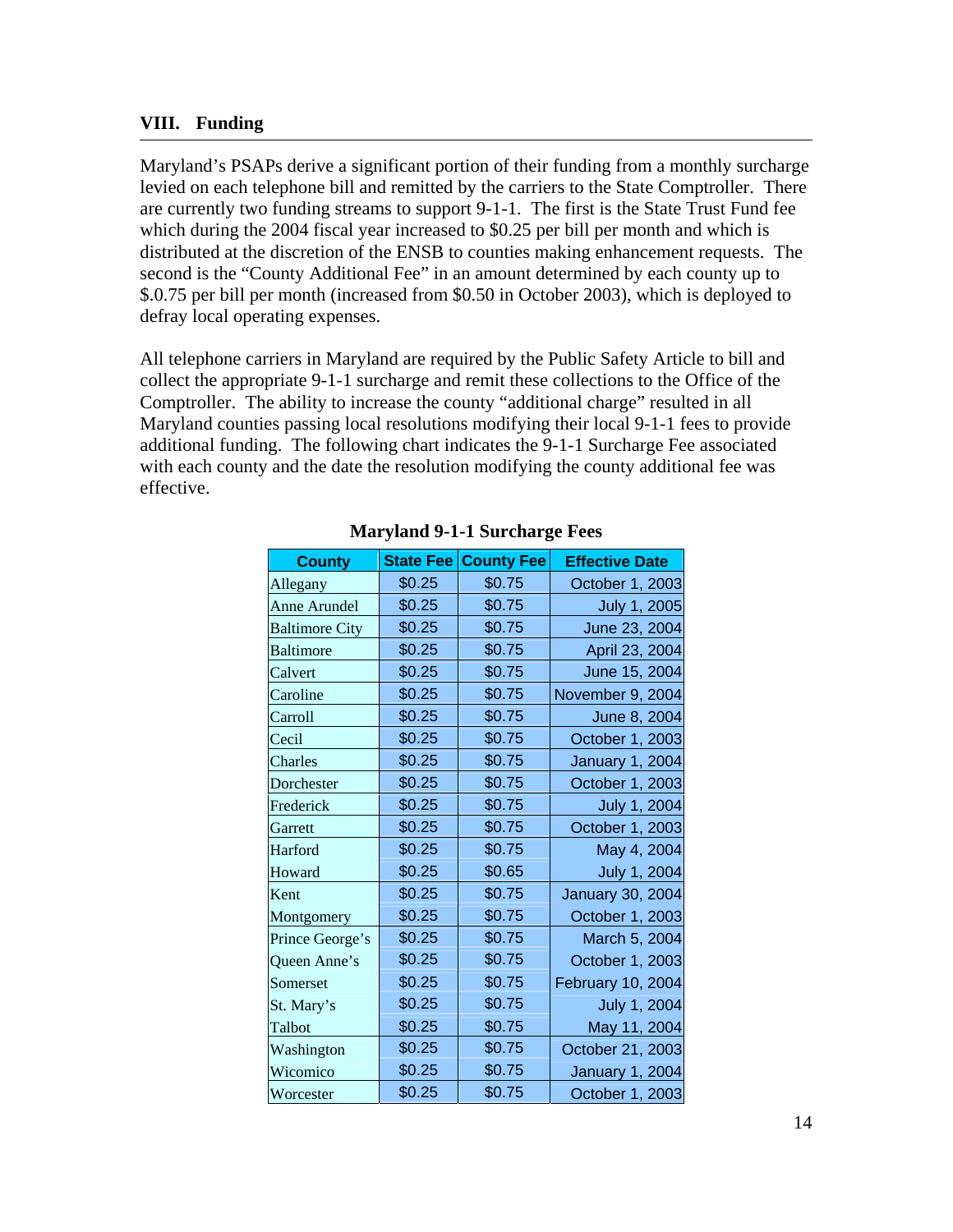The 25-cent State fee provides a fund designed to be available for requests from any PSAP jurisdiction for enhancements/improvements or to maintain those aspects of the PSAP required by regulation, i.e. call recording devices and backup alternative power supplies. Enhancement requests are reviewed by the Board for their efficacy and voted on for funding from the State Trust Fund.

The funding provided by the collection of the county "additional fee" can be used to defray the operational and personnel cost associated with providing 9-1-1 service in that particular jurisdiction. Typically, the moneys raised by this fee cover approximately 50% to 60% of the actual 9-1-1 Center operating cost with the remaining funding being supplemented by local revenues. The carriers remit the county "additional charge" fees to the Comptroller of Maryland monthly, after which they are disbursed to the counties quarterly. The below chart reflects the 2005 county distribution of the collected "additional charge" fees.

| <b>County</b>                 | <b>FY 05 Disbursement</b> |
|-------------------------------|---------------------------|
| <b>Allegany County</b>        | \$510,402.14              |
| <b>Anne Arundel County</b>    | \$2,767,279.61            |
| <b>Baltimore City</b>         | \$4,414,695.53            |
| <b>Baltimore County</b>       | \$5,786,196.09            |
| <b>Calvert County</b>         | \$619,671.03              |
| <b>Caroline County</b>        | \$147,228.99              |
| <b>Carroll County</b>         | \$1,168,681.70            |
| <b>Cecil County</b>           | \$655,328.24              |
| <b>Charles County</b>         | \$911,711.92              |
| <b>Dorchester County</b>      | \$222,414.41              |
| <b>Frederick County</b>       | \$1,718,179.18            |
| <b>Garrett County</b>         | \$228,149.03              |
| <b>Harford County</b>         | \$1,648,287.68            |
| <b>Howard County</b>          | \$1,856,422.65            |
| <b>Kent County</b>            | \$145,302.99              |
| <b>Montgomery County</b>      | \$8,474,719.84            |
| <b>Prince George's County</b> | \$5,989,593.13            |
| <b>Queen Anne's County</b>    | \$312,981.43              |
| <b>Somerset County</b>        | \$128,405.74              |
| <b>St Mary's County</b>       | \$633,231.47              |
| <b>Talbot County</b>          | \$293,385.13              |
| <b>Washington County</b>      | \$987,010.19              |
| <b>Wicomico County</b>        | \$601,281.02              |
| <b>Worcester County</b>       | \$551,907.20              |

# **2005 "Additional Fee" Payments to the Jurisdictions**

**Total FY 05 Payments: \$40,772,466.34**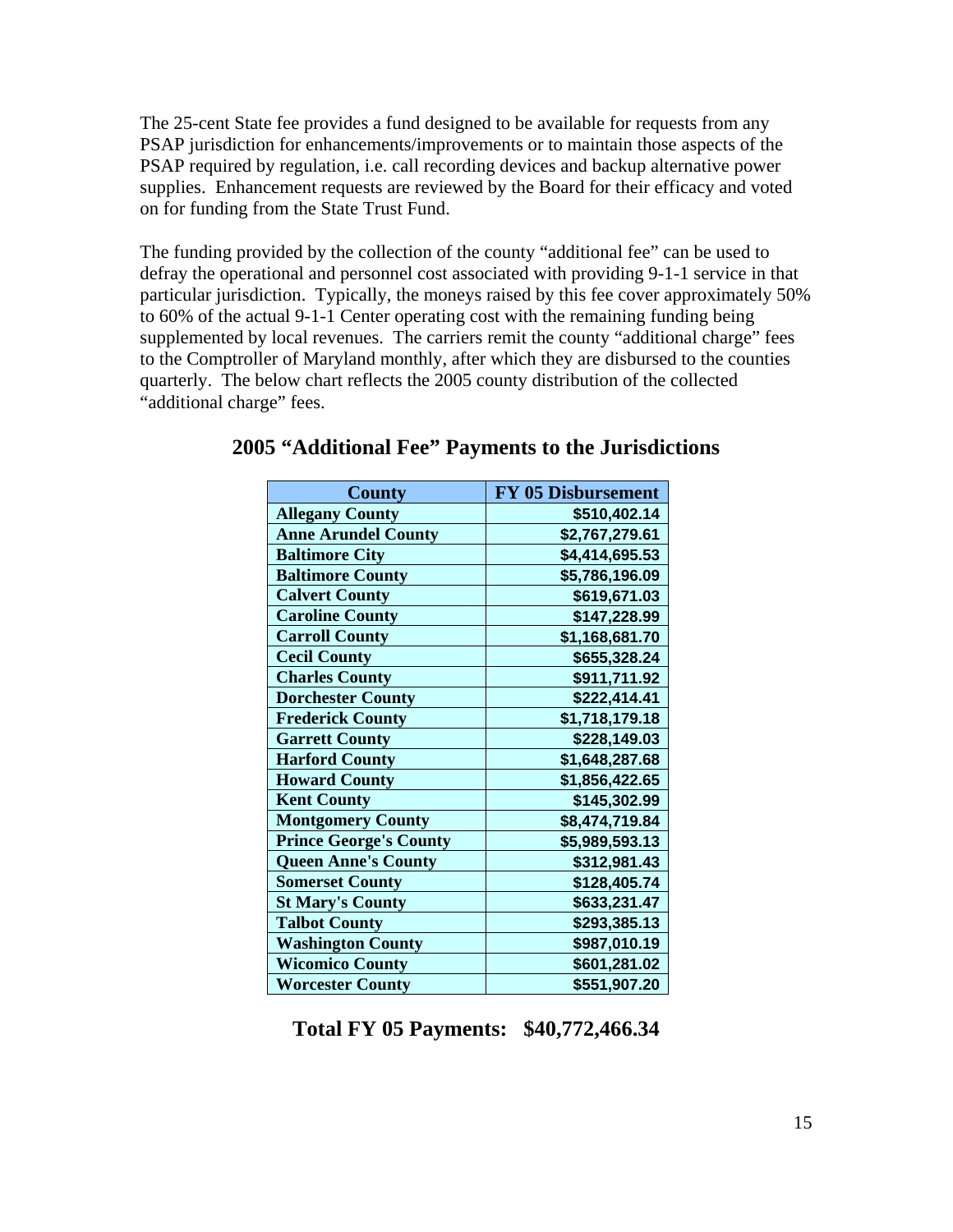# **IX. County Audits**

The Public Safety Article requires each county to report to the Board how the monies received from the trust fund were spent. The Board is charged with the responsibility of evaluating the expenditures for compliance with applicable laws and regulations. To this end, the Board funds independent audits of county expenditures.

All of the audits for FY 05 were received and auditors compensated. The audits were reviewed and each county found in compliance with the spending limits articulated in the Public Safety Article.

# **X. MFR and PSAP Inspections**

Maryland's Managing for Results (MFR) initiative requires the identification of an organizational mission accompanied by specified goals and performance measures. This is incorporated in the Department's Strategic Plan.

# **ENSB Mission Statement**

The Emergency Number Systems Board works cooperatively with the counties to provide an effective and efficient Maryland 9-1-1 system through the administration of 9-1-1 Trust Fund revenues.

# **ENSB Vision Statement**

The Emergency Number Systems Board is dedicated to ensuring Maryland's 9-1-1 system remains robust and responsive to the publicsafety needs of our citizens and visitors. The Board is committed to providing fiscally responsive funding to maintain a technological advanced 9-1-1 system staffed with appropriately trained emergency operators providing access to emergency services. Through a partnership with the 9-1-1 community, the Board will provide leadership and guidance for Maryland to be recognized nationally for excellence in providing 9-1-1 service.

The ENSB sought to meet several significant goals in 2005:

- To enable all Maryland PSAPS to be receive and process Wireless Phase I (callback number) and Phase II (location) information.
- To provide the PSAP community with an electronic means of applying for Grants and more specifically for the Board to review and evaluate electronically submitted project files (see Standards Committee section for results).
- To be responsive to the Maryland 9-1-1 community by assessing PSAP satisfaction with Board activity and guidance through customer survey (see Appendix C for survey and results).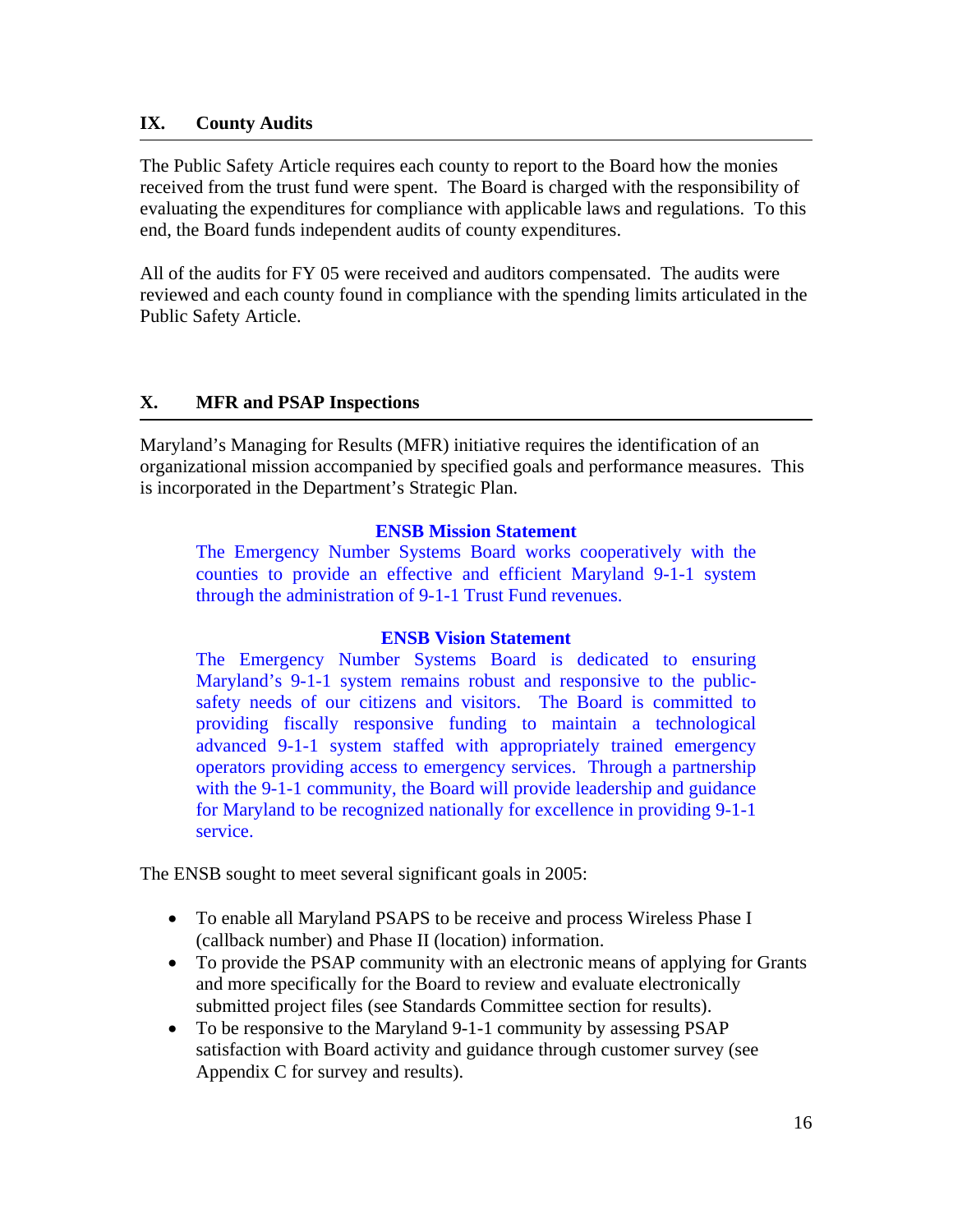To address the issues of enhanced wireless deployment in Maryland the Office of the Executive Director published several guidance manuals to facilitate applying for and deploying wireless number and location technologies. The Anne Arundel County PSAP was designated as the test site for developing best practices for enhanced wireless deployment. The lessons learned from the Anne Arundel experience were shared with other Maryland PSAPs and several statewide standards were adopted. During 2005, Maryland completed the process of providing Phase II information to all primary PSAPs.

The Standards Subcommittee established a form for requesting project funding and made this form available on-line for electronic filing. The electronic automating of the project funding request process was a "managing for results" goal of the ENSB. The natural spin off of electronic processing is electronic archiving of projects for Board members to access prior to Board meetings. A secure web page is available to the Board listing all current projects and statuses.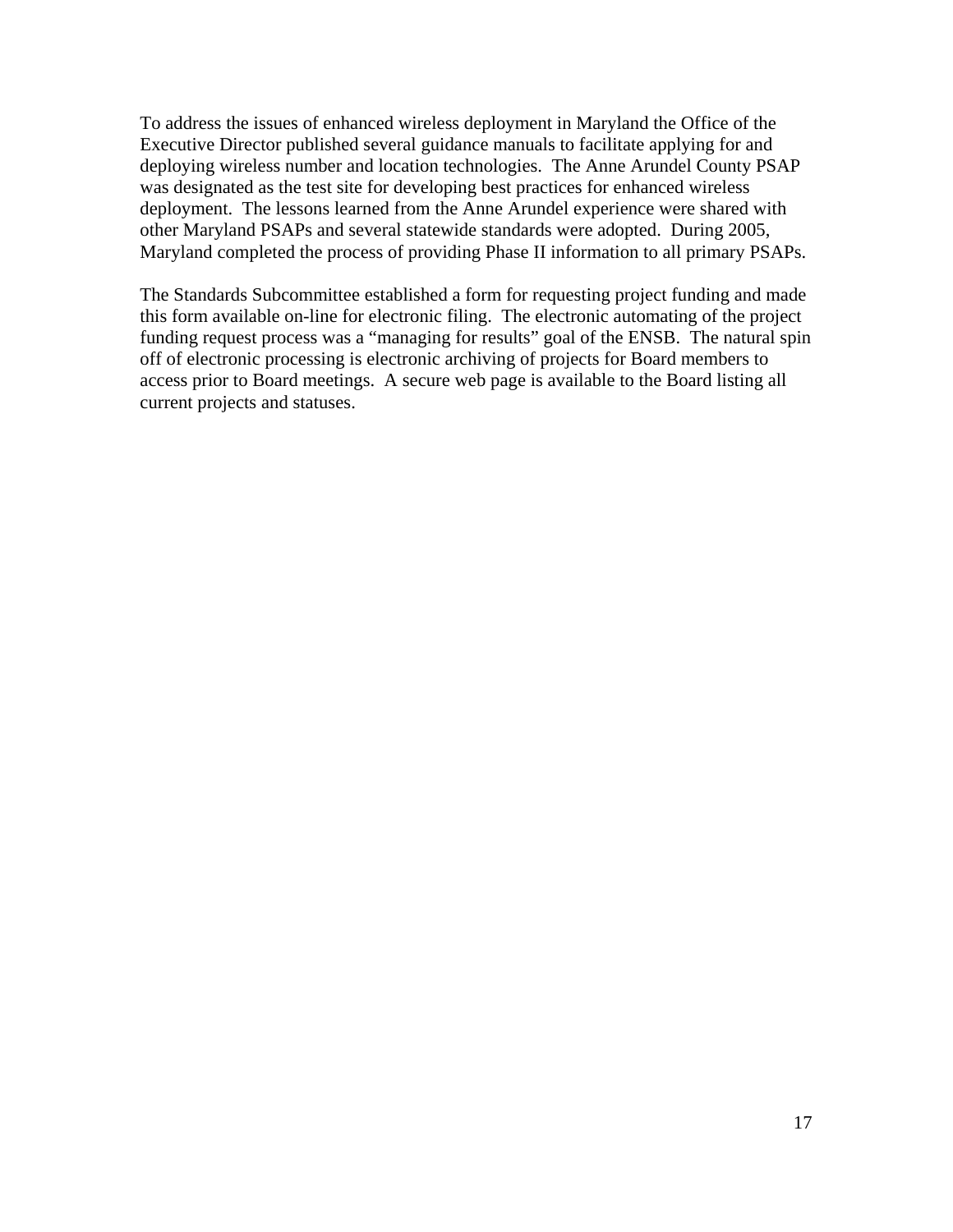# **XI. Training Sub-Committee**

1

The Training Subcommittee is comprised of members of the Board and the PSAP community, chaired by the Caroline County PSAP Director Bryan Ebling. In order to better appraise PSAP training needs, the Training Subcommittee reviewed training opportunities, programs, and is making recommendations for PSAP consideration.

| <b>ENSB Training Subcommittee</b>                   |
|-----------------------------------------------------|
| <b>Chairman</b><br>Bryan Ebling – Caroline County   |
| John Crabill - ENSB                                 |
| Howard "Buddy" Redman – Training Coordinator        |
| Mitch Vocke – Harford County                        |
| Lt. Col. Robert J. McGainey – Maryland State Police |
| Randy Waesche – Carroll County                      |
| Roy Lescalleet – Washington County                  |

The Code of Maryland Regulations (COMAR) provides specific guidance on the topical requirements for training but does not address job relatedness, testing standards, or instructional methodologies for new, in-service, or supervisory employees. The Board, through the recommendation of the Training Subcommittee, partnered with the National Academy of Emergency Dispatch (NAED) to provide their Emergency Telecommunicator Course (ETC) for instructing Maryland's newly hired 9-1-1 calltakers. This course provides a comprehensive review of the skills and abilities needed for successful handling of 9-1-1 emergency calls and is presented utilizing curriculum designed for adult based learning. Trainers from each PSAP attended NAED sponsored classes and earned ETC Instructor certification. During 2005 over 140 new 9-1-1 calltakers received this training. The web address for the National Academy is http://www.naemd.org/.

A Pilot Project implemented in four Eastern Shore Counties (Caroline, Dorchester, Queen Anne's, and Talbot) to examine the value and best practices of implementing police and fire dispatch protocols established by the National Academy of Emergency Dispatch is nearing completion. The use of protocols provides consistency in emergency call processing and a methodology for measuring compliance through quality assurance assessment. Currently, call takers rely on their training, experience, and intuitional knowledge to ask the appropriate questions to garner needed information from callers. Training classes were held for both disciplines and local responders evaluated and implemented appropriate response criteria to help advance the project. Pre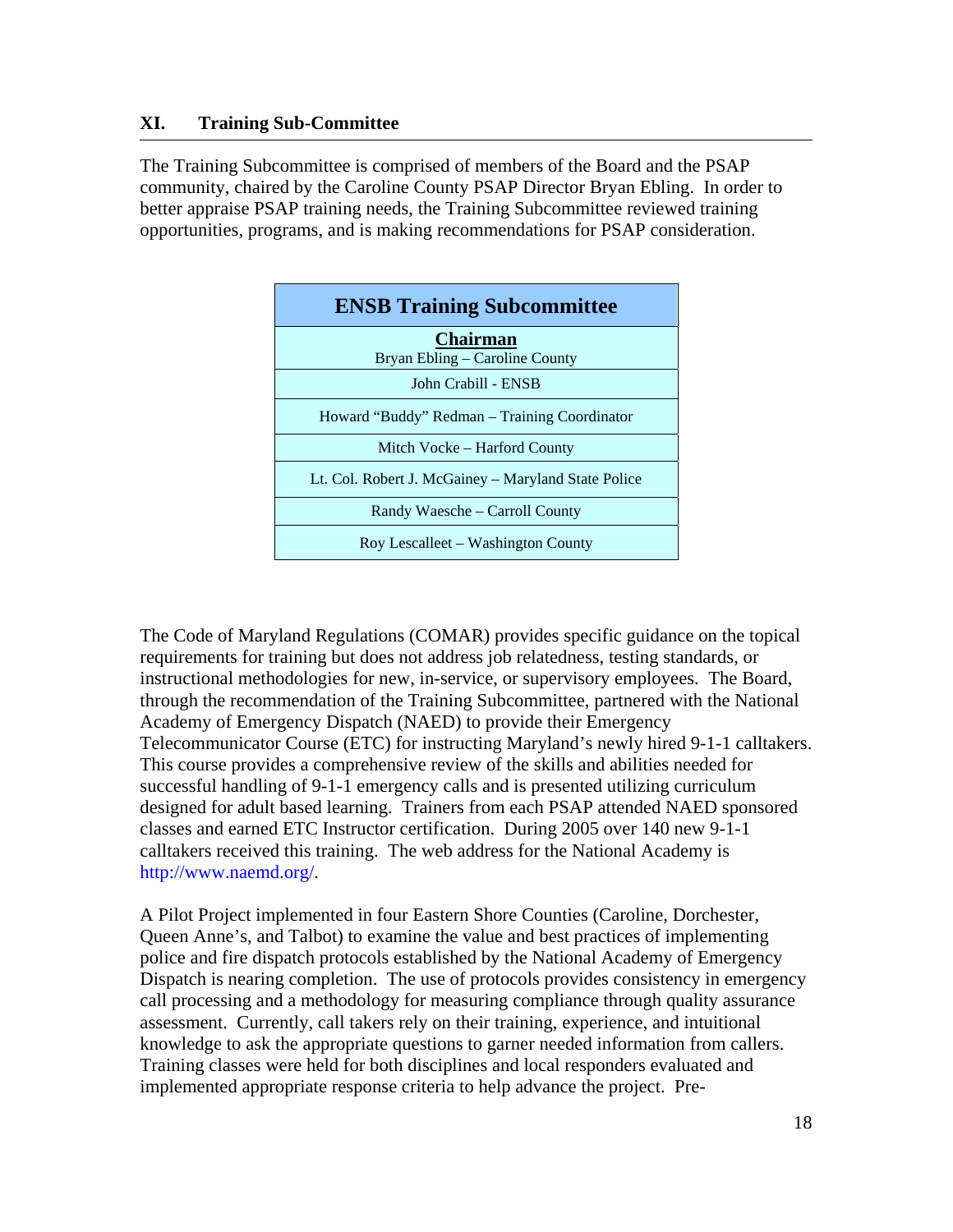implementation data was collected for comparison with post-implementation operations to determine effects of protocol usage on call processing and ensuing emergency service response. The final evaluative report will be available in 2006. It is anticipated that with the success of this pilot project, funding will be provided for additional Maryland Counties to begin utilizing this call processing protocol system and vigorous quality assurance program. It is the Board's intention to ensure consistent processing of emergency 9-1-1 calls throughout Maryland.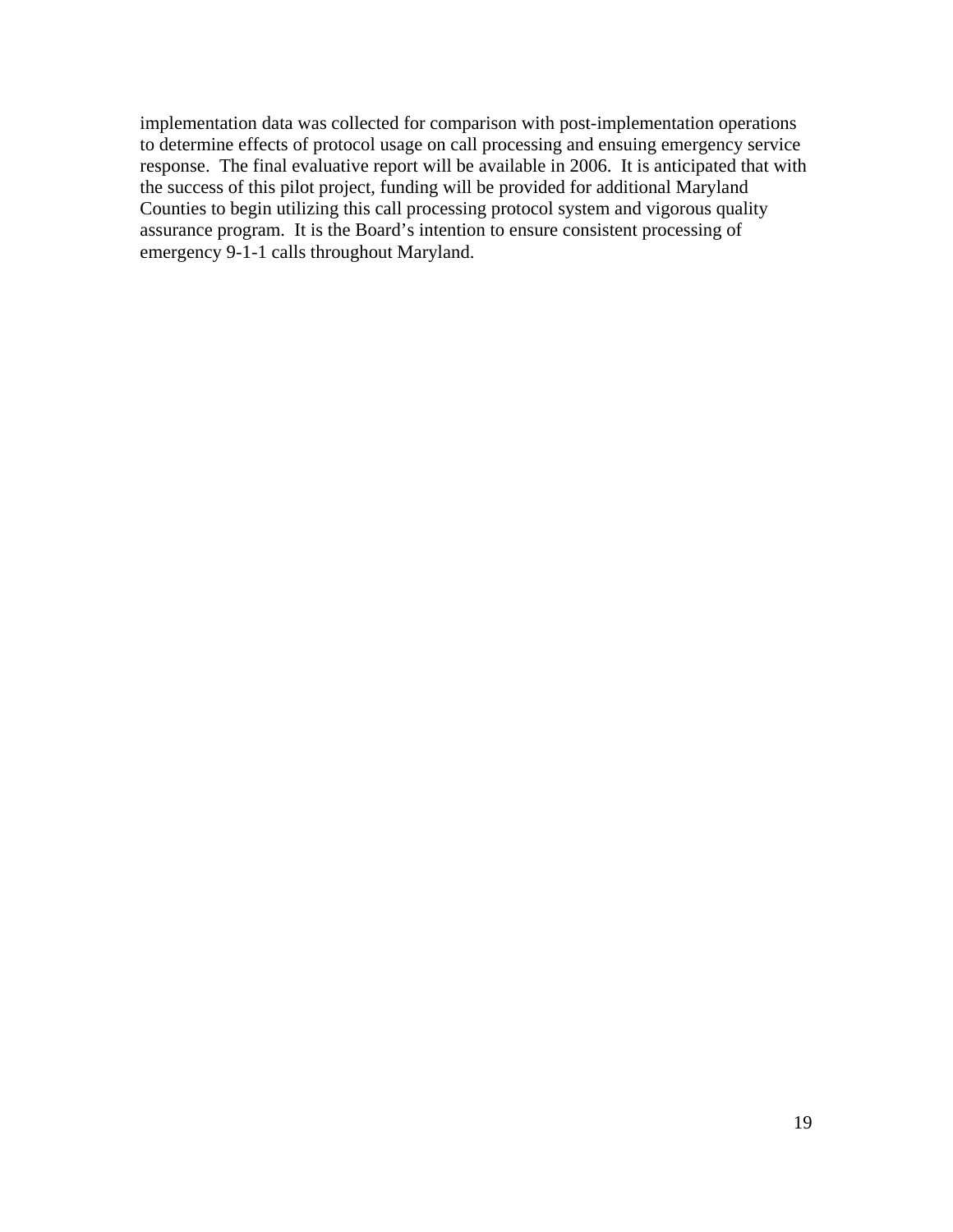# **XII. Policy Subcommittee**

The Policy Subcommittee is tasked with developing the policy and procedures to provide guidance to the Board and PSAPs with regard to requesting and receiving funding from the 9-1-1 Trust Fund. They also make recommendations for legislative changes and were instrumental in the formulation and passage of House Bill 780 that recodified the Public Safety Article.

| <b>Policy/Legislative Subcommittee</b> |  |  |
|----------------------------------------|--|--|
| <b>Chairman</b>                        |  |  |
| John Crabill<br>Cathy Kurnas - ENSB    |  |  |
| Ed Mullikin - ENSB                     |  |  |
| Anthony Myers - ENSB                   |  |  |
| <b>Charles Summers - ENSB</b>          |  |  |
| Andrew Johnston - ENSB                 |  |  |
| John Chew – Queen Anne's County        |  |  |

The Policy Subcommittee is reviewing the Code of Maryland Regulations (COMAR) for its current efficacy and relevance to Maryland's current 9-1-1 system. This review has produced significant recommendations for changes in COMAR, to include adopting procedures for auditing surcharge collection and remittance by CMRS providers (wireless carriers). The revised COMAR recommendations are currently under review and are proceeding through the approval process.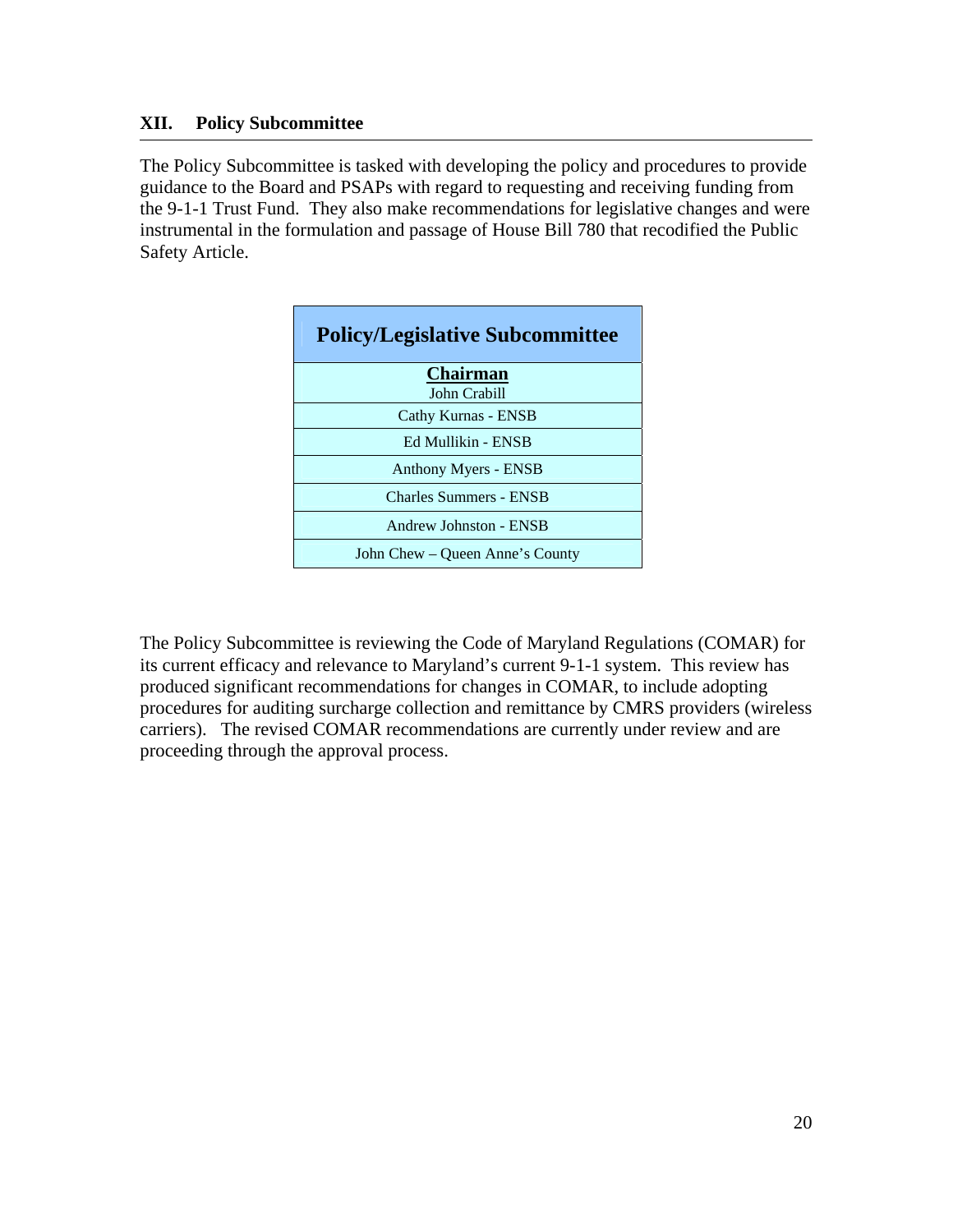## **XIII. Technology Subcommittee**

Maryland is Wireless Phase II operational, on a statewide basis, thus completing the primary mission of the Board's Wireless Subcommittee. Realizing that several new technologies, such as VoIP, mapping, virtual PSAPs, etc., are emerging and will again have a profound impact on the way 9-1-1 service is delivered, the Wireless Subcommittee has evolved into the Technology Subcommittee. The Technology Subcommittee is responsible for the investigation and research of technology related issues and the dissemination of technical information to the membership of the ENSB and PSAP community. This subcommittee will be focused on issues that could possibly impact the management, operation, and maintenance of E9-1-1 systems serving the citizenry of the State of Maryland.

| <b>Technology Subcommittee</b>  |  |  |
|---------------------------------|--|--|
| <b>Chairman</b>                 |  |  |
| Rod Hart - ENSB                 |  |  |
| John Crabill - ENSB             |  |  |
| Dave Balthis - ENSB             |  |  |
| Cathy Kurnas - ENSB             |  |  |
| <b>Steve Marshall - ENSB</b>    |  |  |
| Ed Mullikin - ENSB              |  |  |
| Jim Nixon - ENSB                |  |  |
| Ray Windisch – Baltimore County |  |  |

The current objectives of the Technology Subcommittee are to develop and disseminate briefing materials in the areas of Data Systems, Communication Networks, Public Safety Answering Point Power Systems, Contingency Planning, and Telephone Station Equipment technologies that could be of value to the ENSB in the fulfillment of its responsibilities.

In 2005 the Technology Subcommittee provided Board members with an overview of operational and technical equipment required to transport an emergency call through the current Verizon 9-1-1 system, to the PSAP, and finally to the call taker. Information was also presented on Internet based phone systems operations and how VoIP emergency calls will be routed to appropriate PSAPs. Currently, the Technology Subcommittee has developed and circulated a generic Operation Continuity Plan should a disaster interrupt emergency operations. Efforts will continue on this front to assist local jurisdictions in their emergency contingency planning process.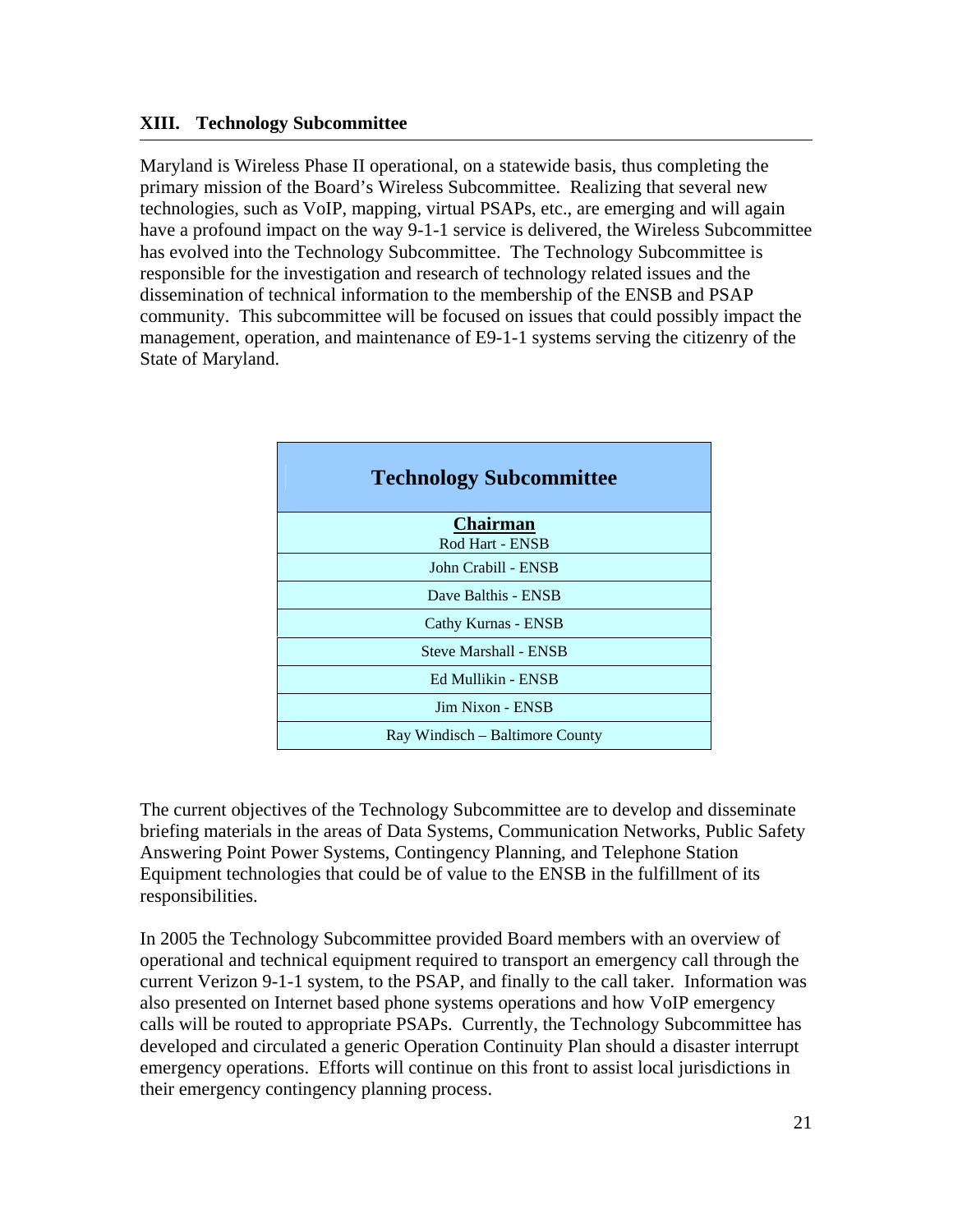# **XIV. Standards Subcommittee**

The Standards sub-committee is chaired by the Telephone Utility representative, Mr. Wally Campbell, and is comprised of technical experts from the State's Department of Budget Management, PSAP community, and emergency communications industry.



The Board, through its normal project evaluation and approval process, noted significant price and equipment specification disparities among requests for the same types of equipment. The Board also fielded concerns from the local PSAPs concerning equipment utility over time and the availability of service and parts. Often, directors requested guidance on what types of equipment presented the best value, reliability, and service, as well as procurement assistance in concert with the procurements made in surrounding jurisdictions. Realizing there were certain economies of scale to be realized, the Board elected to establish a subcommittee to evaluate equipment required in the PSAPs.

In 2005, the Standards Subcommittee met to evaluate and establish requirements for equipment that is common to all PSAPs including, call recording, seating, headsets, and network timekeeping equipment. Each of these was evaluated with attention to the size of operation and the anticipated life expectancy of such equipment. The Standards Subcommittee produced capacity and expenditure guidelines for Board members to consider as they evaluate project funding for these specific equipment requests. Exceptional requests outside the standards as produced are considered on a case-by-case basis.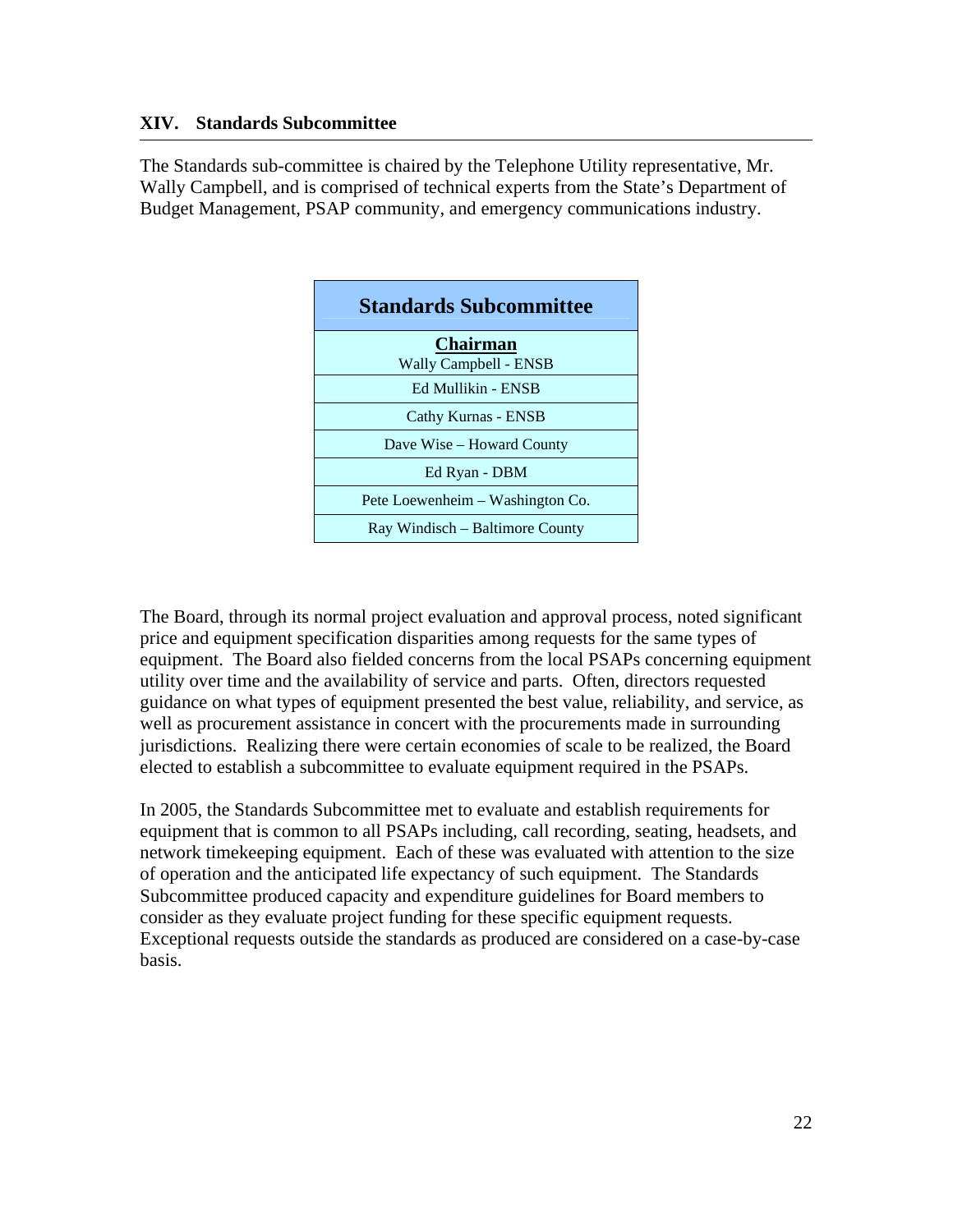In order to establish baseline information for project funding consideration, the subcommittee re-designed the "Request for Funding" application in a format easily accessible from the website. This form is available on the DPSCS web site and may be downloaded, completed, and forwarded electronically to the ENSB offices by PSAP Directors or 9-1-1 Administrators.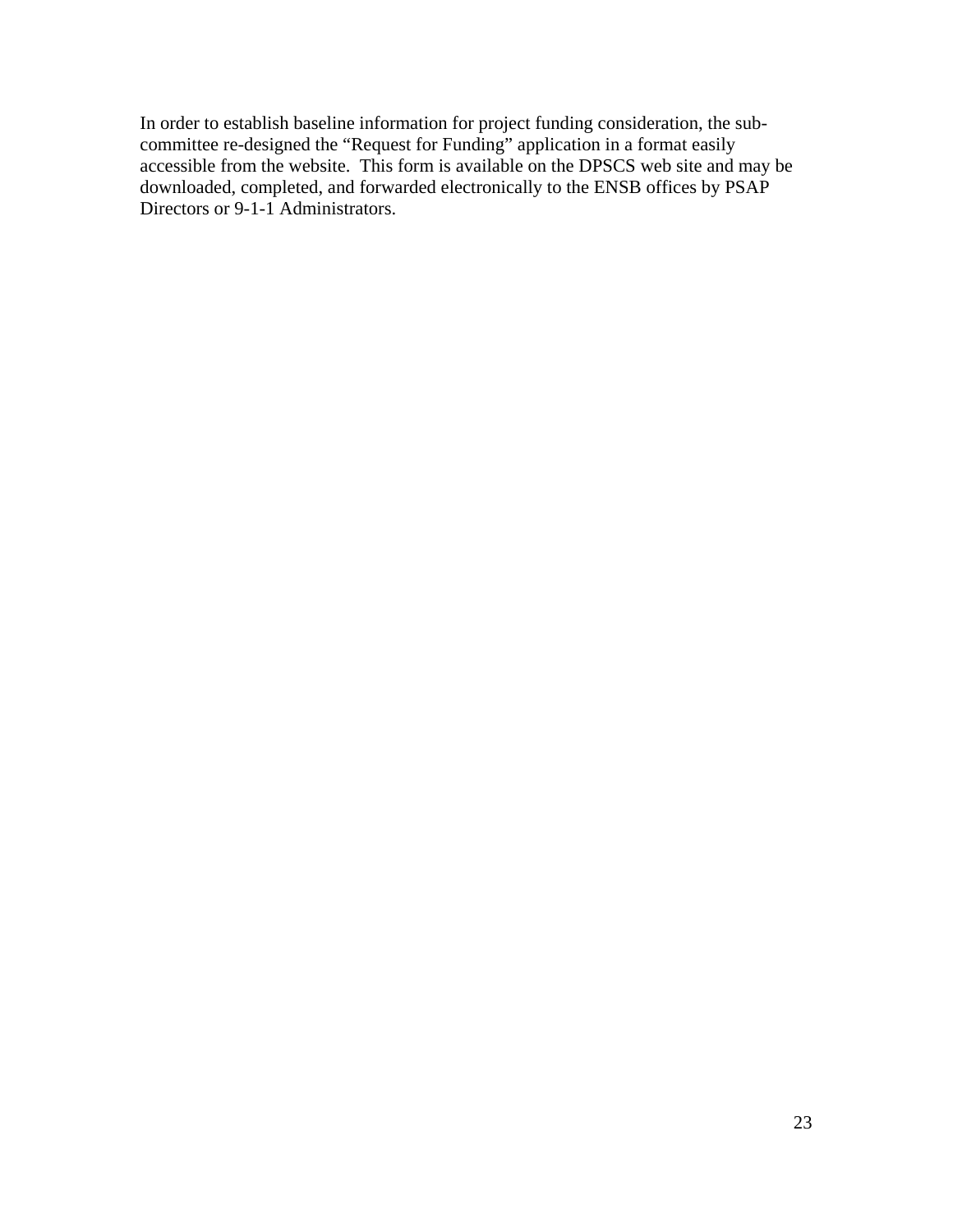#### **XV. ENSB/MENA 9-1-1 Day of Celebration**

#### **September 13, 2005**

The Emergency Number Systems Board (ENSB), in cooperation with the Maryland Emergency Number Association presented the third annual 9-1-1 Day of Celebration on September 13, 2005. This event is intended to recognize the dedication and professional service provided by Maryland's telecommunicators that answer 9-1-1 calls from the citizens and visitors of our State requesting emergency services. Calvert County Fairgrounds was the site of our celebration that was hosted by Calvert, St. Mary's and

Charles Counties. More than 130 telecommunicators, supervisors, and other 9-1-1 service related personnel were welcomed to Calvert County by David Hale, President, Calvert County Commissioners. Gordon Deans, President, Maryland Chapter of NENA addressed all those in attendance. Attendees then began the morning session with a training seminar titled "Domestic Violence – Handling a Cry for Help" presented by Public Safety



John Crabill (left) and Gordon Deans (right) present the Montgomery County Telecommunicator of the Year award to Donna Lynne Schoem, Tonya Childs, and Jamila Adamu

Training Consultants (PSTC), a nationwide leader in 9-1-1 Center training. Senator Thomas V. "Mike" Miller, Jr., presented a keynote speech.

Telecommunicator of the Year Awards were presented to exemplary telecommunicators selected by their local 9-1-1 Center directors for outstanding service and dedication to Public Safety through 9-1-1 communications. Twenty-two of Maryland's twenty-four 9- 1-1 Centers participated and those selected were presented with a plaque honoring their achievement and were acknowledged by their peers. Assisting in presenting these awards was John Crabill the Regional Vice President of the National Emergency Number Association. The Executive Director of the Emergency Number Systems Board and President of Maryland Chapter of NENA, Gordon Deans made the award presentations to the Telecommunicator of the Year recipients.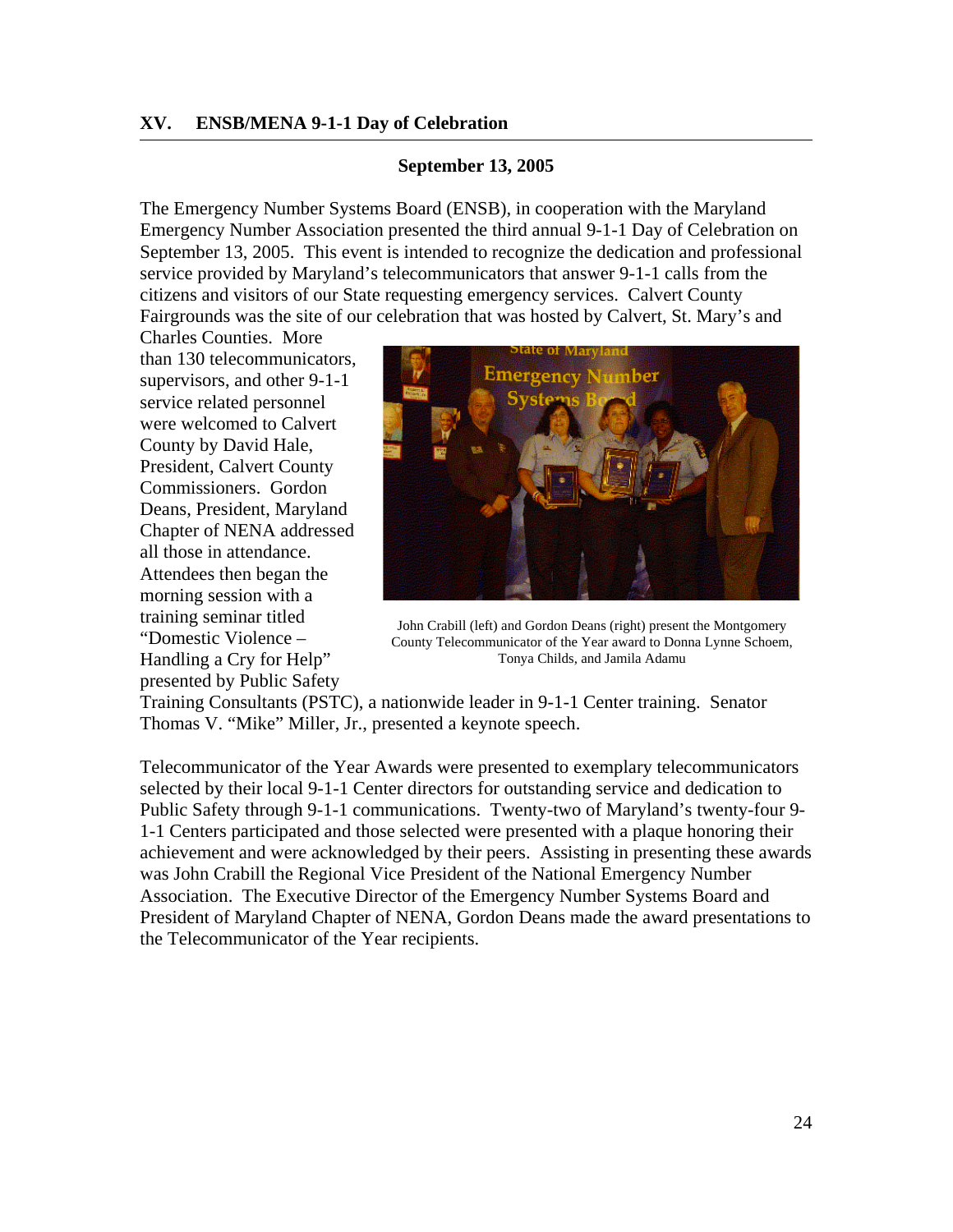# **ENSB/MENA**

# **TELECOMMUNICATOR OF THE YEAR 2005**

# **List of Recipients**

| <b>Region</b>                        | <b>05 Award Winner</b>                                       |
|--------------------------------------|--------------------------------------------------------------|
| <b>Allegany County</b>               | <b>Katie Dunson</b>                                          |
| <b>Anne Arundel County</b>           | <b>Stephanie Smith</b>                                       |
| <b>Baltimore City</b>                | Sharonlyn Kaczynski                                          |
| <b>Baltimore County</b>              | Donna Eitel                                                  |
| <b>Calvert County</b>                | <b>Stacy L. Jones</b>                                        |
| <b>Caroline County</b>               | Michele Goodwin                                              |
| <b>Carroll County</b>                | Tobe S. Carter                                               |
| <b>Cecil County</b>                  | Heather R. McKenney                                          |
| <b>Charles County</b>                | Staci Schauman                                               |
| <b>Dorchester County</b>             | <b>Suzanne Short</b>                                         |
| <b>Frederick County</b>              | Jeffrey D. Lowman                                            |
| <b>Garrett County</b>                | Phil Rook                                                    |
| <b>Harford County</b>                | <b>Noelle Adams</b>                                          |
| <b>Howard County</b>                 | Marcus Amberman                                              |
| <b>Kent County</b>                   | <b>Joesph Douglas</b>                                        |
| <b>Montgomery County</b>             | Donna Lynne Schoem - Tonya Childs - Jamila Adamu             |
| Prince George's County LaShawn Watts |                                                              |
| <b>Queen Anne's County</b>           | Phil Lott – Bill Lobley – Lt. Ray Lane                       |
| <b>Somerset County</b>               | <b>Lynne Rentschler</b>                                      |
| <b>St. Mary's County</b>             | Tammy Sweeney - John Raley, Jr. - Scott Raley - James Thorne |
| <b>Talbot County</b>                 | <b>Holley Guschke</b>                                        |
| <b>Washington County</b>             | Kathy E. Miller                                              |
| <b>Wicomico County</b>               | Did Not Select Anyone                                        |
| <b>Worcester County</b>              | Did Not Select Anyone                                        |

Throughout 2005, the Board and executive offices fostered relationships with a number of professional organizations in support of 9-1-1. These included the National Emergency Numbers Association (NENA), the Maryland Emergency Number Association (MENA – local chapter of NENA), the Association of Public-Safety Communications Officials (APCO), the Eastern Shore Alliance (PSAP Directors from the PSAPs of the eastern shore of Maryland), and the National Association of State 9-1-1 Administrators (NASNA).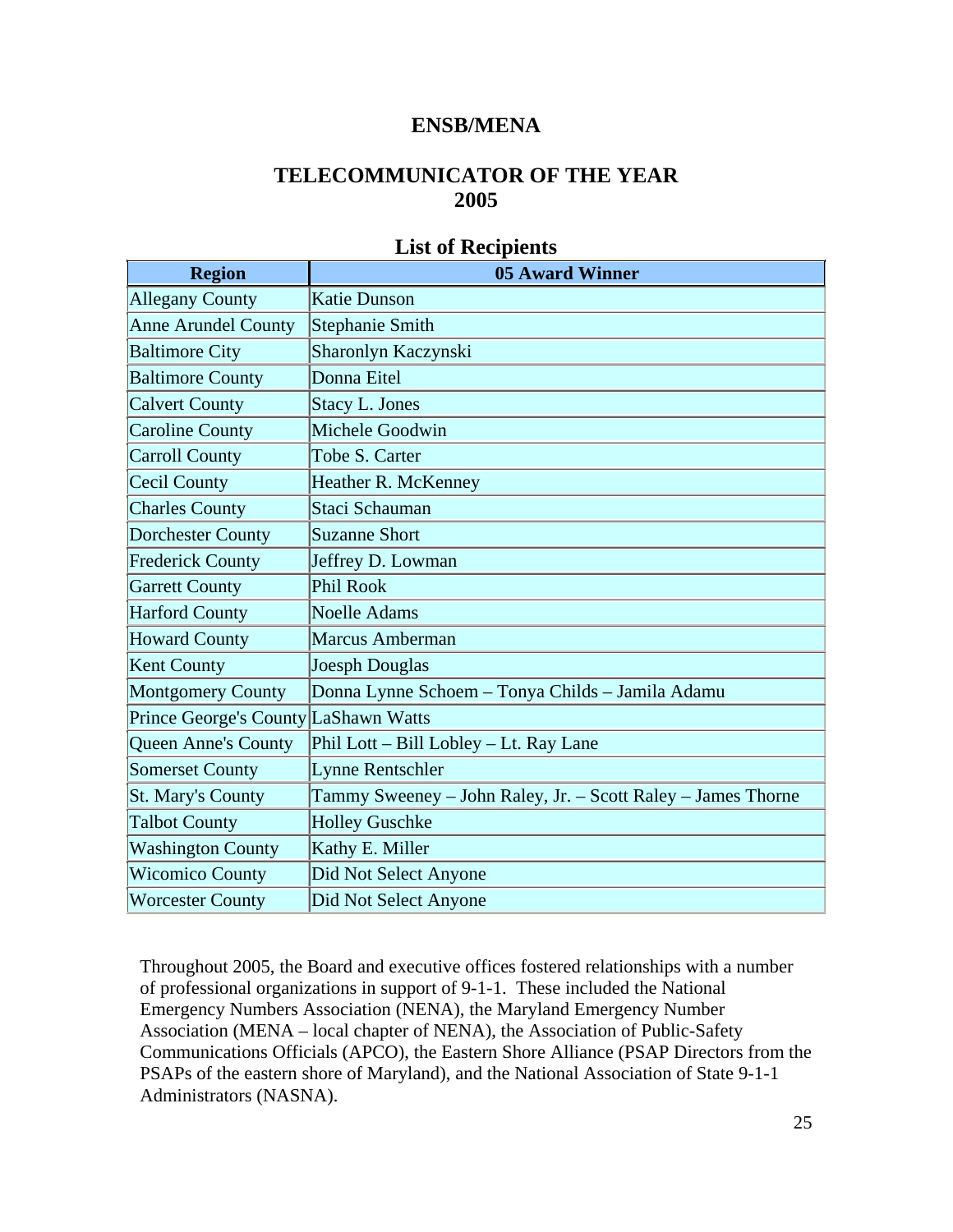# **Appendix A**

# **The Maryland Public Safety Article**

# **§ 1-301**.

(a) In this subtitle the following words have the meanings indicated.

 (b) "Additional charge" means the charge imposed by a county in accordance with § 1-311 of this subtitle.

(c) "Board" means the Emergency Number Systems Board.

 (d) "Commercial mobile radio service" or "CMRS" means mobile telecommunications service that is:

 (1) provided for profit with the intent of receiving compensation or monetary gain;

(2) an interconnected, two-way voice service; and

(3) available to the public.

 (e) "Commercial mobile radio service provider" or "CMRS provider" means a person authorized by the Federal Communications Commission to provide CMRS in the State.

 (f) "County plan" means a plan for a 9-1-1 system or enhanced 9-1-1 system, or an amendment to the plan, developed by a county or several counties together under this subtitle.

 $(g)$  (1) "Customer" means:

(i) the person that contracts with a home service provider for CMRS; or

 (ii) the end user of the CMRS if the end user of the CMRS is not the contracting party.

(2) "Customer" does not include:

(i) a reseller of CMRS; or

 (ii) a serving carrier under an arrangement to serve the customer outside the home service provider's licensed service area.

(h) "Enhanced 9-1-1 system" means a 9-1-1 system that provides:

(1) automatic number identification;

(2) automatic location identification; and

(3) any other technological advancements that the Board requires.

 (i) "FCC order" means an order issued by the Federal Communications Commission under proceedings regarding the compatibility of enhanced 9-1-1 systems and delivery of wireless enhanced 9-1-1 service.

 (j) "Home service provider" means the facilities-based carrier or reseller that contracts with a customer to provide CMRS.

 (k) "9-1-1-accessible service" means telephone service or another communications service that connects an individual dialing the digits 9-1-1 to an established public safety answering point.

(l) "9-1-1 fee" means the fee imposed in accordance with § 1-310 of this subtitle.

 (m) (1) "9-1-1 service carrier" means a provider of CMRS or other 9-1-1 accessible service.

(2) "9-1-1 service carrier" does not include a telephone company.

(n) (1) "9-1-1 system" means telephone service that: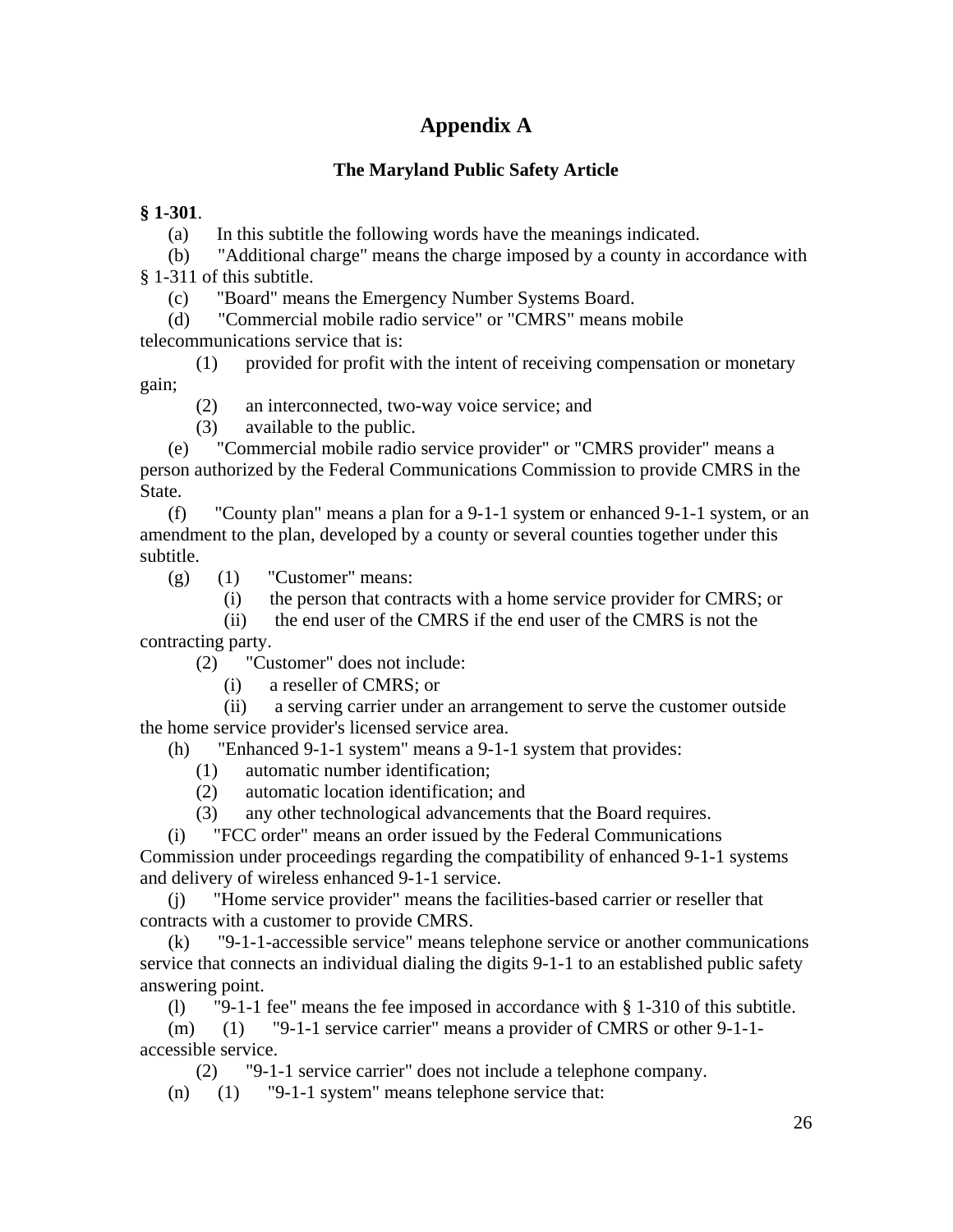(i) meets the planning guidelines established under this subtitle; and

 (ii) automatically connects an individual dialing the digits 9-1-1 to an established public safety answering point.

(2) "9-1-1 system" includes:

equipment for connecting and outswitching 9-1-1 calls within a telephone central office;

 (ii) trunking facilities from a telephone central office to a public safety answering point; and

 (iii) equipment to connect 9-1-1 calls to the appropriate public safety agency.

(o) "9-1-1 Trust Fund" means the fund established under § 1-308 of this subtitle.

(p) "Public safety agency" means:

 (1) a functional division of a public agency that provides fire fighting, police, medical, or other emergency services; or

 (2) a private entity that provides fire fighting, police, medical, or other emergency services on a voluntary basis.

(q) "Public safety answering point" means a communications facility that:

- (1) is operated on a 24-hour basis;
- (2) first receives 9-1-1 calls in a 9-1-1 service area; and

 (3) as appropriate, dispatches public safety services directly, or transfers 9-1-1 calls to appropriate public safety agencies.

(r) "Secretary" means the Secretary of Public Safety and Correctional Services.

 (s) "Wireless enhanced 9-1-1 service" means enhanced 9-1-1 service under an FCC order.

# **§ 1-302.**

(a) The General Assembly:

 (1) recognizes the paramount importance of the safety and well-being of the public;

 (2) recognizes that timely and appropriate assistance must be provided when the lives or property of the public is in imminent danger;

 (3) recognizes that emergency assistance usually is summoned by telephone, and that a multiplicity of emergency telephone numbers existed throughout the State and within each county;

 (4) was concerned that avoidable delays in reaching appropriate emergency assistance were occurring to the jeopardy of life and property; and

 (5) acknowledges that the three digit number, 9-1-1, is a nationally recognized and applied telephone number that may be used to summon emergency assistance and to eliminate delays caused by lack of familiarity with emergency numbers and by confusion in circumstances of crisis.

(b) The purposes of this subtitle are to:

 (1) establish the three digit number, 9-1-1, as the primary emergency telephone number for the State; and

 (2) provide for the orderly installation, maintenance, and operation of 9-1-1 systems in the State.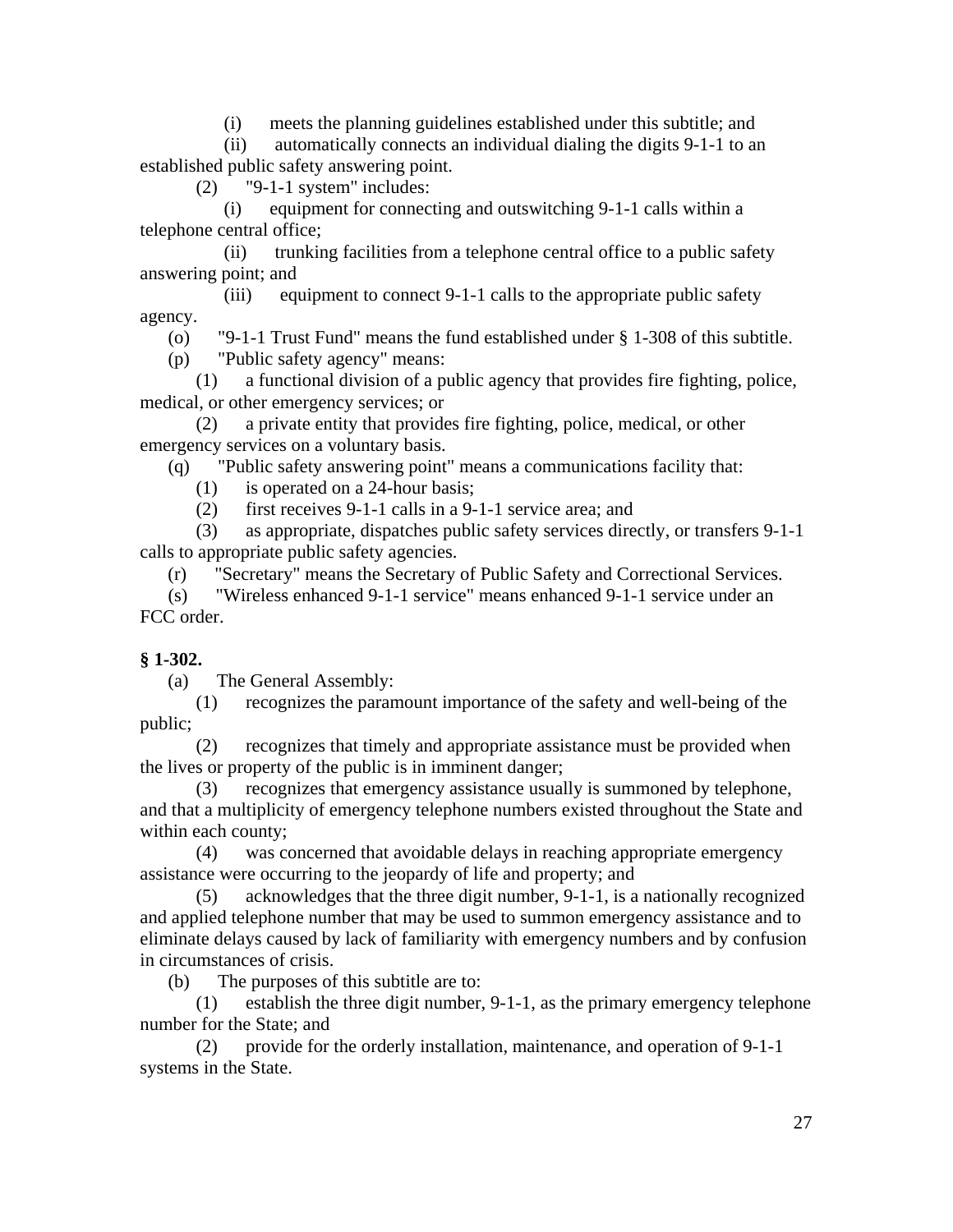**§ 1-303.** 

 (a) (1) This subtitle does not require a public service company to provide any equipment or service other than in accordance with tariffs approved by the Public Service Commission.

 (2) The provision of services, the rates, and the extent of liability of a public service company are governed by the tariffs approved by the Public Service Commission.

 (b) (1) This subtitle does not require a 9-1-1 service carrier to provide any equipment or service other than the equivalent of the equipment and service required of a telephone company under subsection (a) of this section.

(2) This subtitle does not extend any liability to a 9-1-1 service carrier.

# **§ 1-304.**

(a) Each county shall have in operation an enhanced 9-1-1 system.

 (b) If implementation is preceded by cooperative planning, the enhanced 9-1-1 system required under subsection (a) of this section may operate as part of a multicounty system.

(c) (1) Services available through a  $9-1-1$  system shall include police, fire fighting, and emergency ambulance services.

 (2) Other emergency and civil defense services may be incorporated into the 9- 1-1 system at the discretion of the county or counties served by the 9-1-1 system.

 (d) (1) The digits 9-1-1 are the primary emergency telephone number in the 9- 1-1 system.

 (2) A public safety agency whose services are available through the 9-1-1 system:

 (i) may maintain a separate secondary backup telephone number for emergency calls; and

(ii) shall maintain a separate telephone number for nonemergency calls.

 (e) Educational information that relates to emergency services made available by the State or a county:

 (1) shall designate the number 9-1-1 as the primary emergency telephone number; and

 (2) may include a separate secondary backup telephone number for emergency calls.

 (f) (1) Each public safety answering point shall notify the public safety agencies in a county 9-1-1 system of calls for assistance in the county.

 (2) Written guidelines shall be developed to govern the referral of calls for assistance to the appropriate public safety agency.

 (3) State, county, and local public safety agencies with concurrent jurisdiction shall have written agreements to ensure a clear understanding of which specific calls for assistance will be referred to which public safety agency.

 (g) Counties, other units of local government, public safety agencies, and public safety answering points may enter into cooperative agreements for the allocation of maintenance, operational, and capital costs attributable to the 9-1-1 system.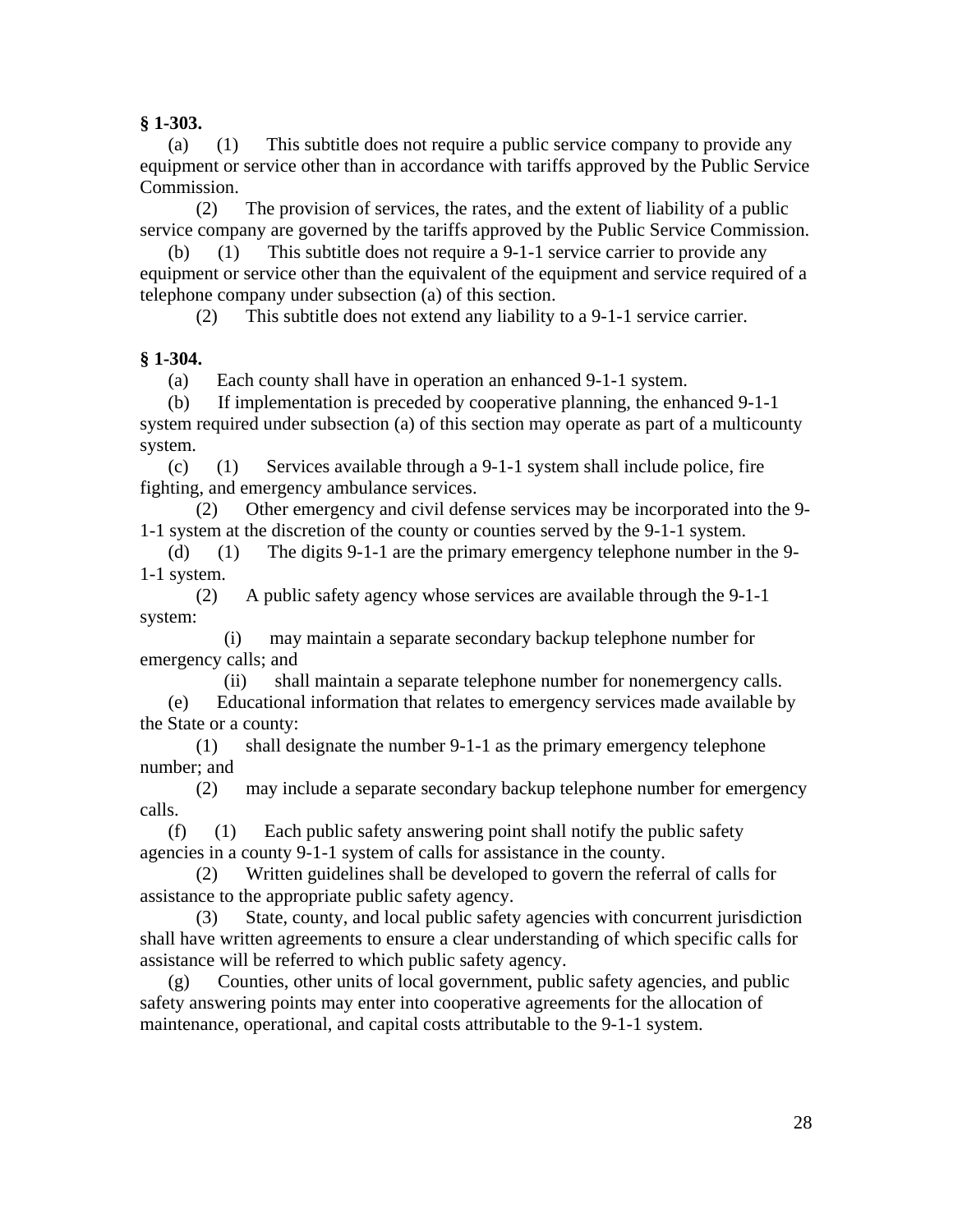**§ 1-305**.

 (a) There is an Emergency Number Systems Board in the Department of Public Safety and Correctional Services.

(b) (1) The Board consists of 15 members.

(2) Of the 15 members:

(i) one member shall represent a telephone company operating in the State;

(ii) one member shall represent the wireless telephone industry in the State;

 (iii) one member shall represent the Maryland Institute for Emergency Medical Services Systems;

(iv) one member shall represent the Department of State Police;

(v) one member shall represent the Public Service Commission;

(vi) one member shall represent the Association of Public-Safety

Communications Officials International, Inc.;

 (vii) two members shall represent county fire services in the State, with one member representing career fire services and one member representing volunteer fire services;

(viii) one member shall represent police services in the State;

(ix) one member shall represent emergency management services in the

State:

(x) one member shall represent a county with a population of 200,000 or

more;

 (xi) one member shall represent a county with a population of less than 200,000;

 (xii) one member shall represent the Maryland chapter of the National Emergency Numbers Association; and

(xiii) two members shall represent the public.

 (3) The Governor shall appoint the members with the advice and consent of the Senate.

(c) (1) The term of a member is 4 years and begins on July 1.

 (2) The terms of the members are staggered as required by the terms provided for members of the Board on October 1, 2003.

 (3) At the end of a term, a member continues to serve until a successor is appointed and qualifies.

 (4) If a vacancy occurs after a term has begun, the Governor shall appoint a successor to represent the organization or group in which the vacancy occurs.

 (5) A member who is appointed after a term has begun serves only for the rest of the term and until a successor is appointed and qualifies.

(d) The Governor shall appoint a chairperson from among the Board members.

(e) The Board shall meet as necessary, but at least once each quarter.

(f) A member of the Board:

(1) may not receive compensation as a member of the Board; but

 (2) is entitled to reimbursement for expenses under the Standard State Travel Regulations, as provided in the State budget.

(g) The Secretary shall provide staff to the Board, including:

 (1) a coordinator who is responsible for the daily operation of the office of the Board; and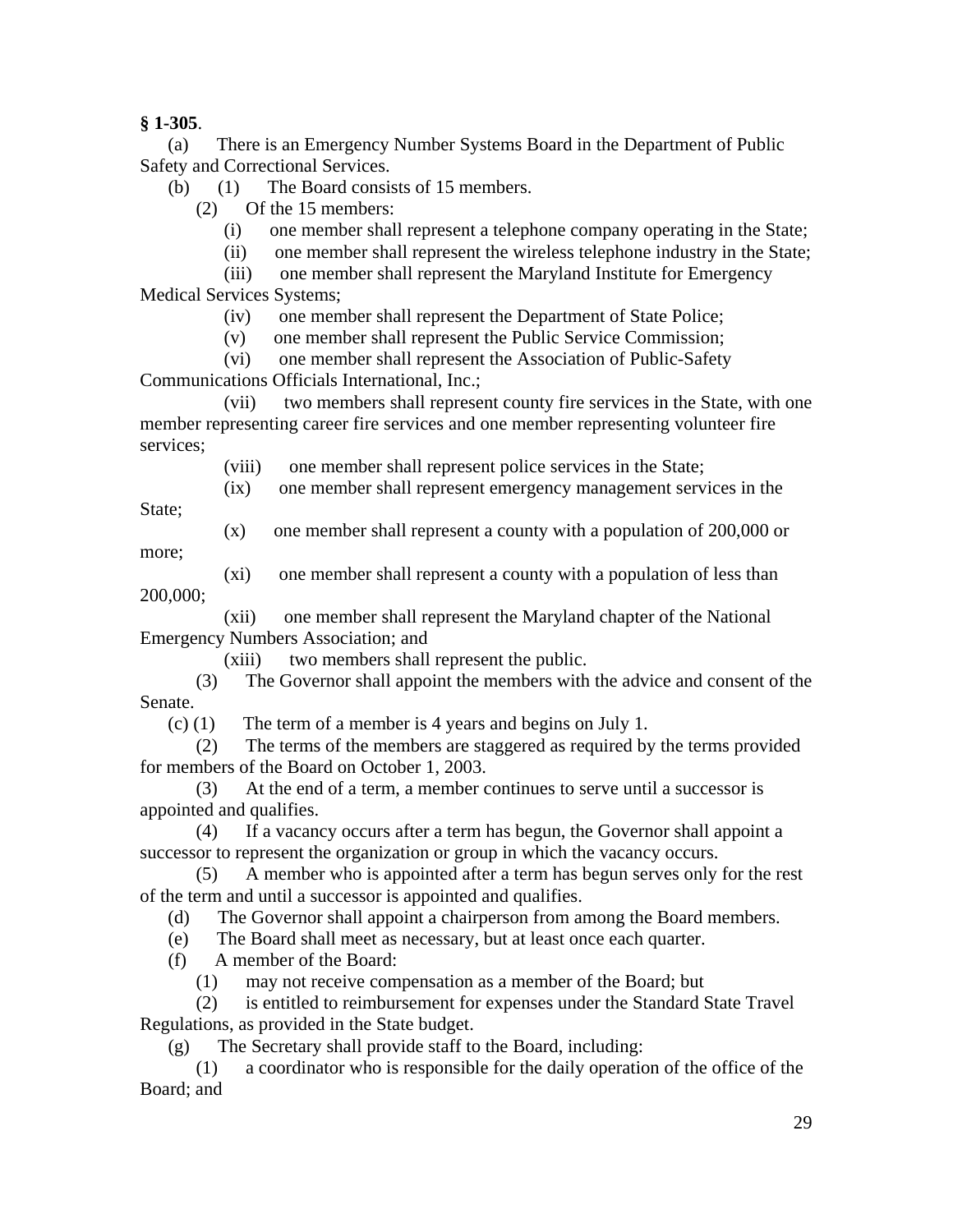(2) staff to handle the increased duties related to wireless enhanced 9-1-1 service.

# **§ 1-306.**

(a) The Board shall coordinate the enhancement of county 9-1-1 systems.

(b) The Board's responsibilities include:

 (1) establishing planning guidelines for enhanced 9-1-1 system plans and deployment of wireless enhanced 9-1-1 service in accordance with this subtitle;

 (2) establishing procedures to review and approve or disapprove county plans and to evaluate requests for variations from the planning guidelines established by the Board;

 (3) establishing procedures for the request for reimbursement of the costs of enhancing a 9-1-1 system by a county or counties in which a 9-1-1 system is in operation, and procedures to review and approve or disapprove the request;

 (4) transmitting the planning guidelines and procedures established under this section, and any amendments to them, to the governing body of each county;

 (5) submitting to the Secretary each year a schedule for implementing the enhancement of county or multicounty 9-1-1 systems, and an estimate of funding requirements based on the approved county plans;

 (6) developing, with input from counties, and publishing on or before July 1, 2004, an implementation schedule for deployment of wireless enhanced 9-1-1 service;

 (7) reviewing and approving or disapproving requests for reimbursement of the costs of enhancing 9-1-1 systems, and submitting to the Secretary each year a schedule for reimbursement and an estimate of funding requirements;

(8) reviewing the enhancement of 9-1-1 systems;

 (9) providing for an audit of county expenditures for the operation and maintenance of 9-1-1 systems;

(10) ensuring inspections of public safety answering points;

 (11) reviewing and approving or disapproving requests from counties with operational enhanced 9-1-1 systems to be exempted from the expenditure limitations under § 1-312 of this subtitle; and

(12) authorizing expenditures from the 9-1-1 Trust Fund that:

(i) are for enhancements of 9-1-1 systems that:

1. are required by the Board;

2. will be provided to a county by a third party contractor; and

3. will incur costs that the Board has approved before the formation of

a contract between the county and the contractor; and

(ii) are approved by the Board for payment:

1. from money collected under § 1-310 of this subtitle; and

2. directly to a third party contractor on behalf of a county.

(c) The guidelines established by the Board under subsection  $(b)(1)$  of this section:

(1) shall be based on available technology and equipment; and

 (2) may be based on any other factor that the Board determines is appropriate, including population and area served by 9-1-1 systems.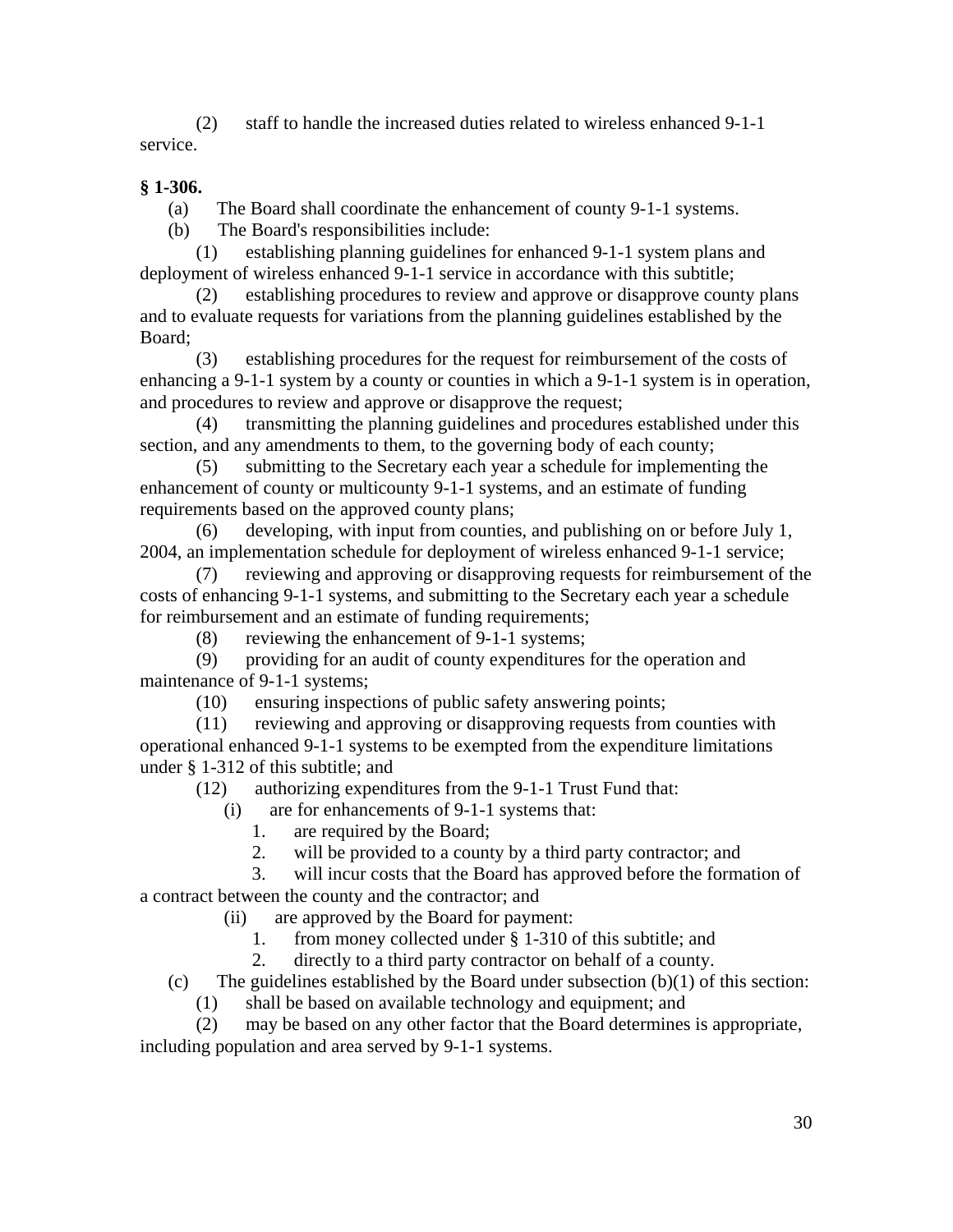# **§ 1-307.**

 (a) The Board shall submit an annual report to the Governor, the Secretary, and, subject to § 2-1246 of the State Government Article, the Legislative Policy Committee.

- (b) The report shall provide the following information for each county:
	- (1) the type of 9-1-1 system currently operating in the county;
	- (2) the total 9-1-1 fee and additional charge charged;
	- (3) the funding formula in effect;
	- (4) any statutory or regulatory violation by the county and the response of the

Board;

- (5) any efforts to establish an enhanced 9-1-1 system in the county; and
- (6) any suggested changes to this subtitle.

# **§ 1-308.**

- (a) There is a 9-1-1 Trust Fund.
- (b) The purposes of the 9-1-1 Trust Fund are to:
	- (1) reimburse counties for the cost of enhancing a 9-1-1 system;
	- (2) pay contractors in accordance with  $\S 1-306(b)(12)$  of this subtitle; and

 (3) fund the coordinator position and staff to handle the increased duties related to wireless enhanced 9-1-1 service under § 1-305 of this subtitle, as an administrative cost.

(c) The 9-1-1 Trust Fund consists of:

 (1) money from the 9-1-1 fee collected and remitted to the Comptroller under § 1-310 of this subtitle;

 (2) money from the additional charge collected and remitted to the Comptroller under § 1-311 of this subtitle; and

(3) investment earnings of the 9-1-1 Trust Fund.

(d) Money in the 9-1-1 Trust Fund shall be held in the State Treasury.

 (e) The Secretary shall administer the 9-1-1 Trust Fund, subject to the guidelines for financial management and budgeting established by the Department of Budget and Management.

 (f) The Secretary shall direct the Comptroller to establish separate accounts in the 9-1-1 Trust Fund for the payment of administrative expenses and for each county.

(g) (1) Any investment earnings shall be credited to the 9-1-1 Trust Fund.

 (2) The Comptroller shall allocate the investment income among the accounts in the 9-1-1 Trust Fund, prorated on the basis of the total fees collected in each county.

# **§ 1-309.**

 (a) On recommendation of the Board, each year the Secretary shall request an appropriation from the 9-1-1 Trust Fund in an amount sufficient to:

(1) carry out the purposes of this subtitle;

(2) pay the administrative costs chargeable to the 9-1-1 Trust Fund; and

(3) reimburse counties for the cost of enhancing a 9-1-1 system.

 (b) (1) Subject to the limitations under subsection (e) of this section, the Comptroller shall disburse the money in the 9-1-1 Trust Fund as provided in this subsection.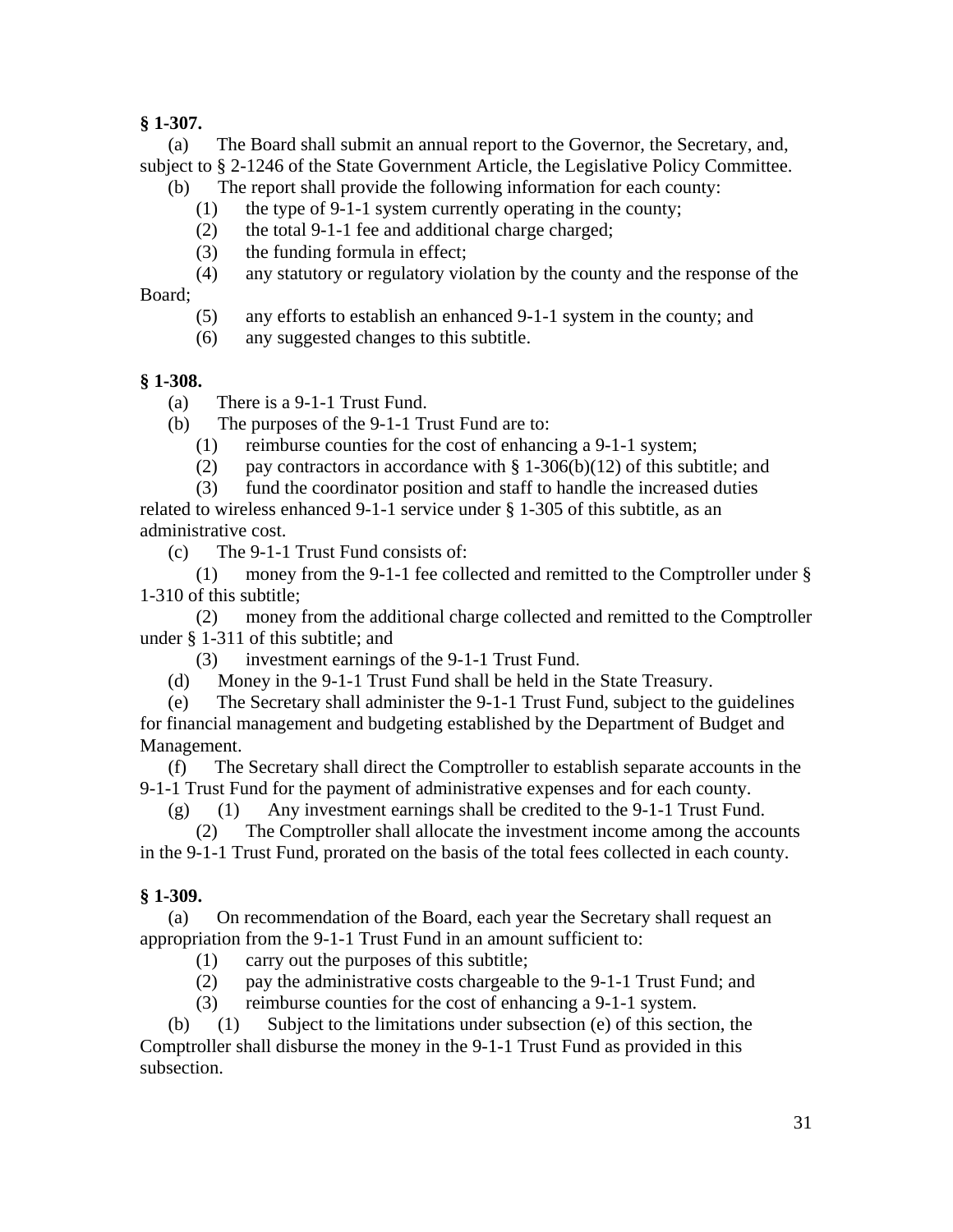(2) Each July 1, the Comptroller shall allocate sufficient money from the 9-1-1 fee to pay the costs of administering the 9-1-1 Trust Fund.

 (3) As directed by the Secretary and in accordance with the State budget, the Comptroller, from the appropriate account, shall:

(i) reimburse counties for the cost of enhancing a 9-1-1 system; and

(ii) pay contractors in accordance with  $\S 1-306(b)(12)$  of this subtitle.

 (4) (i) The Comptroller shall pay to each county from its account the money requested by the county to pay the maintenance and operation costs of the county's 9-1-1 system in accordance with the State budget.

 (ii) The Comptroller shall pay the money for maintenance and operation costs on September 30, December 31, March 31, and June 30 of each year.

 (c) (1) Money accruing to the 9-1-1 Trust Fund may be used as provided in this subsection.

(2) Money collected from the 9-1-1 fee may be used to:

(i) reimburse counties for the cost of enhancing a 9-1-1 system; and

(ii) pay contractors in accordance with  $\S 1-306(b)(12)$  of this subtitle.

 (3) Money collected from the additional charge may be used by the counties for the maintenance and operation costs of the 9-1-1 system.

 (d) (1) Reimbursement may be made only to the extent that county money was used to enhance the 9-1-1 system.

 (2) Reimbursement for the enhancement of 9-1-1 systems shall include the installation of equipment for automatic number identification, automatic location identification, and other technological advancements that the Board requires.

 (3) Reimbursement from money collected from the 9-1-1 fee may be used only for 9-1-1 system enhancements approved by the Board.

 (e) (1) The Board may direct the Comptroller to withhold from a county money for 9-1-1 system expenditures if the county violates this subtitle or a regulation of the Board.

 (2) (i) The Board shall state publicly in writing its reason for withholding money from a county and shall record its reason in the minutes of the Board.

 (ii) On reaching its decision to withhold money, the Board shall notify the county.

 (iii) The county has 30 days after the date of notification to respond in writing to the Board.

 (3) (i) On notification by the Board, the Comptroller shall hold money for the county in the county's account in the 9-1-1 Trust Fund.

 (ii) Money held by the Comptroller under subparagraph (i) of this paragraph does not accrue interest for the county.

 (iii) Interest income earned on money held by the Comptroller under subparagraph (i) of this paragraph accrues to the 9-1-1 Trust Fund.

 (4) County money withheld by the Comptroller shall be withheld until the Board directs the Comptroller to release the money.

 (f) (1) The Legislative Auditor shall conduct fiscal/compliance audits of the 9-1-1 Trust Fund and of the appropriations and disbursements made for purposes of this subtitle.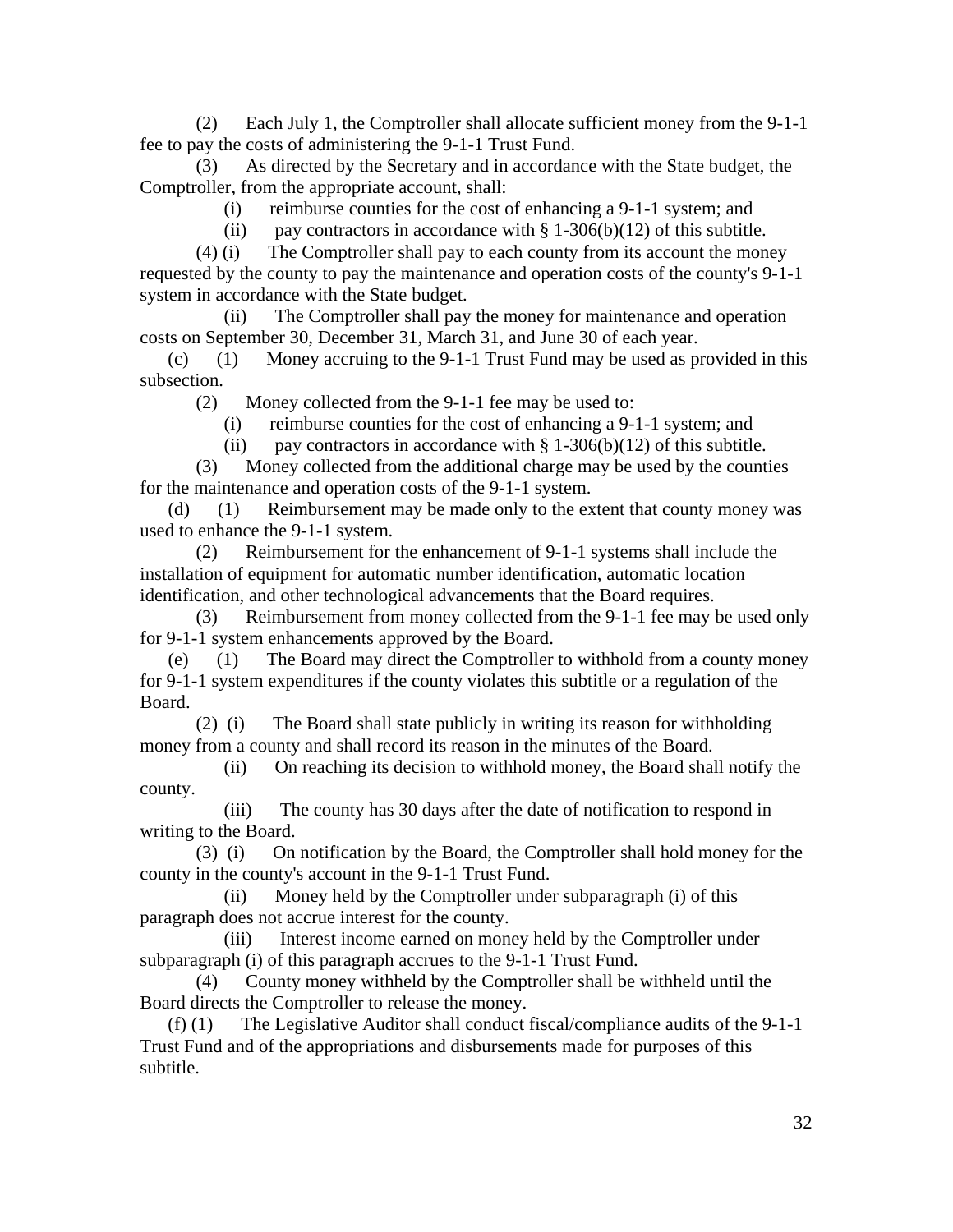(2) The cost of the fiscal portion of the audits shall be paid from the 9-1-1 Trust Fund as an administrative cost.

# **§ 1-310.**

 (a) Each subscriber to switched local exchange access service or CMRS or other 9- 1-1-accessible service shall pay a 9-1-1 fee.

 (b) The 9-1-1 fee is 25 cents per month, payable when the bill for the telephone service or CMRS or other 9-1-1-accessible service is due.

 (c) (1) The Public Service Commission shall direct each telephone company to add the 9-1-1 fee to all current bills rendered for switched local exchange access service in the State.

(2) Each telephone company:

 (i) shall act as a collection agent for the 9-1-1 Trust Fund with respect to the 9-1-1 fees;

 (ii) shall remit all money collected to the Comptroller on a monthly basis; and

 (iii) is entitled to credit, against the money from the 9-1-1 fees to be remitted to the Comptroller, an amount equal to 0.75% of the 9-1-1 fees to cover the expenses of billing, collecting, and remitting the 9-1-1 fees and any additional charges.

 (3) The Comptroller shall deposit the money remitted in the 9-1-1 Trust Fund. (d) (1) Each 9-1-1 service carrier shall add the 9-1-1 fee to all current bills rendered for CMRS or other 9-1-1-accessible service in the State.

(2) Each 9-1-1 service carrier:

 (i) shall act as a collection agent for the 9-1-1 Trust Fund with respect to the 9-1-1 fees;

 (ii) shall remit all money collected to the Comptroller on a monthly basis; and

 (iii) is entitled to credit, against the money from the 9-1-1 fees to be remitted to the Comptroller, an amount equal to 0.75% of the 9-1-1 fees to cover the expenses of billing, collecting, and remitting the 9-1-1 fees and any additional charges.

(3) The Comptroller shall deposit the money remitted in the 9-1-1 Trust Fund.

 (4) The Board shall adopt procedures for auditing surcharge collection and remittance by CMRS providers.

 (5) On request of a CMRS provider, and except as otherwise required by law, the information that the CMRS provider reports to the Board shall be confidential, privileged, and proprietary and may not be disclosed to any person other than the CMRS provider.

 (e) Notwithstanding any other provision of this subtitle, the 9-1-1 fee does not apply to an intermediate service line used exclusively to connect a CMRS or other 9-1-1 accessible service, other than a switched local access service, to another telephone system or switching device.

 (f) A CMRS provider that pays or collects 9-1-1 fees under this section has the same immunity from liability for transmission failures as that approved by the Public Service Commission for local exchange telephone companies that are subject to regulation by the Commission under the Public Utility Companies Article.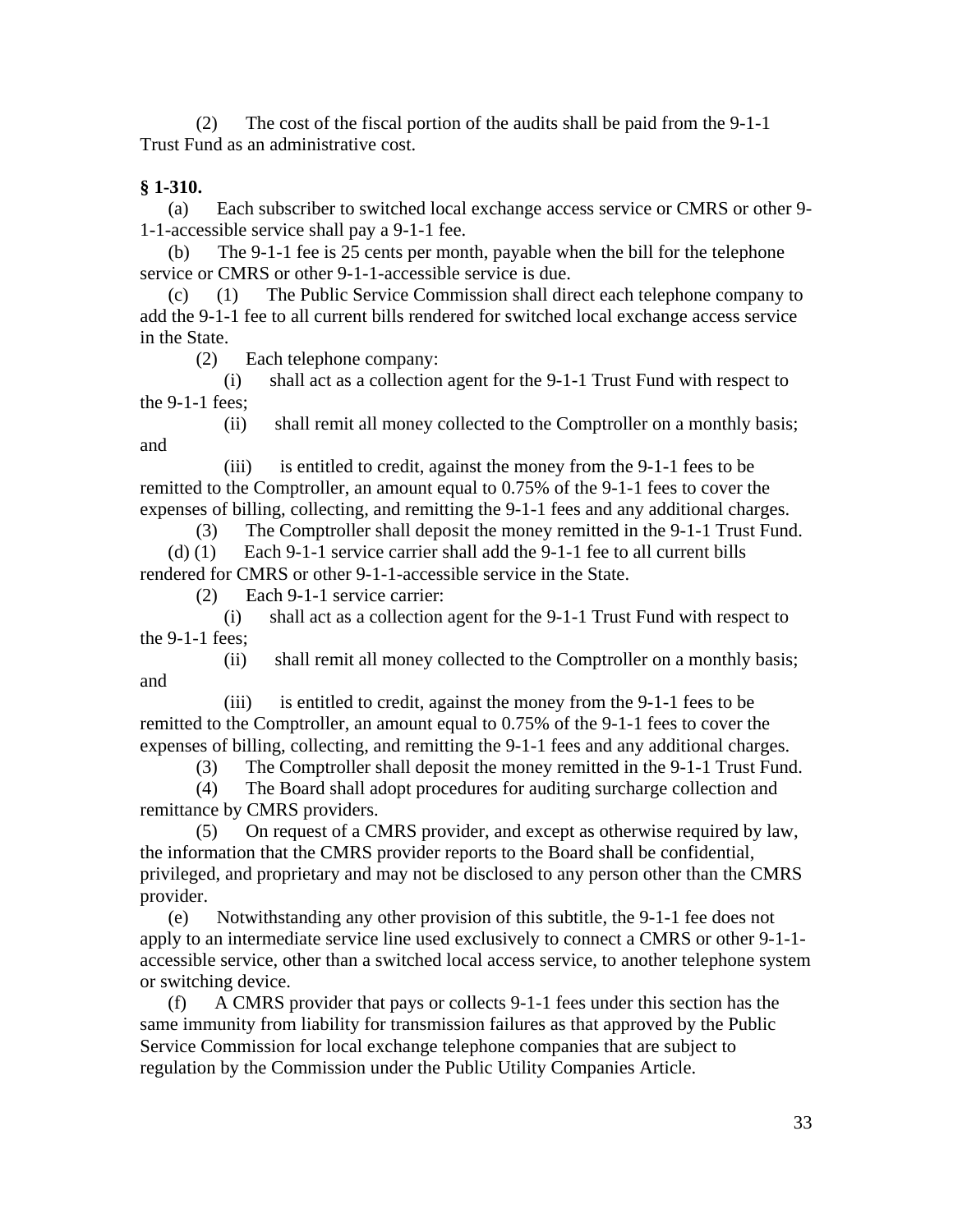# **§ 1-311.**

 (a) In addition to the 9-1-1 fee, the governing body of each county, by ordinance or resolution enacted or adopted after a public hearing, may impose an additional charge to be added to all current bills rendered for switched local exchange access service or CMRS or other 9-1-1-accessible service in the county.

 (b) (1) The additional charge imposed by a county may not exceed 75 cents per month per bill.

 (2) The amount of the additional charges may not exceed a level necessary to cover the total eligible maintenance and operation costs of the county.

 (c) The additional charge continues in effect until repealed or modified by a subsequent county ordinance or resolution.

 (d) After imposing, repealing, or modifying an additional charge, the county shall certify the amount of the additional charge to the Public Service Commission.

 (e) The Public Service Commission shall direct each telephone company that provides service in a county that imposed an additional charge to add, within 60 days, the full amount of the additional charge to all current bills rendered for switched local exchange access service in the county.

 (f) Within 60 days after a county enacts or adopts an ordinance or resolution that imposes, repeals, or modifies an additional charge, each 9-1-1 service carrier that provides service in the county shall add the full amount of the additional charge to all current bills rendered for CMRS or other 9-1-1-accessible service in the county.

(g) (1) Each telephone company and each 9-1-1 service carrier shall:

 (i) act as a collection agent for the 9-1-1 Trust Fund with respect to the additional charge imposed by each county;

(ii) collect the money from the additional charge on a county basis; and

(iii) remit all money collected to the Comptroller on a monthly basis.

 (2) The Comptroller shall deposit the money remitted in the 9-1-1 Trust Fund account maintained for the county that imposed the additional charge.

# **§ 1-312.**

 (a) During each county's fiscal year, the county may spend the amounts distributed to it from 9-1-1 fee collections for the installation, enhancement, maintenance, and operation of a county or multicounty 9-1-1 system.

 (b) Subject to the provisions of subsection (c) of this section, maintenance and operation costs may include telephone company charges, equipment costs, equipment lease charges, repairs, utilities, personnel costs, and appropriate carryover costs from previous years.

 (c) During a year in which a county raises its local additional charge under § 1-311 of this subtitle, the county:

 (1) may use 9-1-1 trust funds only to supplement levels of spending by the county for 9-1-1 maintenance or operations; and

 (2) may not use 9-1-1 trust funds to supplant spending by the county for 9-1-1 maintenance or operations.

 (d) The Board shall provide for an audit of each county's expenditures for the maintenance and operation of the county's 9-1-1 system.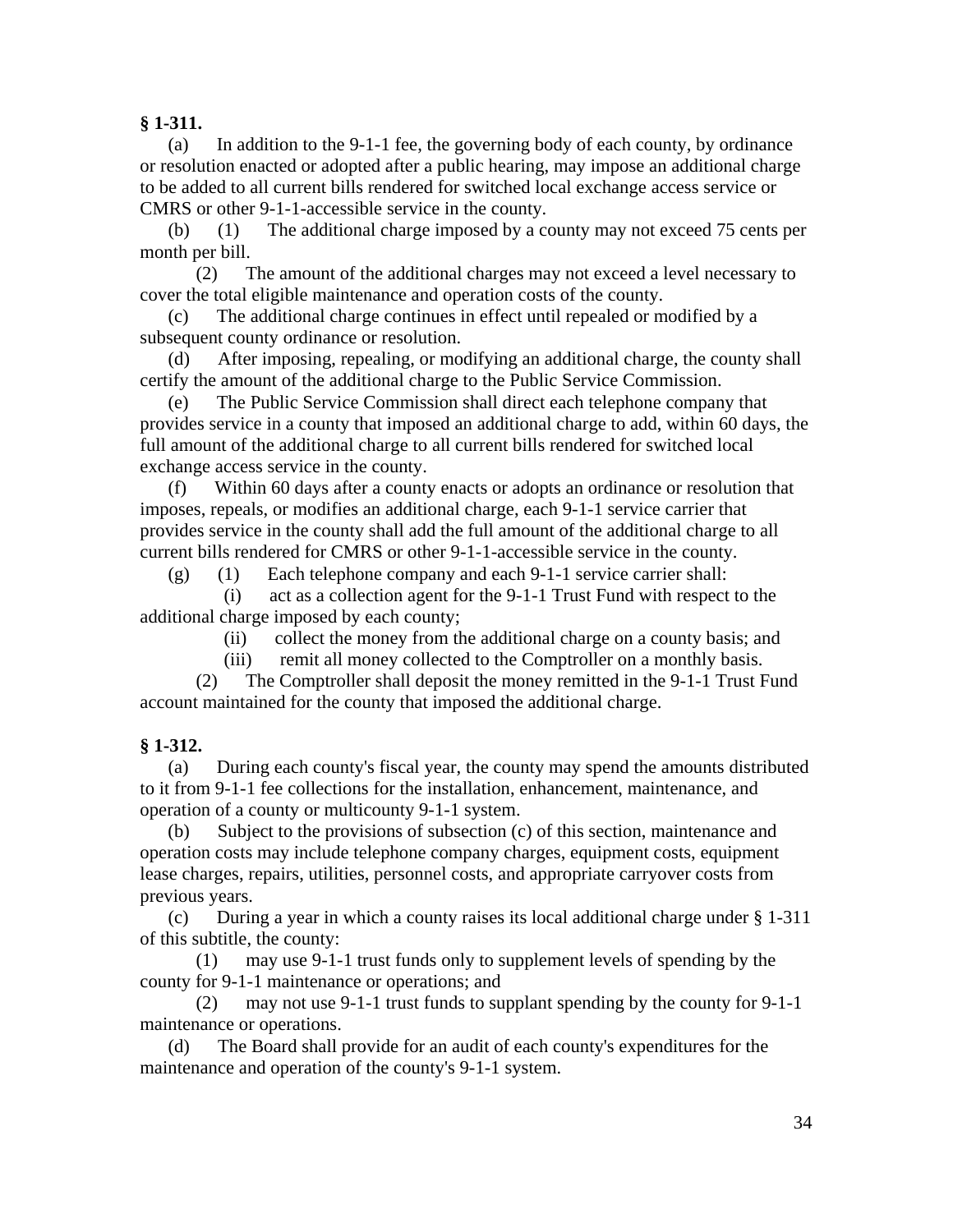(e) (1) For a county without an operational Phase II wireless enhanced 9-1-1 system within the time frames established by the Board under  $\S 1-306(b)(6)$  of this subtitle, the Board shall adopt procedures, to take effect on or after January 1, 2006, to assure that:

 (i) the money collected from the additional charge and distributed to the county are expended during the county's fiscal year as follows:

 1. for a 9-1-1 system in a county or a multicounty area with a population of 100,000 individuals or less, a maximum of 85% may be spent for personnel costs; and

 2. for a 9-1-1 system in a county or multicounty area with a population of over 100,000 individuals, a maximum of 70% may be spent for personnel costs; and

 (ii) the total amount collected from the 9-1-1 fee and the additional charge shall be expended only for the installation, enhancement, maintenance, and operation of a county or multicounty system.

 (2) The Board may grant an exception to the provisions of paragraph (1) of this subsection in extenuating circumstances.

 (3) A county with an operational Phase II wireless enhanced 9-1-1 system is exempt from the provisions of paragraph (1) of this subsection.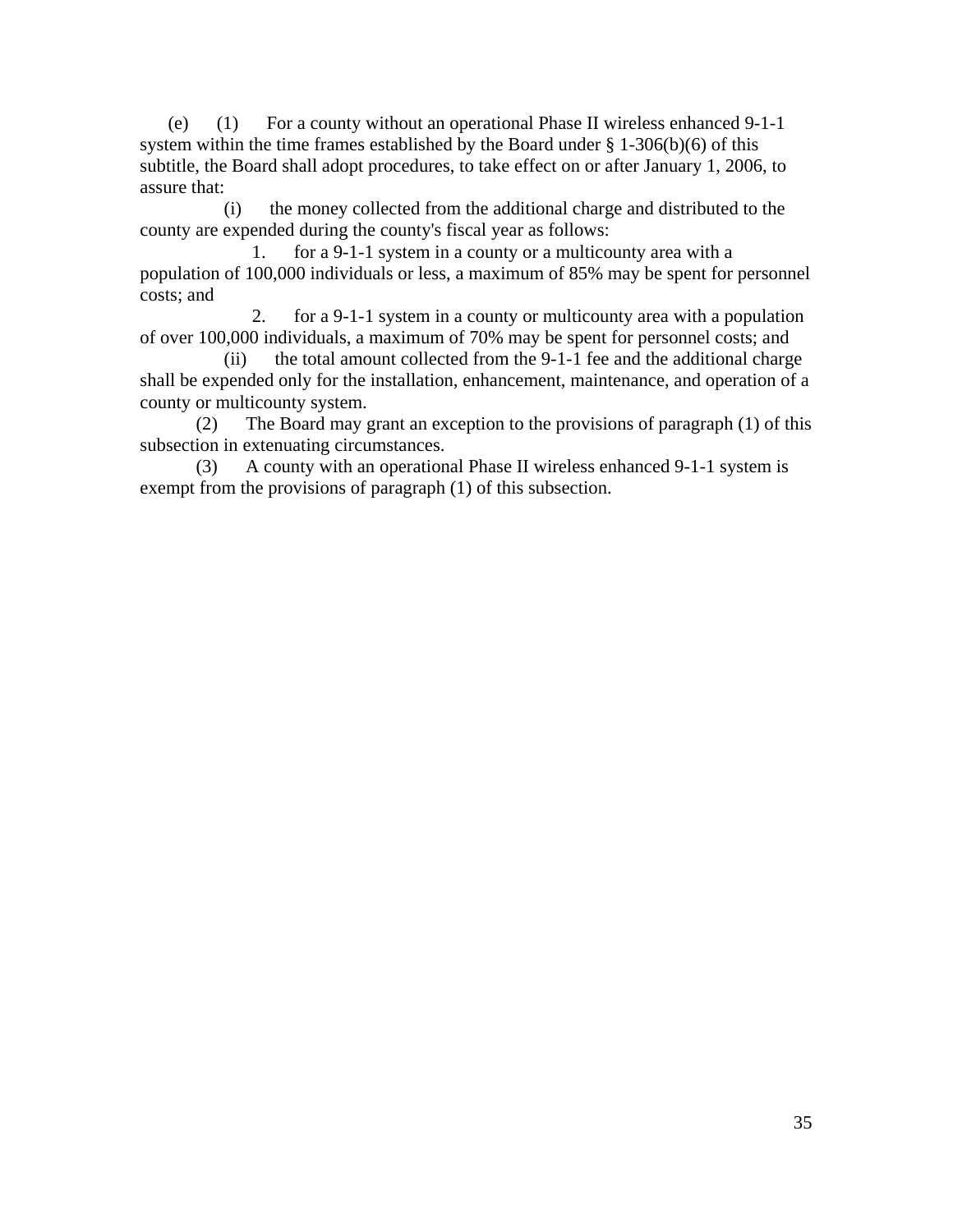# **Appendix B**

# **COMAR**

Title 12 DEPARTMENT OF PUBLIC SAFETY AND CORRECTIONAL SERVICES Subtitle 11 OFFICE OF THE SECRETARY Chapter 03 9-1-1 Emergency Telephone System Authority: Article 41, 18-101-----18-108, Annotated Code of Maryland

12.11.03.01

#### **.01 Emergency Number Systems Board.**

The Emergency Number Systems Board shall coordinate the implementation of county or multicounty 9-1-1 systems.

#### 12.11.03.02

#### **.02 Definitions.**

A. In this chapter, the following terms have the meanings indicated.

B. Terms Defined.

(1) "Board" means the Emergency Number Systems Board.

(2) 9-1-1 System.

- (a) "9-1-1 system" means a telephone service that meets the planning guidelines under Article 41, §18-103, Annotated Code of Maryland, and automatically connects an individual dialing the digits 9-1-1 to a public safety answering point.
- (b) "9-1-1 system" includes:
	- (i) Equipment for connecting and out-switching a 9-1-1 telephone call within a telephone central office;
- (ii) Trunking facilities from the central office to a public safety answering point; and

(iii) Equipment to connect a 9-1-1 telephone call to the appropriate agency.

(c) "9-1-1 system" may include a 3-1-1 system.

(3) "3-1-1 system" means a non-emergency telephone number, that is part of a 9- 1-1 system, used to reduce 9-1-1 system congestion by diverting nonemergency telephone calls from the emergency telephone lines.

#### 12.11.03.03

#### **.03 Quorum and Voting of the Board.**

Seven members of the Board constitute a quorum for acting upon matters before the Board. The vote of a majority of those present at a meeting is required for action to be taken by the Board.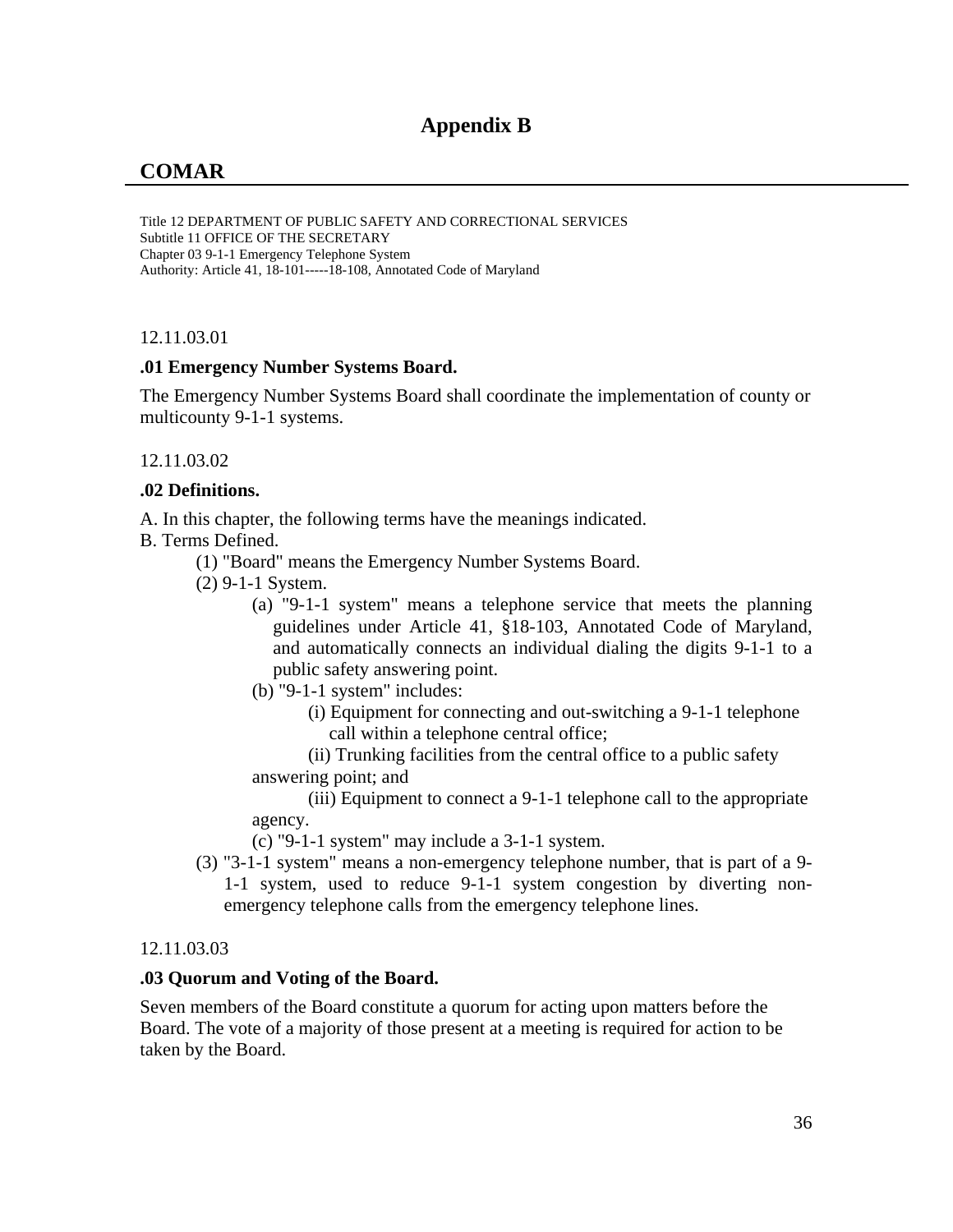# **.04 Implementation by County or Multicounty Area.**

A county or multicounty area shall implement an enhanced 9-1-1 system containing the following elements:

- A. Establishment of the emergency telephone number 9-1-1;
- B. Establishment of public safety answering points to provide 24-hour public access and dispatch service where it is currently unavailable;
- C. Provisions for referral to related public safety services;
- D. Access to emergency services by 9-1-1 by any citizen in Maryland;
- E. Provision for all public safety answering points to have 24-hour access to the Maryland Interagency Law Enforcement System;
- F. Provisions for staffing all public safety answering points with personnel trained in accordance with these regulations;
- G. Provision for equipping all public safety answering points with adequate TTY equipment for access by a person with a speech or hearing impairment;

H. Provision for all public safety answering points to have access to local emergency management centers;

- I. Procedures for a county to be covered by a public safety answering point using cooperative arrangements acceptable to the participating agencies;
- J. Procedures between public safety answering points to transfer or relay emergency calls received requiring services outside of political or jurisdictional boundaries; and
- K. Provisions for maintaining a current master street address guide and processing updated information to a telephone company.

# 12.11.03.05

# **.05 Plans for More Than One Public Safety Answering Point in a County.**

Plans for more than one public safety answering point in a county shall be submitted to the Board for consideration subject to the following restrictions:

- A. Funding arrangements will be handled by the county administration involved and not by individual agencies within a county;
- B. Plans submitted shall meet the criteria of these regulations, unless the Board, by majority vote, approves a variation from them.

# 12.11.03.06

# **.06 Minimum Features of an Enhanced 9-1-1 System.**

At a minimum, the 9-1-1 systems implemented in Maryland shall include the following features:

- A. A minimum of two incoming 9-1-1 lines for each telephone central office, and the objective grade of service shall be P.01, that is, sufficient lines to ensure not more than one busy signal per 100 call attempts;
- B. Connection to all police, fire protection, emergency medical, and rescue agencies within the boundaries of the system;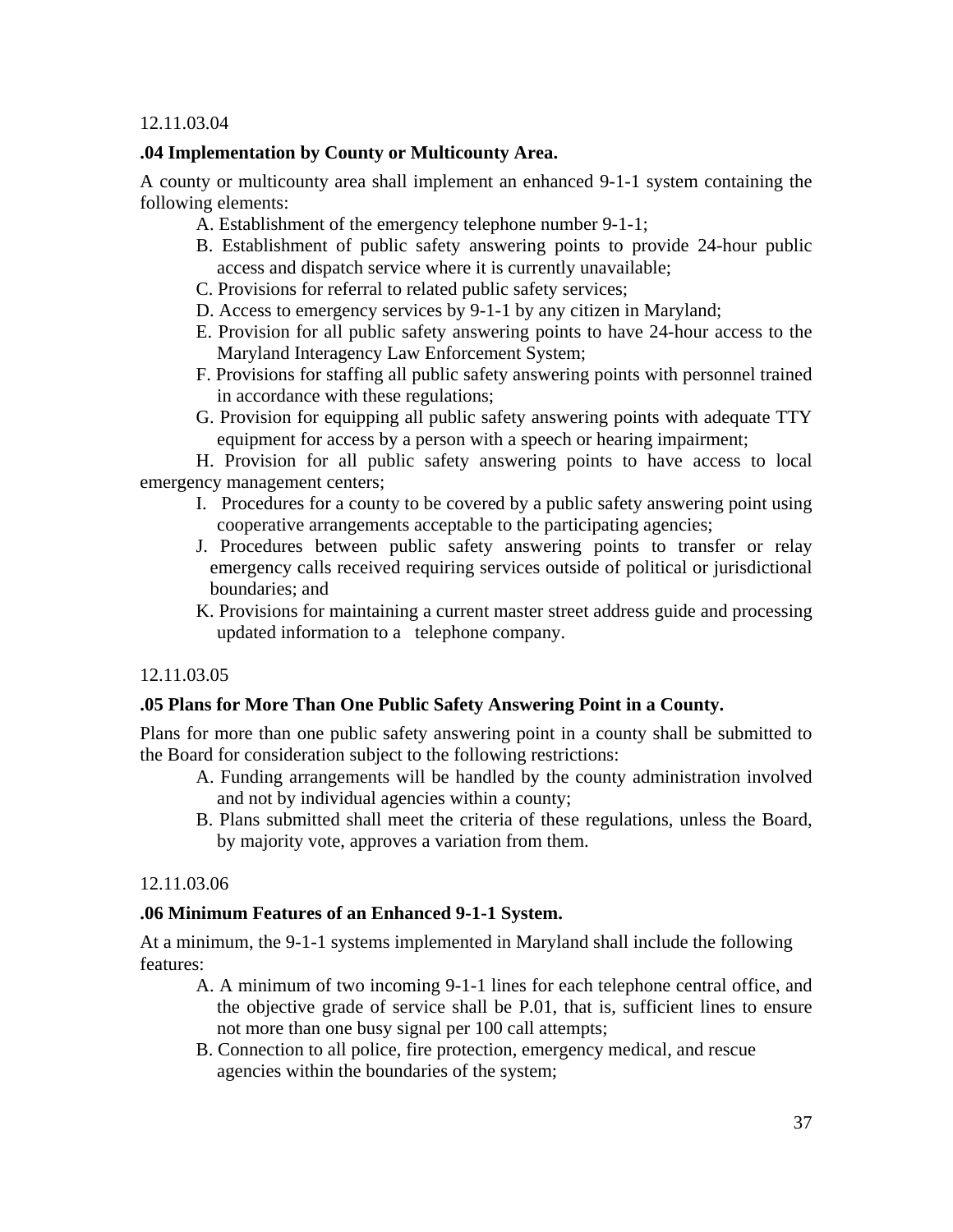- C. Twenty-four hour per day operation of the public safety, answering point staffed with personnel trained in accordance with this chapter;
- D. First priority to answering 9-1-1 calls;
- E. Electronic recording of all 9-1-1 calls;
- F. Playback capability of all 9-1-1 calls;
- G. Connection of adjacent public safety answering points by private lines when there is a telephone exchange and political boundary not covered by selective routing;
- H. Adequate physical security to minimize the possibility of intentional disruption of the operation;
- I. Standby emergency electrical power to keep the public safety answering point operating when commercial power fails;
- J. At least one administrative line for non-emergency calls;
- K. Written operational procedures;
- L. Automatic location identification (ALI), which automatically displays the address of the calling telephone at the public safety answering point;
- M. Automatic number identification (ANI), which automatically displays the calling number at the public safety answering point;
- N. Central office identification used to identify dedicated lines or trunks from a central office when a public safety answering point serves more than one central office;
- O. A distinct tone, visible flashing signal, or both, which alerts a public safety answering point emergency call taker to a calling party disconnect; and
- P. Other technical advances approved by the Board after July 1, 1995.

#### **.07 Minimum Features of a 3-1-1 System.**

A. A 9-1-1 system is an integrated network comprised of various components that perform a variety of functions and includes system enhancements approved by the Board acting under Article 41, §18-103, Annotated Code of Maryland. These enhancements are based upon available technology and equipment, and may take into consideration such factors as population, demands on 9-1-1 systems caused by nonemergency telephone calls, and the area served by a 9-1-1 system. A 3-1-1 system for a county may be established under Article 41, §18-105, Annotated Code of Maryland.

B. At a minimum, a 3-1-1 system implemented in Maryland shall include the following features:

(1) A vendor shall provide switching or programming to direct a 3-1-1 call to a non-emergency answering position;

(2) A 3-1-1 answering position shall:

- (a) Have the capability to expeditiously transfer an emergency call to a 9- 1-1 answering position or an adjoining public safety answering point,
- (b) Have the capability to transfer a non-emergency call to an adjoining jurisdiction or appropriate agency, and
- (c) Provide TTY services; and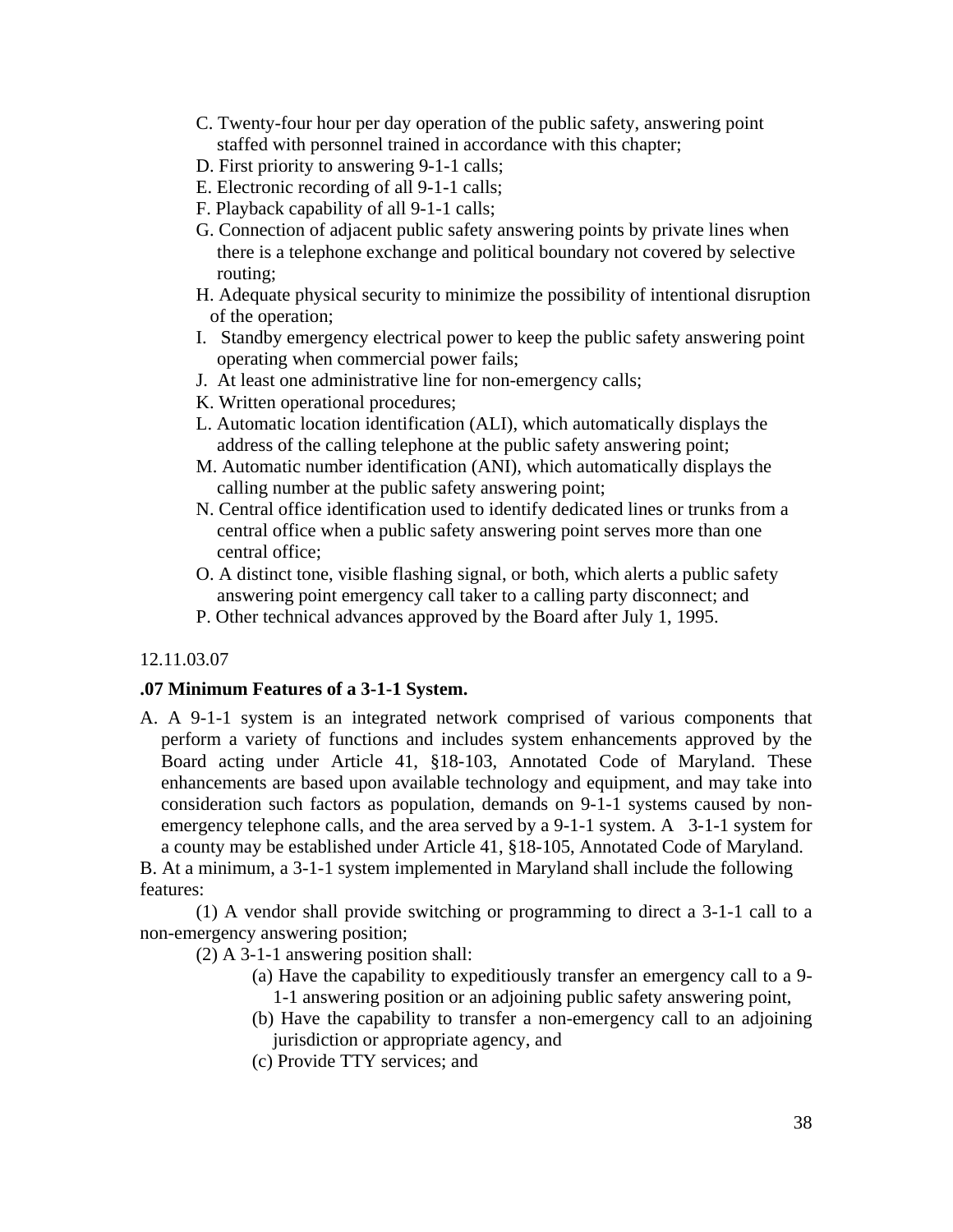(3) At a minimum, a 3-1-1 call taker who is trained to handle non-emergency calls and transfer emergency calls to a 9-1-1 call taker, as necessary.

## 12.11.03.08

## **.08 Written Operational Plan.**

- A. An applicant county or multicounty shall include a written operational plan for public safety services signed by police, fire, emergency medical, and rescue agencies included within the public safety answering point area.
- B. A public safety agency, under the respective public safety answering point, shall be familiar with the operational procedures of the other public safety agencies affected.
- C. An applicant shall address the potential need for handling calls received from foreignspeaking, deaf, and handicapped citizens.

D. Uniform methods and procedures shall be developed to ensure effective interagency communications.

#### 12.11.03.09

#### **.09 Public Safety Answering Point Telephone Service.**

- A. A 9-1-1 line shall have visual and audible indication of incoming calls.
- B. A call should be answered within a maximum of 10 seconds. To meet this standard, a county shall consider such system elements as the number of 9-1-1 lines and answering positions, and call-processing time.
- C. The primary published emergency number shall be 9-1-1.
- D. The date and time of receipt for a 9-1-1 emergency call shall be documented.
- E. A transferred call shall be monitored by the public safety answering point operator to ensure the call has been properly transferred.
- F. A telephone company shall take periodic service measurements, at least once annually, to determine the actual grade of service being experienced on the 9-1-1 incoming trunk route. These service measurements should provide a basis for corrective action, which would achieve the objective grade of service of not more than one busy signal per 100 attempts. As necessary, a telephone company will provide the involved agencies with an appropriate report on the grade of service for the terminating lines/trunks.

#### 12.11.03.10

#### **.10 Safeguarding of Telephone Circuits by Telephone Companies.**

- A. A facility associated with 9-1-1 service shall be equipped at all exposed terminations, including central office distributing frames, with protective devices that prevent accidental worker contact. A protected termination shall be marked to make it easy to distinguish circuit identity.
- B. A safeguarded circuit may not be opened, grounded, short-circuited, or manipulated in any way by a telephone company worker until the local test desk obtains prior circuit release from the appropriate public safety answering point.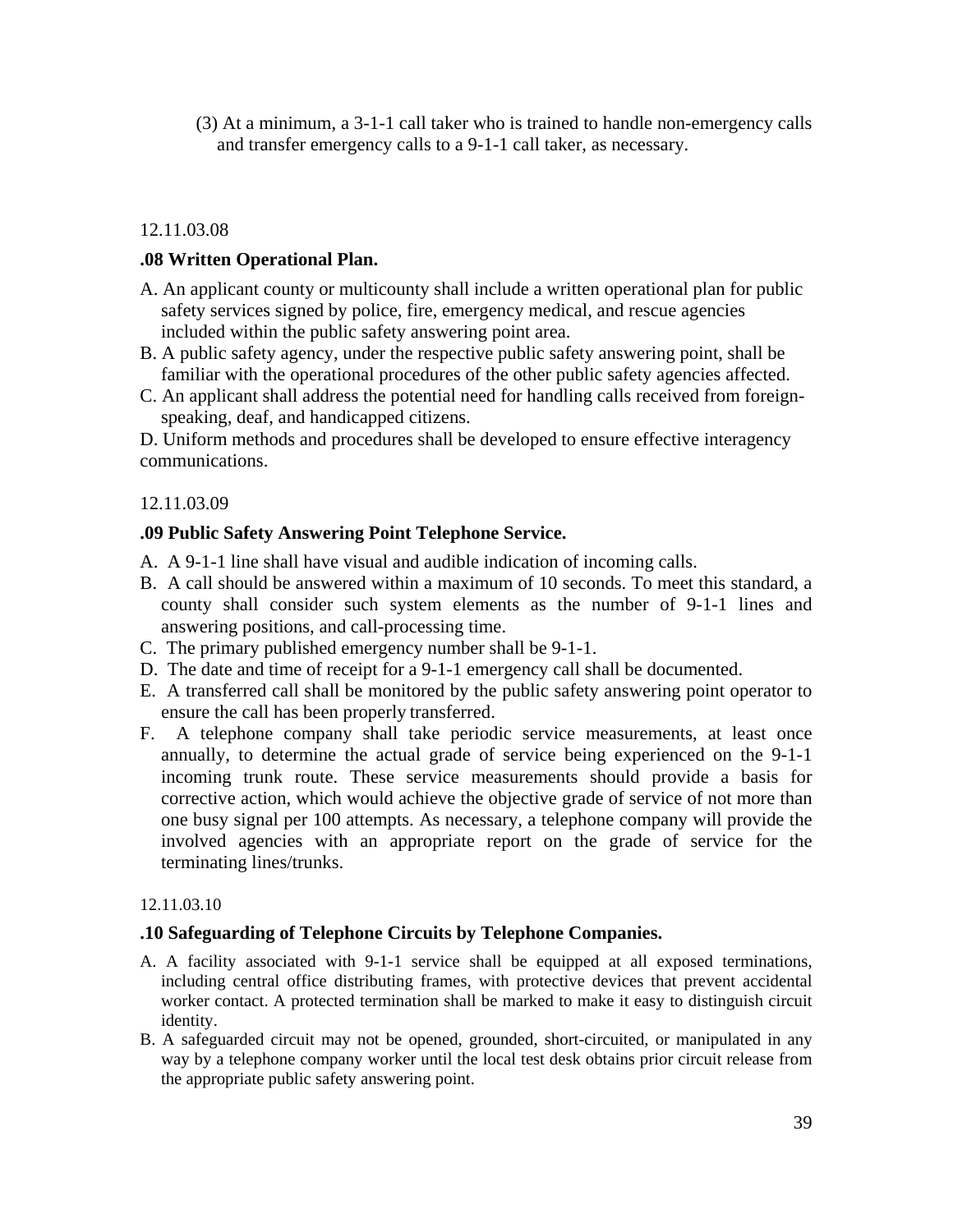- C. Supervision shall assure that telephone company employees whose normal activities may involve contact with facilities associated with the 9-1-1 service are familiar with safeguarding of facilities procedures.
- 12.11.03.11

# **.11 Public Safety Answering Point Training.**

- A. A public safety answering point shall be staffed with personnel who:
	- (1) Are able to recognize the tone that is generated by an incoming call from a TTY machine when the caller activates the tone; and
	- (2) Understand how to process a call from a TTY machine, according to the 9-1-1 system installed, with the accuracy and diligence that applies to 9-1-1 calls.
- B. Personnel hired after a date to be established shall be trained using curriculum developed through the Board Training Standards Committee. This training shall occur within 1 year of the date hired.
- C. Personnel are to receive in-service training using curriculum developed through the Board Training Standards Committee at intervals established by the Board and communicated to all public safety answering points.
- D. Training shall include:
	- (1) Public safety answering point orientation;
	- (2) Communication skills;
	- (3) Electronic systems;
	- (4) Policies and procedures;
	- (5) Call processing;
	- (6) Documentation;
	- (7) Dispatch procedures;
	- (8) Stress management;
	- (9) Public relations;
	- (10) Administrative duties; and
	- (11) Disaster and major incident training.

#### 12.11.03.12

# **.12 9-1-1 Fees.**

- A. Fees Collected after December 31, 1990.
	- (1) Collection of 10-Cent Fee.
		- (a) The 10-cent fee collected after December 31, 1990, and credited to the 9-1-1 Trust Fund, shall be disbursed by the State Comptroller, as allocated by the Secretary of Public Safety and Correctional Services and approved by the Board, for reimbursement of costs a county or counties may incur for:
			- (i) Enhancing a 9-1-1 system;
			- (ii) Establishing a 3-1-1 system;
			- (iii) Mandated equipment; and
			- (iv) Other technical equipment the Board may require.
		- (b) The expenditures listed in  $\frac{8}{4}(1)(a)(i)$ -----(iv) of this regulation are subject to periodic audit by the Secretary.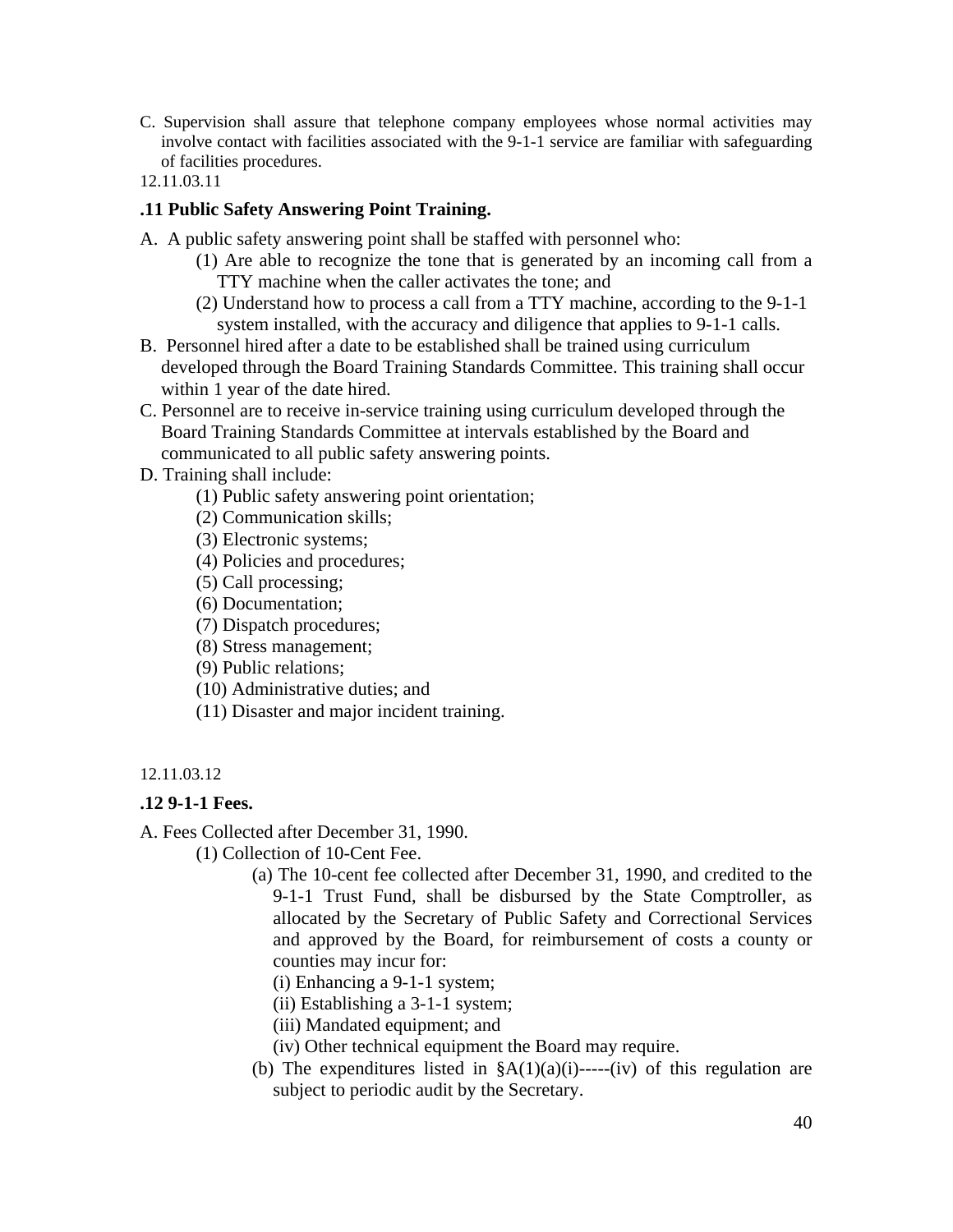- (2) Audit of Expenditures.
	- (a) A jurisdiction with an operational 9-1-1 system shall be subject to an audit of expenditures for the maintenance and operation of the 9-1-1 system. An audit shall be performed, at a minimum, every 3 years by the Secretary.
	- (b) The audit report shall be used to determine whether the funds received from the 9-1-1 Trust Fund by the affected jurisdiction were used in compliance with applicable laws and regulations.
	- (c) The audit shall be conducted by the Department of Public Safety and Correctional Services or by a qualified auditing firm.
	- (d) If the audit determines that the jurisdiction failed to use the funds in compliance with applicable laws and regulations, the audit shall contain recommendations for compliance.
	- (e) The Board and the jurisdiction shall be given a copy of the audit.
- (3) At the end of each fiscal year, a jurisdiction being reimbursed from the 9-1-1 Trust Fund shall complete an actual expenditures report on forms provided by the Board. This report shall note with sufficient detail the use and disposition of funds received from the 9-1-1 Trust Fund for maintenance and operational expenditures, and shall be submitted to the Board not later than September 30 following the end of the preceding fiscal year.
- B. Additional Charges and Their Use.
	- (1) In addition to the 10-cent fee, the governing body of a county with an operational system may, by ordinance or resolution after public hearing, enact or adopt an additional charge not to exceed 50 cents per month to be applied to current bills rendered, within that county, for:
		- (a) Switched local exchange access service; and
		- (b) Wireless telephone service or other 9-1-1 accessible service.
	- (2) These funds, allocated by the Secretary, shall be credited to the appropriate 9- 1-1 Trust Fund account and paid by the State Comptroller quarterly to each county with an operational system.
	- (3) A county certified by the Board as having operational an enhanced 9-1-1 system may request annually the Board's approval for an exemption from the expenditure limitations for personnel funds under Article 41, §18-108(d), Annotated Code of Maryland.
	- (4) If a request for an exemption from the expenditure limitations for personnel is not made or is not approved, the funds may be used for the installation, enhancement, maintenance, and operation of a 9-1-1 system under all of the following conditions:
		- (a) A maximum of 85 percent of these funds may be used for personnel costs by a county with a population of 100,000 or less;
		- (b) A maximum of 70 percent may be used for personnel costs by a county with a population greater than 100,000; and
		- (c) Use of these funds shall be subject to audit by the Secretary.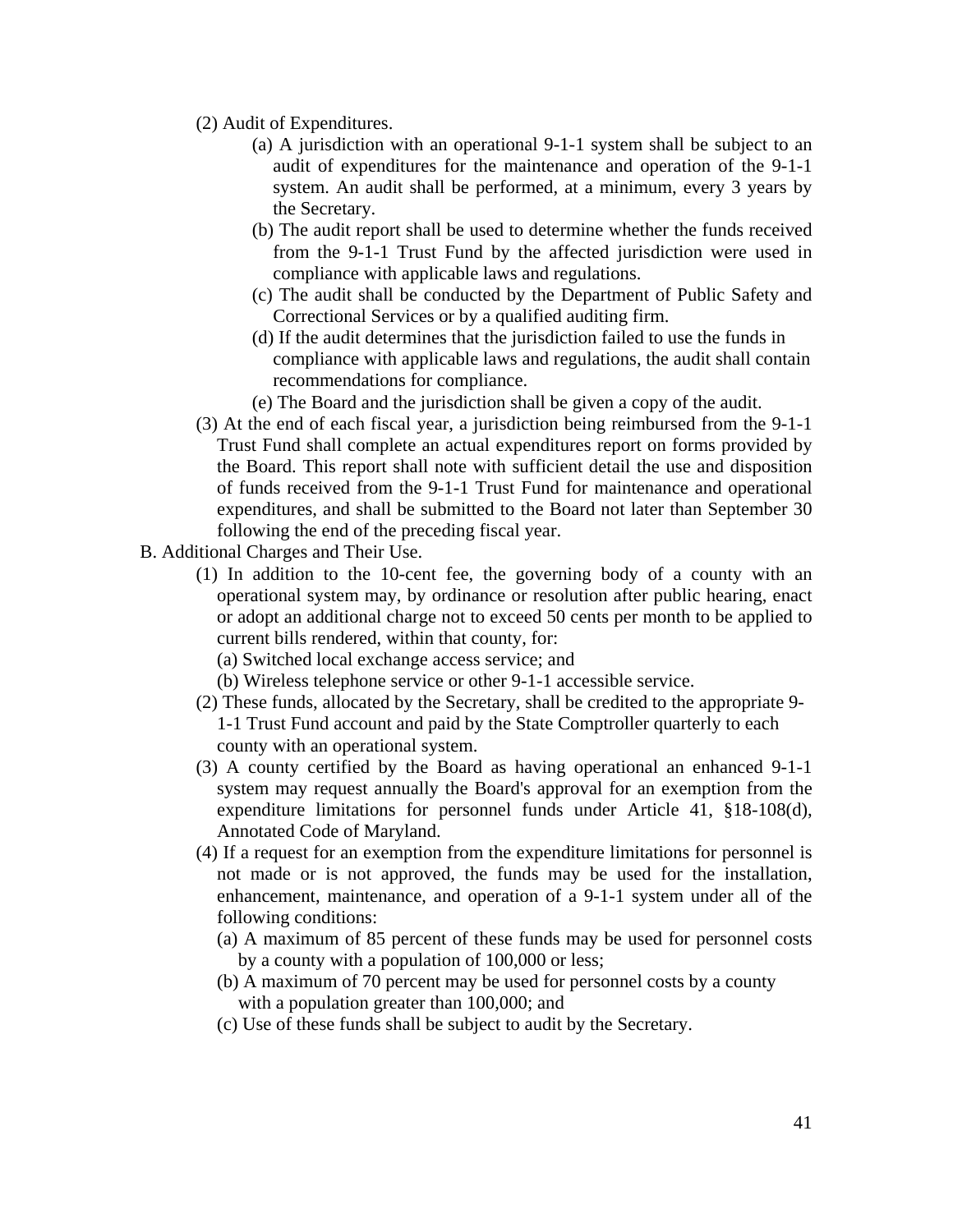# **.13 Equipment Which Qualifies for Funding or Reimbursement.**

A. Equipment that constitutes a 9-1-1 system includes:

(1) Equipment for connecting and outswitching 9-1-1 calls within a telephone central office;

(2) Trunking facilities from the central office to a public safety answering point;

- (3) Equipment to connect 9-1-1 calls to the appropriate public safety agency; and
- (4) Equipment for a 3-1-1 system.
- B. Equipment necessary to constitute an enhanced system shall include automatic number identification and automatic location identification and, after July 1, 1995, shall also include any other technical equipment, the Board may require.
- C. Computer aided dispatch equipment is not a part of a 9-1-1 system, except to the extent that the Board determines that a portion of that equipment is necessary to connect 9-1-1 calls to the appropriate public safety agency.

# 12.11.03.14

# **.14 Requirements for Submission of 9-1-1 Plan.**

- A. A request for reimbursement from the State-mandated 10-cent fee for mandated equipment, 9-1-1 enhancements, or technological advancements shall be submitted to the Board for approval.
- B. A plan or report required under this regulation shall include the information requested under Regulation .15 of this chapter.
- C. A plan, report, or question shall be submitted to: Chairman, Emergency Number Systems Board, c/o Department of Public Safety and Correctional Services, Suite 209, 6776 Reisterstown Road, Baltimore, MD 21215-2341.

# 12.11.03.15

# **.15 Application for Reimbursement from State-Mandated 10-Cent Fee.**

A. An application for reimbursement from the State-mandated 10-cent fee shall include the following:

- (1) Name, address, and phone number of contact person;
- (2) Total scope of improvement/enhancement project;
- (3) Estimated total cost of project;
- (4) Items for which the county seeks reimbursement;
- (5) Estimated cost of reimbursable items;
- (6) Award date of project;
- (7) Estimated completion date of project;
- (8) Changes in the number of personnel needed to operate the system, if any;
- (9) Signature of the person preparing the application; and
- (10) A preliminary price quote from at least one source, except as provided in §C of this regulation.

B. An application under §A of this regulation by a county which has not achieved 95 percent addressing shall also include:

(1) Name of firm selected;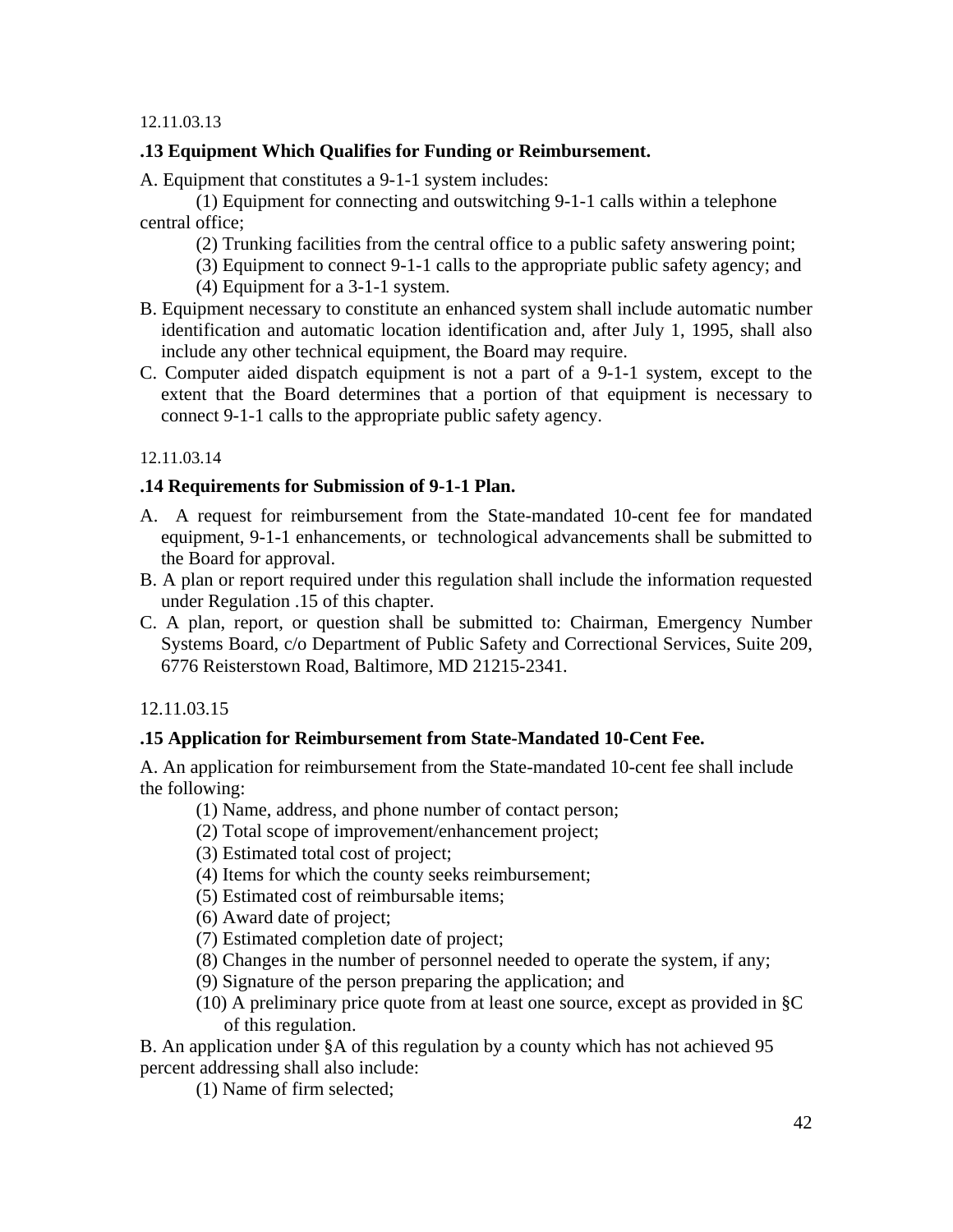- (2) Procedure firm will take to achieve 95 percent addressing;
- (3) Time frame to begin/complete; and
- (4) Cost.
- C. Steps To Be Followed When Applying for Reimbursement.
	- (1) A county seeking reimbursement shall submit to the Board a written request so that it is received at least 2 weeks before a scheduled Board meeting at which it is to be considered. The request shall be signed by the county's public safety answering point director or a 9-1-1 administrator.
	- (2) The county's public safety answering point director or 9-1-1 administrator shall attend the meeting at which the request is to be considered.
	- (3) The Board shall review the request and, if the Board approves it, shall encumber funds up to the amount of the request.
	- (4) After the county receives the bids and evaluates them, the county shall forward at least three bids to the Board, unless less than three bids have been received, and identify the bid selected.
	- (5) If, in the Board's Judgment, the selected bid is close to the quote required under Regulation .15A(10) of this chapter, the Board may approve the request without further deliberation.
	- (6) The county shall ensure that its procurement laws and policies are followed.
- D. If the county is confident that the equipment being requested meets all Board criteria, the county may choose not to submit a preliminary price quote and immediately begin the bid solicitation process.

#### **.16 Variations or Waivers of Guidelines and Regulations.**

- A. The Board may grant a waiver or variance of this chapter for good and sufficient cause. One or more of the following conditions shall be stated in the request for waiver or variance:
	- (1) Number of persons affected;
	- (2) Impact of variance or waiver;
	- (3) Alternative methods;
	- (4) Technical difficulties;
	- (5) Cost.

B. In each case, all five conditions in §A of this regulation shall be considered before making a final decision.

C. An affected party shall have the right to present, either in writing or through oral testimony, information which may bear on the Board's final decision.

D. Review of Request for Waiver or Variance.

(1) Records or conditions of hearing concerning a request for waiver or variance shall be reviewed.

(2) Upon receipt of a written request from an applicant for waiver or variance, the Board shall open a file on the matter. Within 10 days from the receipt of the applicant's request, the Board shall direct a letter to the applicant which shall: (a) Acknowledge receipt of the request;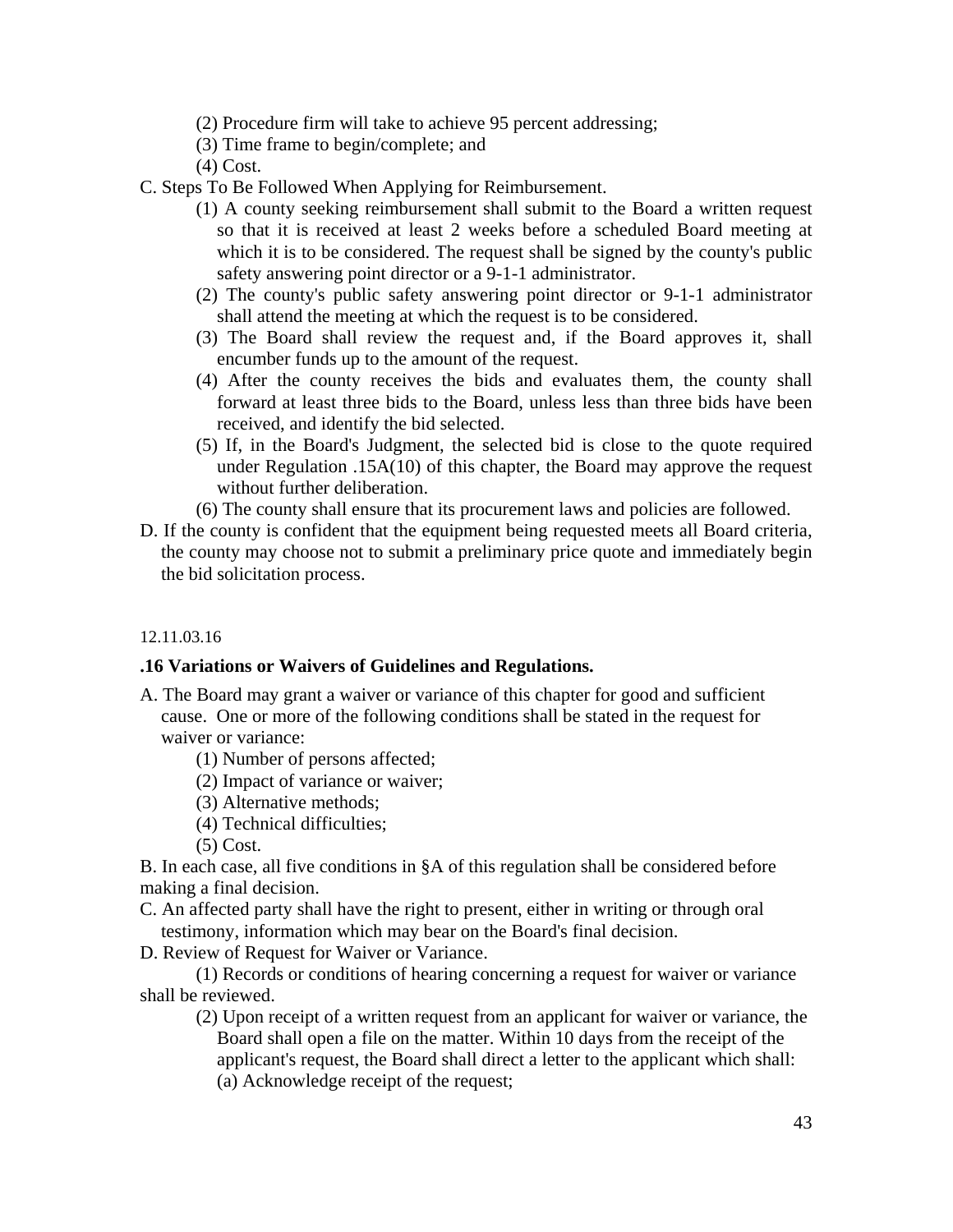- (b) Notify the applicant that additional information may be submitted, within 30 days, to the Board and the Board shall consider the additional information in its review.
- (3) After a file has been opened, the Board shall either review the record or, at the option of the Board, conduct a hearing.
- (4) If the Board elects to review the record, the review shall be conducted by the Board at the Board's regular meeting within 60 days after the expiration of the 30-day period granted to the applicant to submit additional information.
- (5) If the Board elects to conduct a hearing, the applicant and affected parties shall be notified at least 10 days before the hearing of the hearing's date, time, and place.
- (6) When conducting a hearing or reviewing the record, the Board shall determine whether a waiver or variance of this chapter is justified, consistent with the interest of the affected parties and the applicant.
- E. A hearing held in accordance with this regulation shall be conducted in accordance with State Government Article, Title 10, Subtitle 2, Annotated Code of Maryland.

# **.17 9-1-1 System Violations.**

- A. The Board may instruct the State Comptroller to withhold funds provided to a county for 9-1-1 system expenditures for a violation of:
	- (1) Article 41, §18-103(i), Annotated Code of Maryland; or

(2) The regulations in this chapter.

- B. The Board shall state publicly, in writing, the Board's reason for withholding funds and enter the Board's reason in the minute's book of the Board. Upon reaching a decision, the Board shall notify the county. The county shall have 30 days from the date of notification to respond in writing to the Board.
- C. Upon notification by the Board, county funds shall be held by the State Comptroller, in that county's account within the 9-1-1 Trust Fund, until the Board advises the Comptroller that the funds may be released. Funds held by the Comptroller under these provisions may not accrue interest for a county. Interest income earned on funds held by the Comptroller shall accrue to the 9-1-1 Trust Fund.

# 12.11.03.18

# **.18 Decisions of the Board.**

Each decision reached by the Board after a hearing or a review of the record shall be:

A. In writing and stated in the record; and

B. Accompanied by findings of fact and conclusions which shall be furnished to the applicant.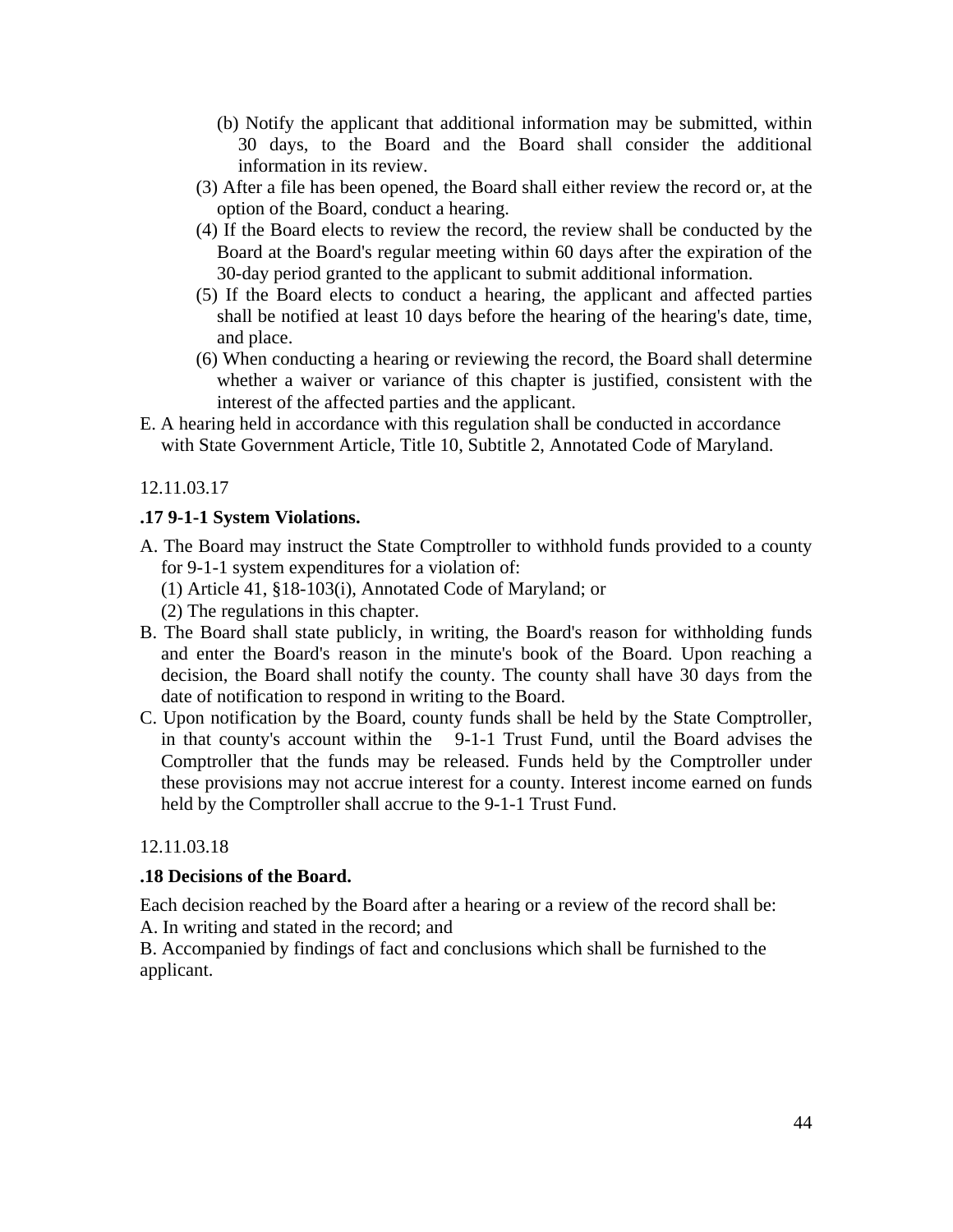#### 12.11.03

#### **Administrative History**

Effective date:

Regulations .01-----.12 adopted as an emergency provision effective June 2, 1980 (7:12 Md. R. 1128); adopted permanently effective October 11, 1980 (7:20 Md. R. 1884) (Originally Promulgated as COMAR 12.11.02)

Regulation .03F amended effective May 15, 1981 (8:10 Md. R. 878)

Regulation .04 A amended effective August 13, 1984 (11:16 Md. R. 1393)

Regulation .09-1 adopted effective August 13, 1984 (11:16 Md. R. 1393)

Regulation .09-1B amended effective July 13, 1986 (13:14 Md. R. 1635)

Regulation .11A amended effective August 13, 1984 (11:16 Md. R. 1393)

Regulations .13 and .14 adopted effective August 2, 1982 (9:15 Md. R. 1515)

**------------** 

Chapter revised effective September 16, 1991 (18:18 Md. R. 2008)

------------

Chapter revised effective January 1, 1996 (22:24 Md. R. 1899)

Regulation .01 amended effective July 15, 1996 (23:14 Md. R. 1010)

Regulation .02 amended effective February 24, 1997 (24:4 Md. R. 293)

Regulation .07D amended effective July 15, 1996 (23:14 Md. R. 1010)

Regulation .10B amended effective July 15, 1996 (23:14 Md. R. 1010)

Regulation .14D amended effective July 15, 1996 (23:14 Md. R. 1010)

------------

Chapter revised effective March 9, 1998 (25:5 Md. R. 370)

Regulation .12A amended effective July 27, 1998 (25:15 Md. R. 1191)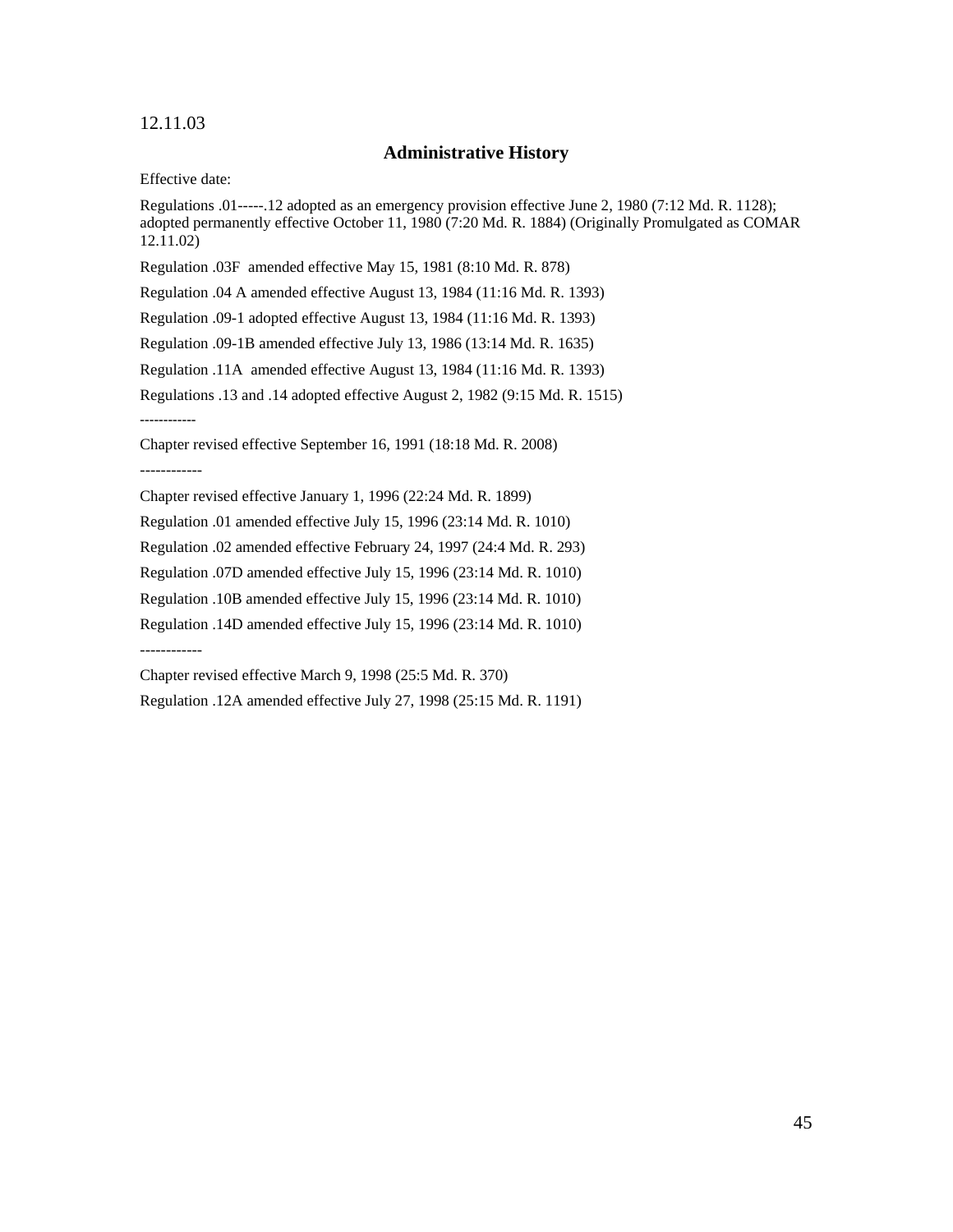# **Appendix C**



# **SURVEY OF JURISDICTIONS**

Report Card on the Administration of the ENSB



Please provide your estimation of the responsiveness of the ENSB in each of the categories by placing a numerical grade after each of the questions. This survey is inquiring only into the administration of the Board, not individual actions taken by the Board membership. Thank you for your time and effort, your input is important.

#### RATING SYSTEM

 $5 =$  Excellent  $4 =$  Satisfactory  $3 =$  Satisfied but improvement is suggested

**2** = Mildly Dissatisfied - Improvement is needed **1** = Very Dissatisfied - improvement required

*(For any grades of 2 or 1 - please provide comments/recommendations for improvements)*

#### Rating Elements

1. Has the Board's office administration been responsive to your County's 9-1-1 Needs?

Rating \_\_\_\_\_\_\_\_

2. Please evaluate the Board administration's responsiveness to legislative issues.

Rating \_\_\_\_\_\_\_

3. Please evaluate the courtesy and responsiveness of the administrative office to your telephone inquiries.

Rating \_\_\_\_\_\_\_

4. Please evaluate your experience in the auditing process.

Rating  $\Box$ 

5. Please evaluate your inspection experience.

**Rating** 

6. Please evaluate the overall training program and training opportunities provided.

Rating \_\_\_\_\_\_\_\_\_\_

# **COMMENTS:** \_

Please return completed surveys to Mitch Vocke (MENA – Vice President) via e-mail at wmvocke@co.ha.md.us or Fax 410-879-5091. The results will be published in our ENSB Annual Report.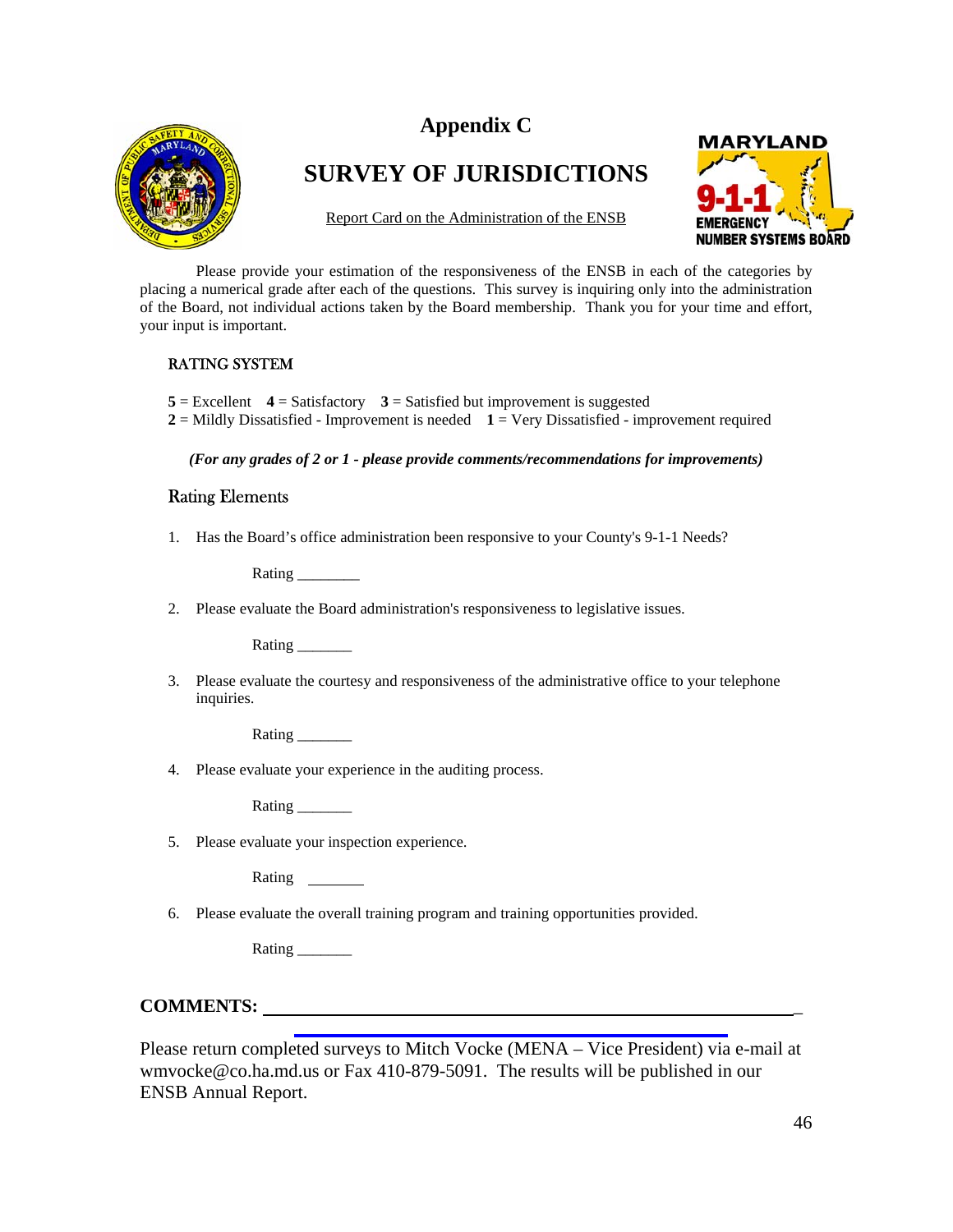

**Gordon Deans** President **Mitch Vocke** Vice President **Bardona Woods** Secretary **Jacqueline Vaughan** Treasurer

January 31, 2006

The purpose of the ENSB survey was to gather information about the overall effectiveness of the ENSB. This year, Maryland's twenty-four Public Safety Answering Points (PSAPs) were given an opportunity to complete the Emergency Number Systems Board (ENSB) Report Card Survey. Twenty-two out of the 24 jurisdictions responded to the survey. The data culled from these responses is reported below. Note that the response rate for this survey was 92%.

The survey results are as follows:

|                                                   | <b>Answer</b>                         | Count | <b>Percent</b> |
|---------------------------------------------------|---------------------------------------|-------|----------------|
| $5 =$ Excellent                                   |                                       | 14    | 64%            |
| $4 =$ Satisfactory                                |                                       | 8     | 36%            |
| $3 =$ Satisfied, but improvement is suggested     |                                       |       |                |
| $2 =$ Mildly Dissatisfied – Improvement is needed |                                       |       |                |
| $1 =$ Very Dissatisfied – Improvement required    |                                       |       |                |
|                                                   | Mean = 4.6 Standard Deviation = $0.5$ |       |                |

1. Has the Board's office administration been responsive to your County's 9-1-1 needs?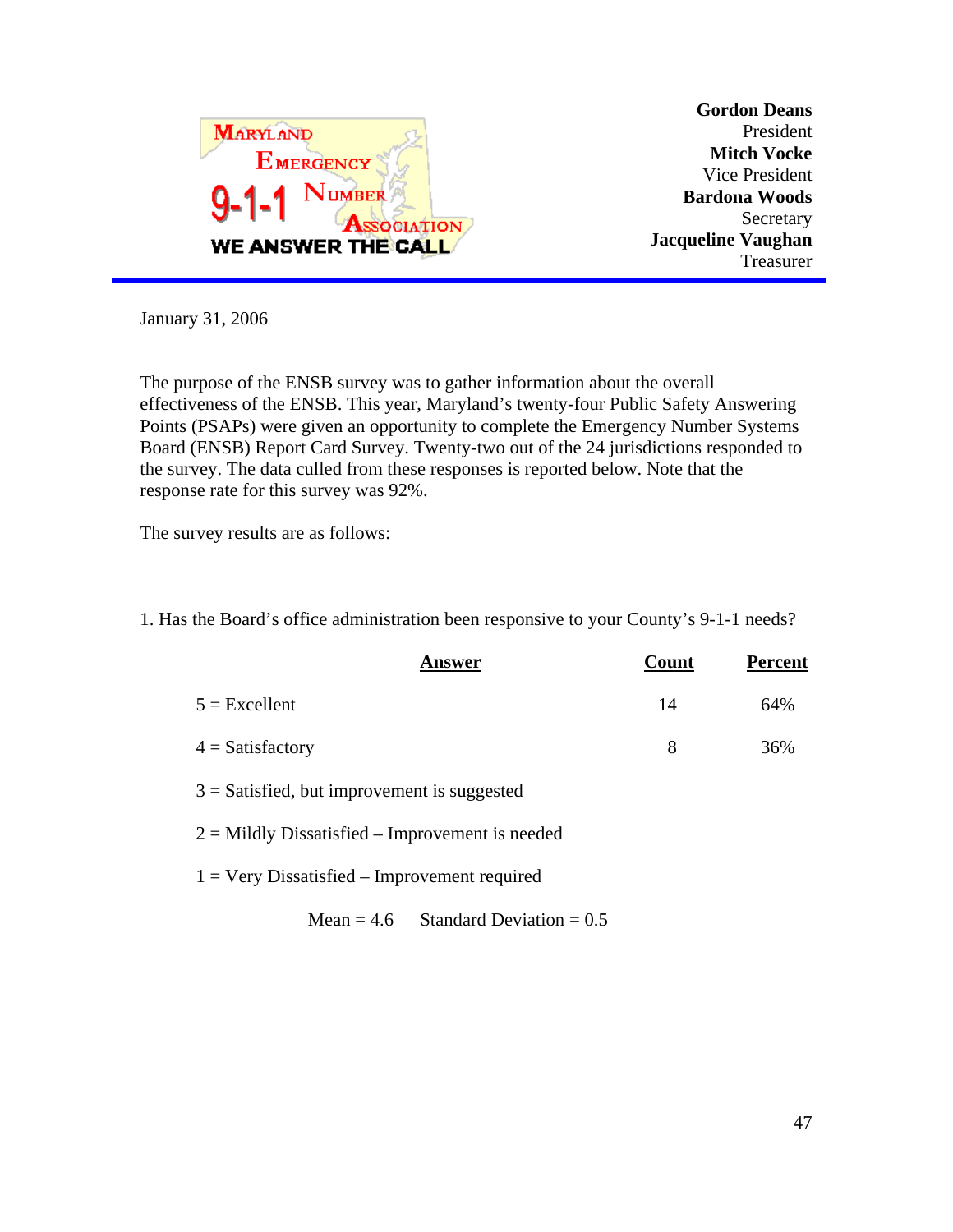2. Please evaluate the Board administrations responsiveness to legislative issues.

| Answer                                                | Count | <b>Percent</b> |
|-------------------------------------------------------|-------|----------------|
| $5 =$ Excellent                                       | 11    | 50%            |
| $4 = Satisfactory$                                    | 10    | 46%            |
| $3 =$ Satisfied, but improvement is suggested         | 1     | 4%             |
| $2 =$ Mildly Dissatisfied – Improvement is needed     |       |                |
| $1 = \text{Very Dissatisfied - Improvement required}$ |       |                |
| Standard Deviation $= 0.3$<br>Mean $= 4.5$            |       |                |

3. Please evaluate the courtesy and responsiveness of the administrative office to your telephone inquiries.

| <b>Answer</b>                                     | Count | <b>Percent</b> |
|---------------------------------------------------|-------|----------------|
| $5 =$ Excellent                                   | 18    | 82%            |
| $4 = Satisfactory$                                | 4     | 18%            |
| $3$ = Satisfied, but improvement is suggested     |       |                |
| $2 =$ Mildly Dissatisfied – Improvement is needed |       |                |
| $1 =$ Very Dissatisfied – Improvement required    |       |                |
| Standard Deviation = $0.3$<br>Mean $= 4.8$        |       |                |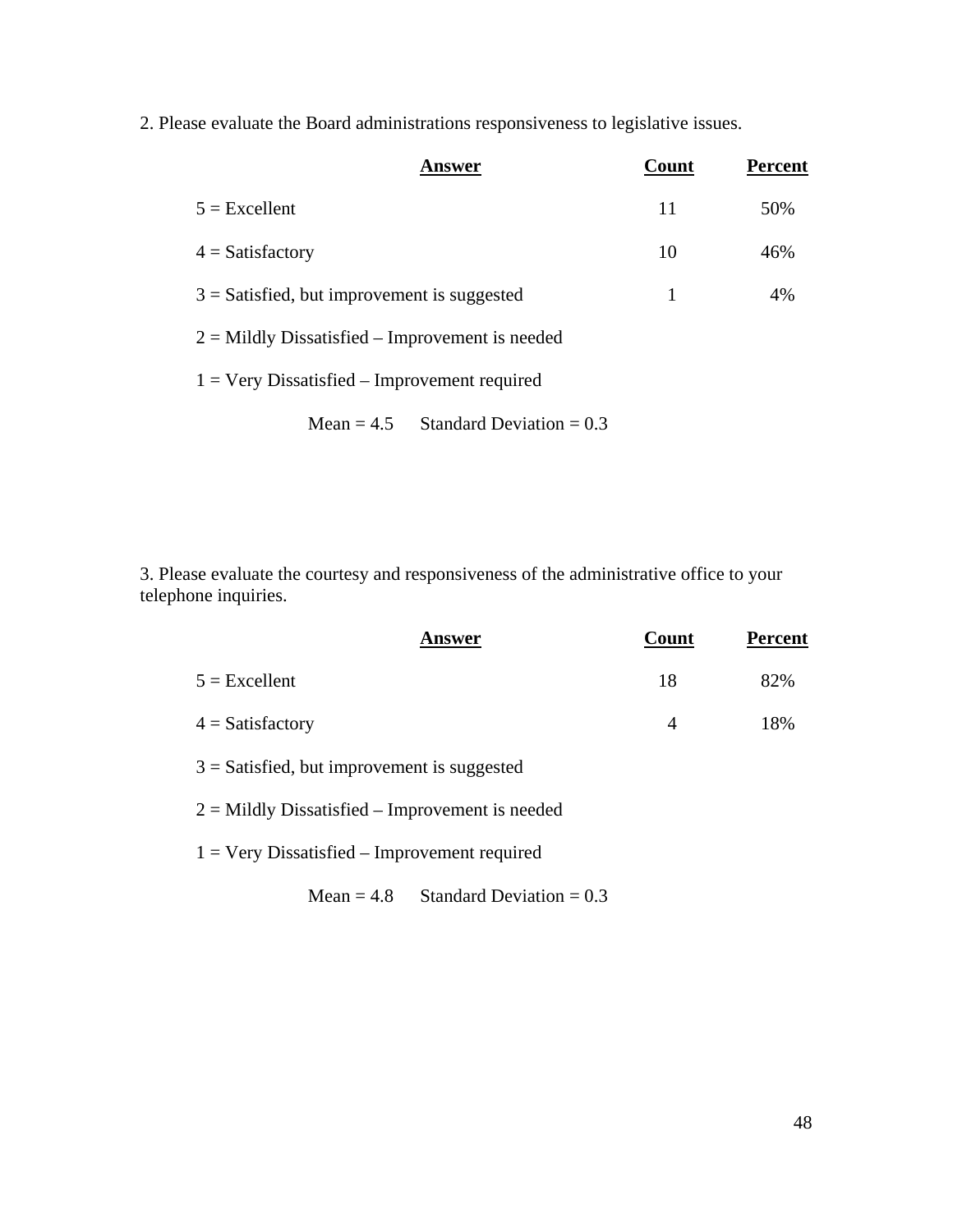4. Please evaluate your experience in the auditing process.

| Answer                                            | Count | <b>Percent</b> |
|---------------------------------------------------|-------|----------------|
| $5 =$ Excellent                                   | 7     | 32%            |
| $4 = Satisfactory$                                | 11    | 50%            |
| $3 =$ Satisfied, but improvement is suggested     | 4     | 18%            |
| $2 =$ Mildly Dissatisfied – Improvement is needed |       |                |
| $1 =$ Very Dissatisfied – Improvement required    |       |                |
| Standard Deviation $= 0.8$<br>Mean $= 4.1$        |       |                |

5. Please evaluate your inspection experience.

| Answer                                            | Count | <b>Percent</b> |
|---------------------------------------------------|-------|----------------|
| $5 =$ Excellent                                   | 13    | 59%            |
| $4 = Satisfactory$                                |       | 32%            |
| $3 =$ Satisfied, but improvement is suggested     |       | 9%             |
| $2 =$ Mildly Dissatisfied – Improvement is needed |       |                |
|                                                   |       |                |

1 = Very Dissatisfied – Improvement required

Mean =  $4.5$  Standard Deviation =  $0.4$